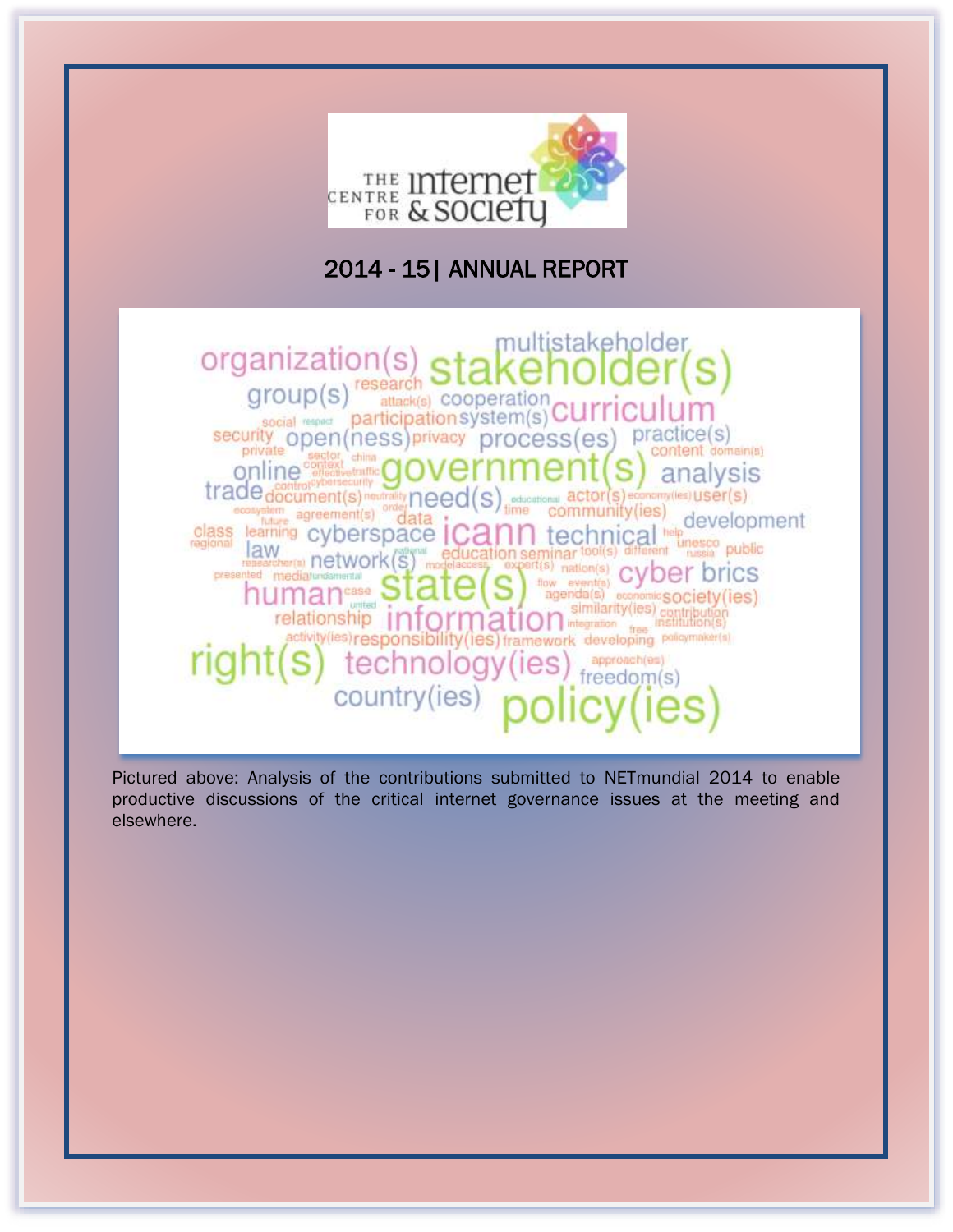# CIS ANNUAL REPORT (APRIL 2014 - MARCH 2015)

# Contents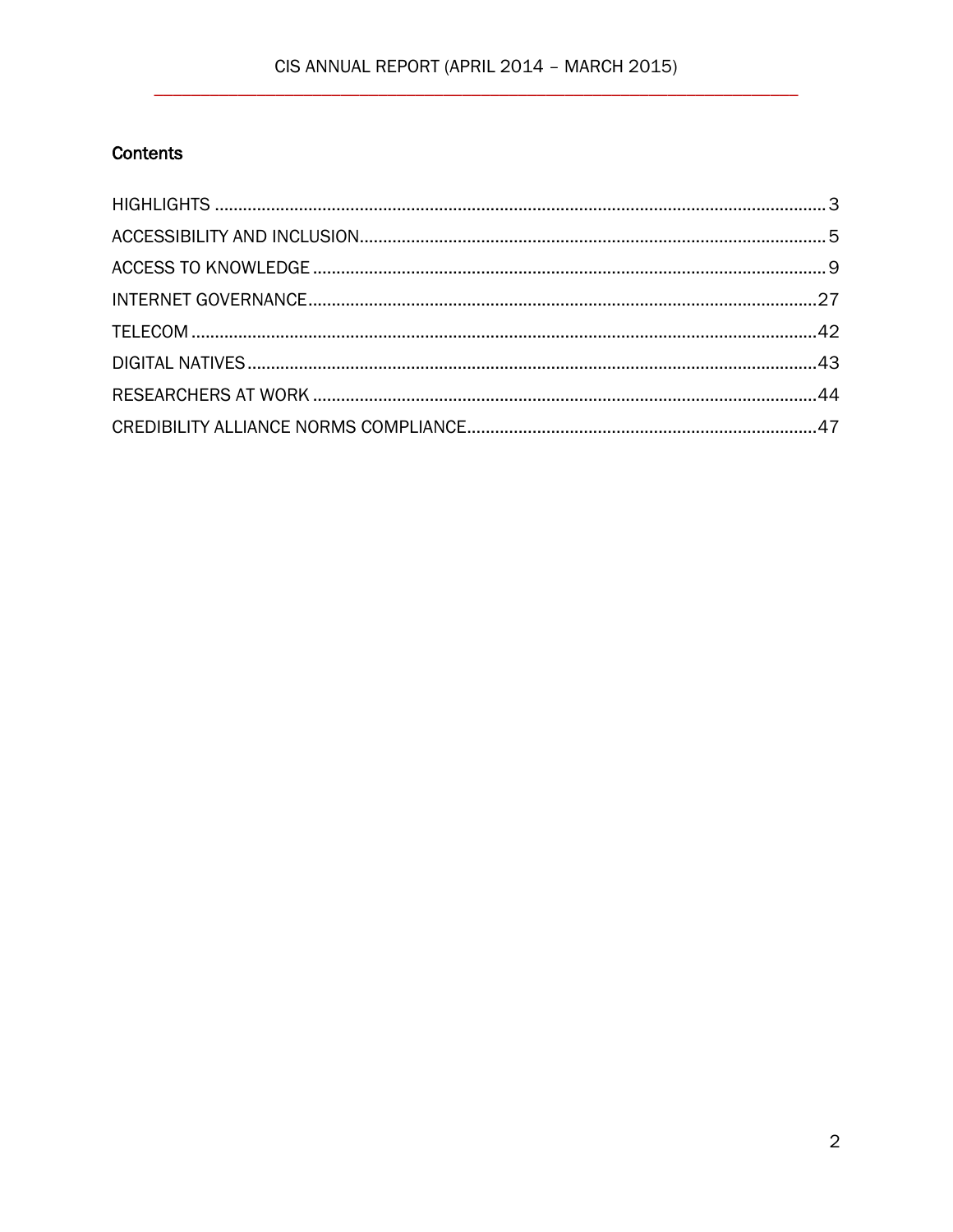# <span id="page-2-0"></span>**HIGHLIGHTS**

- Compiled the National Compendium of Policies, Programmes and Schemes for [Persons with Disabilities](http://cis-india.org/accessibility/blog/national-compendium.pdf) in partnership with the Office of the Chief Commissioner for Persons with Disabilities and the Centre for Law and Policy Research. Data from 35 states was collated for the Compendium.
- CIS submitted its [comments and recommendations on the Rights of Persons with](http://cis-india.org/accessibility/blog/comments-to-rights-of-persons-with-disablities-bill-2014)  [Disabilities Bill, 2014](http://cis-india.org/accessibility/blog/comments-to-rights-of-persons-with-disablities-bill-2014) to the Parliamentary Standing Committee in October 2014.
- NVDA team closed work on supporting six languages Bengali, Punjabi, Gujarati, Telugu, Assamese and Odia.
- NVDA team began conducting training workshops in different states. Workshops were conducted for [Gujarati,](http://cis-india.org/accessibility/blog/report-on-training-in-basic-computing-with-nvda-at-delhi) [Telugu,](http://cis-india.org/accessibility/blog/telugu-e-speak-training-with-nvda-december-2014) [Bengali,](http://cis-india.org/accessibility/blog/bangla-e-speak-training-with-nvda-december-2014) [Hindi,](http://cis-india.org/accessibility/blog/report-on-training-using-espeak-hindi-with-nvda) [Malayalam,](http://cis-india.org/accessibility/blog/report-on-training-e-speak-malayalam-with-nvda) [Tamil,](http://cis-india.org/accessibility/blog/report-on-training-in-basic-computing-with-use-of-nvda-e-speak-in-tamil) [Oriya,](http://cis-india.org/accessibility/blog/training-in-basic-computing-with-use-of-espeak-nvda-odia) and [Punjabi](http://cis-india.org/accessibility/blog/report-on-training-of-use-of-e-speak-punjabi-nvda) languages.
- CIS took part in WIPO Standing Committee on Copyright and Related Rights (WIPO-SCCR) meetings from a public interest perspective. Three different WIPO-SCCR meetings were held in Geneva in the months of April, July and December. Nehaa Chaudhari participated in the 27th, 28th and 29th WIPO-SCCR meetings and [delivered CIS statements.](http://cis-india.org/a2k) India became the first country to ratify the Marrakesh Treaty and the Accessible Books Consortium was launched.
- As part of the Pervasive Technologies project four methodology documents were published: Rohini Lakshané wrote on [Patent Landscaping for the Indian Mobile](http://editors.cis-india.org/a2k/blogs/patent-landscaping-in-the-indian-mobile-device-market)  [Device market;](http://editors.cis-india.org/a2k/blogs/patent-landscaping-in-the-indian-mobile-device-market) Anubha Sinha wrote on Intellectual Property in Mobile Application [Development in India;](http://editors.cis-india.org/a2k/blogs/methodology-intellectual-property-in-mobile-application-development-in-india) Maggie Huang wrote on Access to [Music through the Mobile;](http://editors.cis-india.org/a2k/blogs/methodology-access-to-music-through-mobile) and Nehaa Chaudhari wrote on Sub Hundred Dollar Mobile Devices and [Competition Law.](http://editors.cis-india.org/a2k/blogs/methodology-sub-hundred-dollar-mobile-devices-and-competition-law)
- CIS-A2K team signed MoUs with four renowned institutions: [Mysore University](http://cis-india.org/openness/blog/cis-signs-mou-with-mysore-university) (for converting to Unicode and re-releasing their encyclopaedia under Creative Commons License); [Shri Dharmasthala Manjunatheshwara College](http://cis-india.org/openness/blog/cis-signs-mou-with-sdm-college) (to introduce Indian Language Wikipedias in the Indian Under-Graduate and Post Graduate Classroom); [Andhra Loyola College](http://cis-india.org/openness/blog/alc-cis-sign-mou-better-net-access) (for 5 years to enhance Telugu Wikipedia through increased contributions to Wikipedia and make it available under free license); [Nirmala Institute of Education,](http://cis-india.org/openness/blog/nie-steps-in-to-grow-konkani-wikipedia) Goa (to enhance digital literacy in Konkani in the education sector across Goa).
- Telugu and Kannada volumes were released under CC License. Ten Telugu books by a single author were released under CC-BY-SA 3.0 on Telugu Wikisource This is a major milestone initiative by CIS-A2K to make the sum of all knowledge in Telugu freely available to all Telugus over the internet. [Six volumes of Kannada](http://cis-india.org/openness/blog/university-of-mysore-releases-kannada-vishwakosha-under-cc-license)  [Vishwakosha was re-released under the CC license on the Open Knowledge day in](http://cis-india.org/openness/blog/university-of-mysore-releases-kannada-vishwakosha-under-cc-license)  [Mysore on July 15, 2014 by CIS and University of Mysore.](http://cis-india.org/openness/blog/university-of-mysore-releases-kannada-vishwakosha-under-cc-license)
- CIS-A2K team also gave guest lectures in different colleges as part of the Wikipedia project: T. Vishnu Vardhan taught a course "Digital Wikipedia" at the Indian Institute of Science, Bangalore on November 10, 2014. He also designed and taught an open course for B.Ed. Teacher Trainers at Nirmala Institute of Education on November 14, 2014 and in January 2015.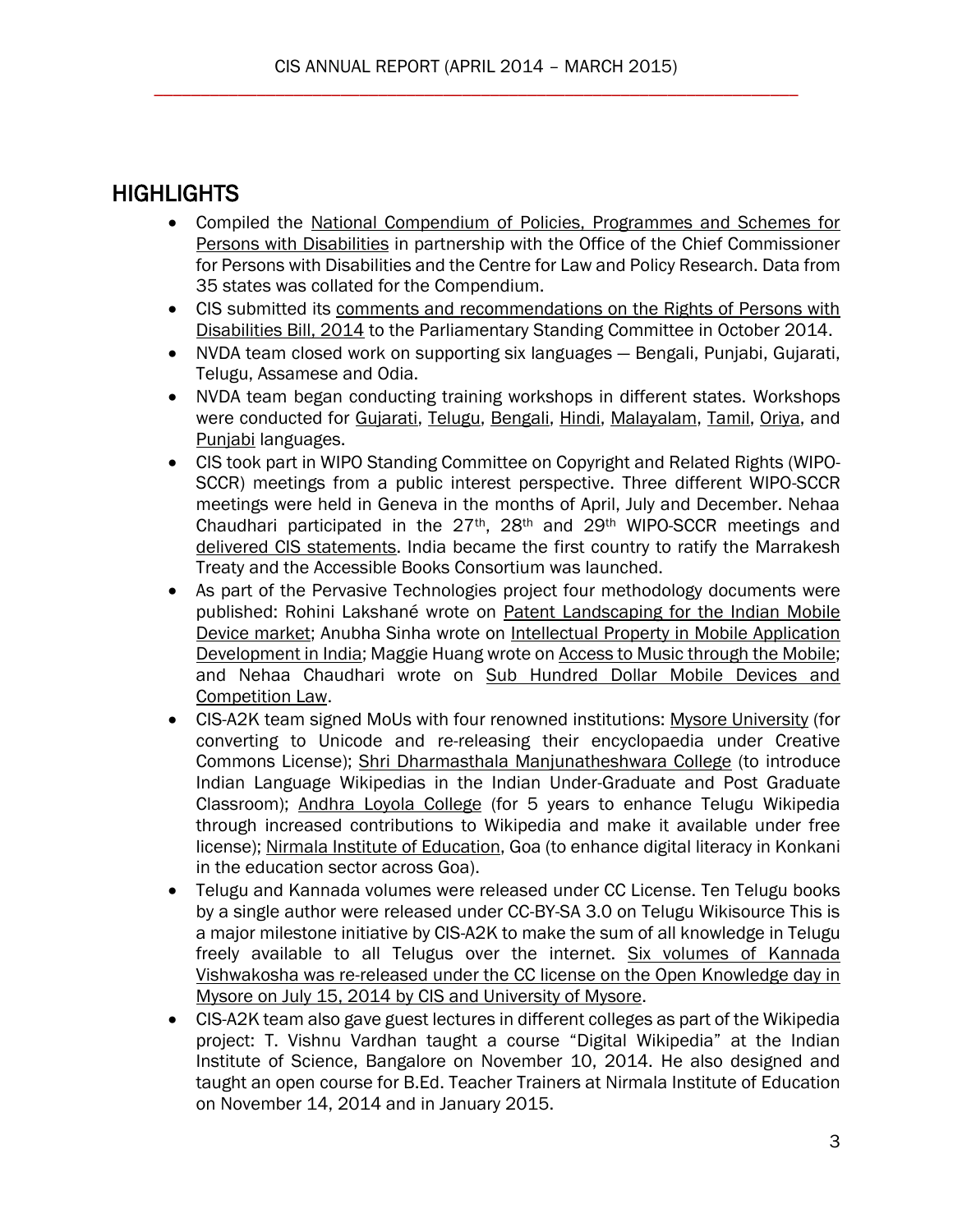- The Department of Computer Science, Andhra Loyola College in collaboration with the Department of Computer Science, Krishna University organized a UGCsponsored National Seminar on August 11 and 12, 2014 at Andhra Loyola College in Vijayawada. [T. Vishnu Vardhan was the Chief Guest at the Inaugural of the](http://cis-india.org/news/information-communication-technology-in-making-a-healthy-information-society-with-special-reference-to-use-of-icts-in-educational-technology)  [Seminar](http://cis-india.org/news/information-communication-technology-in-making-a-healthy-information-society-with-special-reference-to-use-of-icts-in-educational-technology) and delivered the keynote address.
- T. Vishnu Vardhan was a [panelist at the 5th edition of Publishing Next](http://cis-india.org/openness/news/publishing-next) the annual conference on the future of publishing organized by CinnamonTeal Publishing. He spoke on Open Access, Copyright and Copyleft.
- A two-day global stakeholder meeting on future of internet governance [\(NETmundial\)](http://netmundial.br/) was organized by the Brazilian Internet Steering Committee in partnership with /1Net at Sao Paulo in Brazil on April 23 and 24, 2014. Achal Prabhala participated in the event. As part of its research to enable productive discussions of the critical internet governance issues at the meeting and elsewhere CIS published a total of 16 blog entries.
- Conducted an empirical study of five separate and diverse banks (State Bank of India, Central Bank of India, ICICI Bank, IndusInd Bank, and Standard Chartered Bank) to gain a practical perspective on the existing banking practices and policies in India, and published a [Banking Policy Guide.](http://cis-india.org/internet-governance/blog/banking-policy-guide)
- Seven roundtable meetings on "[Privacy and Surveillance](http://cis-india.org/internet-governance/blog/privacy-surveillance-roundtable-mumbai)" conducted by CIS in collaboration with the Cellular Operators Association of India and the Council for Fair Business Practices.
- CIS published a policy guide on [Privacy in Healthcare](http://cis-india.org/internet-governance/blog/privacy-in-healthcare-policy-guide) that seeks to understand the legal regulations governing data flow in the health sector - particularly hospitals, and how these regulations are implemented.
- Bhairav Acharya and Vidushi Marda co-authored a [white paper](http://cis-india.org/internet-governance/blog/identifying-aspects-of-privacy-in-islamic-law) that seeks to identify aspects of privacy in Islamic Law and demonstrate that the notion of privacy was recognized and protected in traditional Islamic law.
- Six [research studies were commissioned by HEIRA-CSCS](http://cis-india.org/raw/digital-humanities/digital-humanities-in-india-mapping-changes-at-intersection-of-youth-technology-higher-education) (over November 2013-March 2014) as part of the collaborative exercise with CIS to map the Digital Humanities within a broad rubric of exploring changes at the intersection of youth, technology and higher education in India.
- Nishant Shah's peer reviewed article "[Asia in the Edges: A Narrative Account of the](http://cis-india.org/raw/digital-humanities/routledge-inter-asia-cultural-studies-volume-15-issue-2-nishant-shah-asia-in-the-edges)  [Inter-Asia Cultural Studies Summer School in Bangalore](http://cis-india.org/raw/digital-humanities/routledge-inter-asia-cultural-studies-volume-15-issue-2-nishant-shah-asia-in-the-edges)" was published in Inter-Asia Cultural Studies Journal, Volume 15, Issue 2, on July 3, 2014. Nishant gives a narrative account of the experiments and ideas that shaped the second Summer School, "The Asian Edge" hosted in Bangalore, India, in 2012.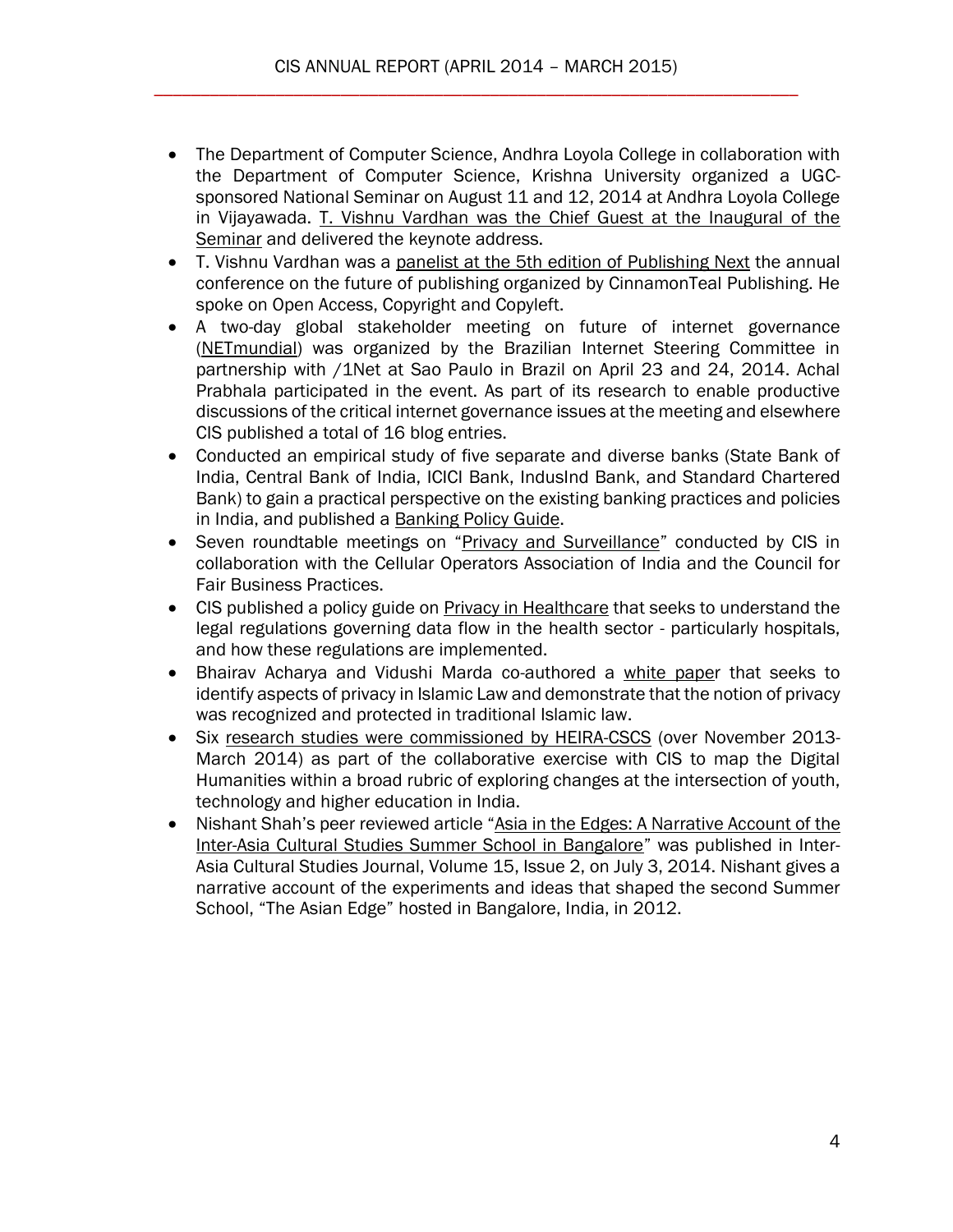The following is a draft report of the activities from April 1, 2014 to March 31, 2015:

# <span id="page-4-0"></span>ACCESSIBILITY AND INCLUSION

[India has an estimated 70 million persons with disabilities](http://www.un.org/disabilities/default.asp?id=18) who are unable to read printed materials due to some form of physical, sensory, cognitive or other disability. The disabled need accessible content, devices and interfaces facilitated via copyright law and electronic accessibility policies. CIS is presently engaged with two projects. The first project is on creating a national resource kit of state-wise laws, policies and programmes on issues relating to persons with disabilities in India. This Resource Kit will benefit the disabled in the country by providing them with a ready reference on the facilities extended by the government for persons with disabilities. The second project is on developing text-to-speech software for 15 Indian languages. The solution would benefit the millions of print-disabled people in India as well as people who are currently unable to use Information and Communication Technologies ('ICTs') on account of illiteracy or age.

## National Resource Kit Project

#### **Compendium**

The [National Compendium of Policies, Programmes and Schemes for Persons with Disabilities](http://cis-india.org/accessibility/blog/national-compendium.pdf) done by CIS and the Centre for Law and Policy Research with funding from Hans Foundation has been completed. It will be CIS's first government publication and is being brought out in collaboration with the Office of The Chief Commissioner for Persons with Disabilities, Ministry of Social Justice & Empowerment, Government of India. The publication has been finalised and is being printed. *The kit comprises of chapters of 29 states and 6 union territories along with summary of Supreme Court and high court judgments on disability rights*.

## Blog Entries

- [Central Government Schemes](http://cis-india.org/accessibility/blog/central-government-schemes) (Anandhi Viswanathan and CLPR; April 27, 2014).
- [Summary of Judgements on Disability Rights](http://cis-india.org/accessibility/blog/summary-of-judgments-on-disability-rights) (CLPR; May 15; 2014).
- [Central Guidelines and Schemes](http://cis-india.org/accessibility/blog/central-guidelines-and-schemes) (Anandhi Viswanathan; November 6, 2014).

## **Others**

## **Submission**

 [Comments to the Rights of Persons with Disabilities Bill,](http://cis-india.org/accessibility/blog/comments-to-rights-of-persons-with-disablities-bill-2014) 2014 (Nirmita Narasimhan and Anandhi Viswanathan; October 30, 2014).

## Blog Entries

- [The Road to Financial Inclusion](http://cis-india.org/accessibility/blog/the-road-to-financial-inclusion) (Amba Salelkar; May 12, 2014).
- [Open House with George Abraham: Mainstreaming Persons with Disabilities](http://cis-india.org/accessibility/blog/open-house-with-george-abraham) (Anandhi Viswanathan; May 22, 2014).
- [For a Truly Inclusive Consultative Process](http://cis-india.org/accessibility/blog/for-a-truly-inclusive-consultative-process) (Amba Salelkar; June 25, 2014).
- India's Ratification of the Marrakesh Treaty Celebrated; Accessible Books Consortium [Launched \(](http://cis-india.org/accessibility/blog/indias-ratification-of-marrakesh-treaty-celebrated)Nehaa Chaudhari; July 1, 2014): India became the first country to ratify the Marrakesh Treaty.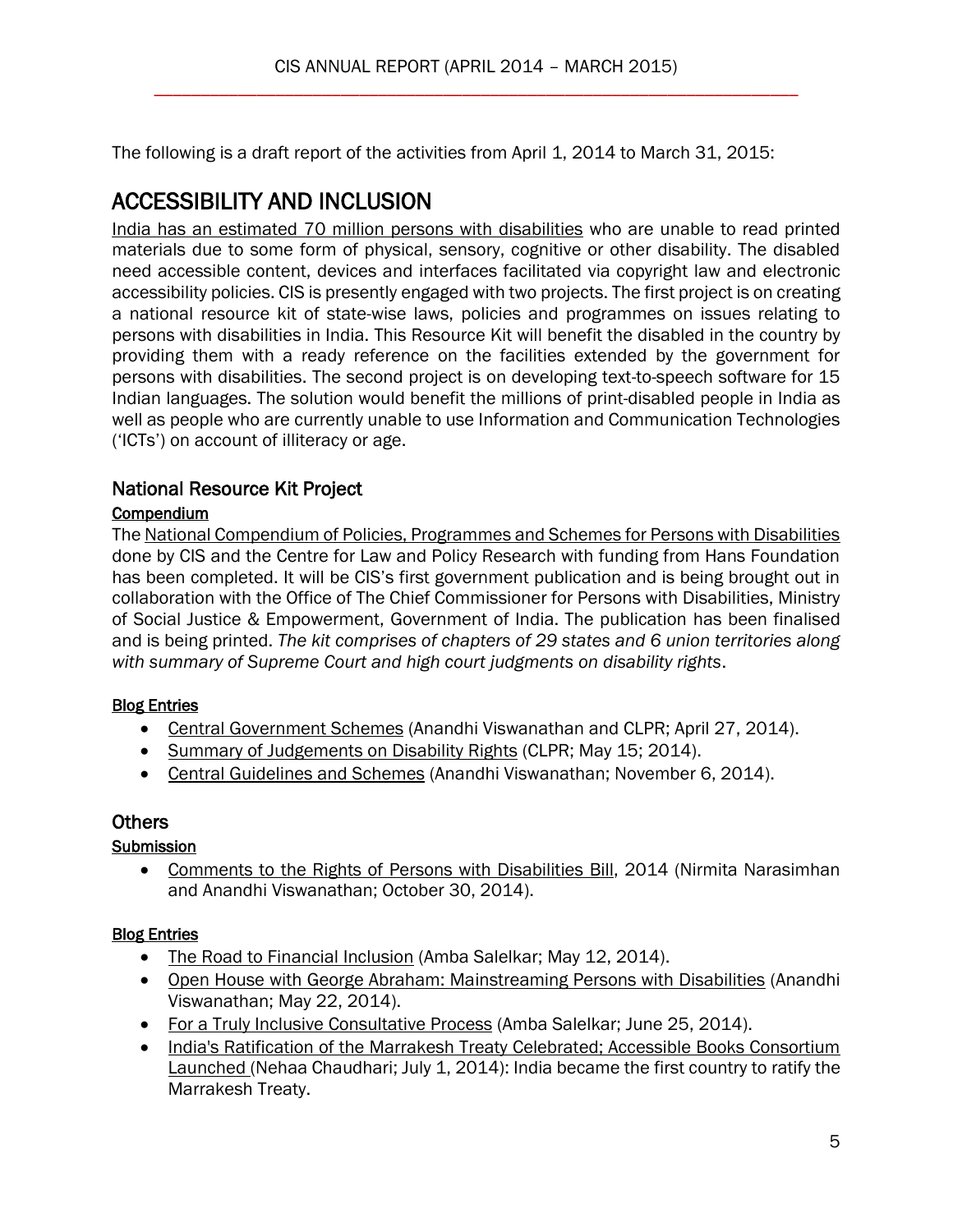- [Smartphones and the Return to Dependency](http://cis-india.org/accessibility/blog/smartphones-return-to-dependency) (Anandhi Viswanathan; August 30, 2014).
- Study on Budget Allocation and Expenditure by States on Schemes for Persons with [Disabilities \(](http://cis-india.org/accessibility/blog/study-on-budget-allocation-and-expenditure-by-states-on-schemes-for-persons-with-disabilities)Anandhi Viswanathan; September 29, 2014).
- [The Legal Framework for Enforcement of Rights of Persons with Disabilities \(](http://cis-india.org/accessibility/blog/the-legal-framework-for-enforcement-of-rights-of-persons-with-disabilities)CLPR; October 14, 2014).
- [Availability and Accessibility of Government Information in Public Domain](http://editors.cis-india.org/accessibility/blog/availability-and-accessibility-of-government-information-in-public-domain) (Sunil Abraham, Nirmita Narasimhan, Beliappa, and Anandhi Viswanathan; December 9, 2014).
- [Disability Exceptions in Copyright Legislations](http://cis-india.org/accessibility/blog/disability-exceptions-in-copyright-legislations) (Rishika; January 12, 2015).
- [Response to RTI Applications from Different States on Accessibility](http://cis-india.org/accessibility/blog/response-to-rti-applications-from-different-states-on-accessibility) (Anandhi Viswanathan; January 30, 2015).

## Event Organized

• [An Open House Session with George Abraham](http://cis-india.org/events/open-house-session-with-george-abraham) (co-organized by Ashoka India and CIS, Ashoka-Innovators for the Public, Bangalore, May 21, 2014).

## Participation in Event

 [First meeting of the high level committee on National Policy on Universal Electronic](http://editors.cis-india.org/accessibility/news/first-meeting-of-high-level-committee-on-national-policy-on-universal-electronic-accessibility)  [Accessibility](http://editors.cis-india.org/accessibility/news/first-meeting-of-high-level-committee-on-national-policy-on-universal-electronic-accessibility) (Organized by the Department of Electronics and Information Technology; December 30, 2014; New Delhi). Sunil Abraham participated in this meeting.

# Media Coverage

- [Are Elections Fair to People With Special Needs?](http://cis-india.org/news/new-indian-express-april-8-2014-papiya-bhattacharya-are-elections-fair-to-people-with-special-needs) (Papiya Bhattacharya; New Indian Express; April 8, 2014).
- [Enabling Elections](http://cis-india.org/news/vijay-karnataka-april-9-2014-enabling-elections) (Vijay Karnataka; April 9, 2014). This was published in Kannada.
- [NISH Website to Help the Disabled](http://cis-india.org/news/the-new-indian-express-june-26-2014-nish-website-to-help-disabled) (The New Indian Express, June 26, 2014).
- [SpicyIP Tidbit: India ratifies the Marrakesh Treaty for the Visually Impaired \(](http://cis-india.org/news/spicy-ip-july-1-2014-thomas-j-vallianeth-spicy-ip-tidbit-india-ratifies-the-marrakesh-treaty-for-the-visually-impaired)Thomas J. Vallianeth; Spicy IP; July 1, 2014).
- [Communication technology opens 'doors' for everyone, not only people with disabilities](http://cis-india.org/accessibility/news/the-hill-john-d-kemp-and-brandon-m-macsata-october-13-2014-communication-technology-opens-doors-for-everyone-not-only-people-with-disabilities)  (John D. Kemp and Brandon M. Macsata; The Hill; October 13, 2014).
- [When technology is able but the mindset is not](http://editors.cis-india.org/accessibility/news/e-gov-reach-december-15-2014-geetanjali-minhas-when-technology-is-able-but-mindset-is-not) (Governance Now; December 1-15 issue). Sunil Abraham and Nirmita Narasimhan gave their inputs.

# NVDA and Text-to-Speech Synthesizer

CIS in partnership with the Daisy Forum of India is engaged in a project supported by the Hans Foundation to develop enhancements to the open source screen reader for Windows NVDA and e-Speak text-to-speech synthesiser in 15 Indian languages. Under the NVDA project, the team has been working on issues relating to Excel, Power Point and MS Outlook. The team is also working on the development of e-speak text-to-speech synthesisers for these languages: Hindi, Bengali, Telugu, Malayalam, Sindhi, Punjabi, Gujarati, Oriya, Assamese, Kashmiri, Konkani, Marathi and Manipuri. Out of these support has been enabled for Punjabi, Gujarati, Odiya, Assamese, Telugu and Bengali and training has commenced in partnership with blindness organizations in these states. Improvements have been made to Hindi and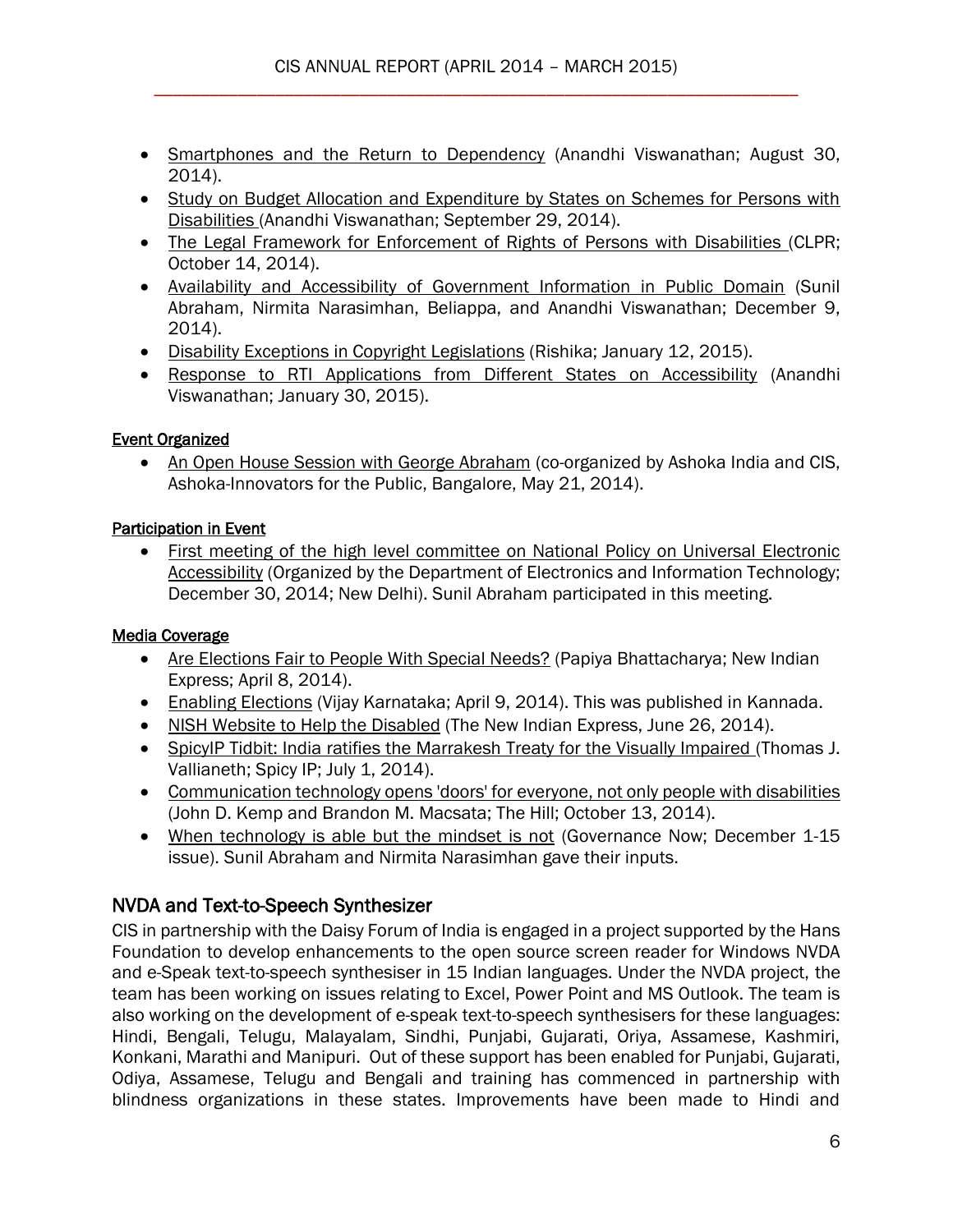Malayalam and they are also now in the training stage. Work on Manipuri is also complete, however we are awaiting the closure certificate from the testing organization. Support is currently being added to Marathi, Sindhi and Konkani and Kashmiri and improvements to Kannada are yet to be started. A Manager to oversee and head all the trainings on this project was hired and is based out of NAB Delhi. The full details of the progress made in this project can be [accessed here.](http://cis-india.org/accessibility/resources/nvda-text-to-speech-synthesizer)

#### **Monthly Reports**

The monthly reports were prepared by Suman Dogra in 2014 and in 2015: [April,](http://cis-india.org/accessibility/resources/nvda-text-to-speech-synthesizer) [May,](http://cis-india.org/accessibility/blog/nvda-e-speak-update-may-2014.pdf) [June,](http://cis-india.org/accessibility/blog/nvda-e-speak-update-june-2014.pdf) [July,](http://cis-india.org/accessibility/blog/nvda-e-speak-update-july-2014.pdf) [August,](http://cis-india.org/accessibility/blog/nvda-e-speak-update-august-2014.pdf) [September,](http://cis-india.org/accessibility/blog/september-2014-nvda-report.pdf) [October,](http://cis-india.org/accessibility/blog/october-2014-nvda-report.pdf) [November,](http://cis-india.org/accessibility/blog/november-e-speak-nvda-2014-report.pdf) [December,](http://cis-india.org/accessibility/blog/december-2014-nvda-report.pdf) [January,](http://cis-india.org/accessibility/blog/january-2015-nvda-report.pdf) [February](http://cis-india.org/accessibility/blog/nvda-e-speak-report-february-2015.pdf) and [March.](http://cis-india.org/accessibility/blog/march-nvda-e-speak-report.pdf)

## Events Organized



Pictured above: Participants from the Gujarati eSpeak training are sitting in their chairs listening to the session

- Gujarati eSpeak Training with NVDA (Organized by NVDA team; Blind Peoples Association, Vastrapur, Ahmedabad).
- [Telugu eSpeak Training with NVDA](http://editors.cis-india.org/accessibility/blog/telugu-e-speak-training-with-nvda-december-2014) (Organized by NVDA team; Hyderabad Central University, Hyderabad; December 1-2, 2014).
- [Bangla eSpeak training with NVDA](http://editors.cis-india.org/accessibility/blog/bangla-e-speak-training-with-nvda-december-2014) (Organized by NVDA team; Blind Empowerment Foundation, Kolkata; December 19-20, 2014).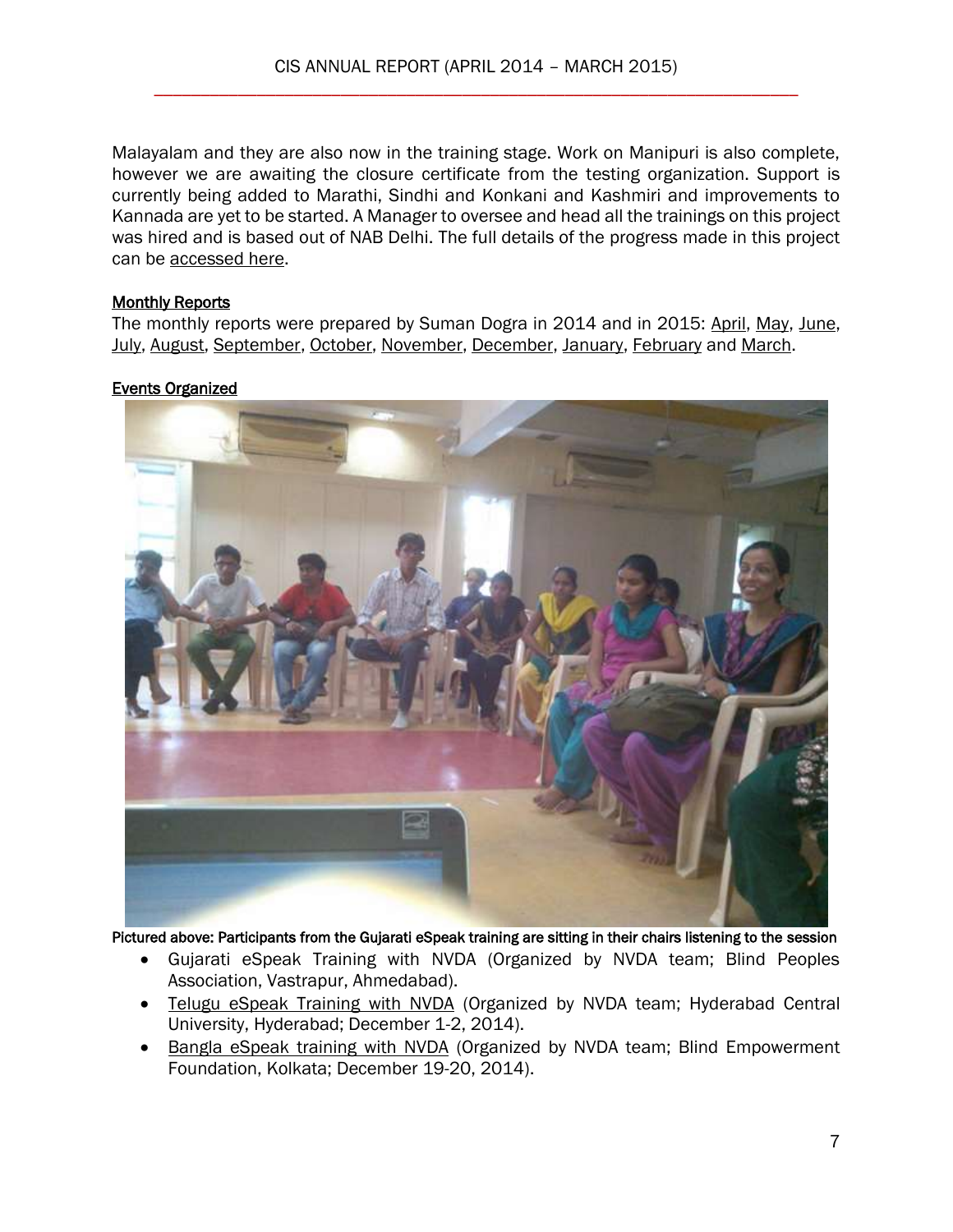- [Report on Training in Basic Computing for using eSpeak Hindi with NVDA](http://cis-india.org/accessibility/blog/report-on-training-using-espeak-hindi-with-nvda) (Organized by NVDA team; Conference Hall and Computer Lab, Dr. Shakuntala Mishra National Rehabilitation University, Lucknow; January 20 – 22, 2015).
- [Training of Malayalam eSpeak with NVDA](http://cis-india.org/accessibility/blog/report-on-training-e-speak-malayalam-with-nvda) (Organized by NVDA team; Tiruvananthapuram; January 24 – 25, 2015).
- [Report on Training in Basic Computing with use of NVDA and eSpeak in Tamil](http://cis-india.org/accessibility/blog/report-on-training-in-basic-computing-with-use-of-nvda-e-speak-in-tamil) (Organized by NVDA team; Karna Vidya Technology Centre, [KVTC] Guindy, Chennai; January 27 – 28, 2015).
- [Report on Training in Basic Computing with use of NVDA and eSpeak in Hindi](http://cis-india.org/accessibility/blog/report-on-training-in-basic-computing-with-use-of-nvda-espeak-hindi) (Organized by NVDA team; National Association for the Blind, R.K. Puram; New Delhi; February 5 – 6, 2015).
- [Joint Report on Training of the Use of eSpeak in Hindi with NVDA](http://cis-india.org/accessibility/blog/training-on-use-of-espeak-hindi-nvda) (Organized by NVDA team; National Association for the Blind, R.K. Puram; New Delhi; February 13 – 14, 2015).
- [Report on Training of the use of eSpeak Punjabi with NVDA](http://cis-india.org/accessibility/blog/report-on-training-of-use-of-e-speak-punjabi-nvda) (Organized by NVDA team; Asha Kiran Training Institute; Chandigarh; February 20 – 21, 2015).



Pictured above participants typing in Hindi using eSpeak and NVDA during the 15 days training in Lucknow

 [Report on 15 days Training in Basic Computing with use of NVDA and eSpeak in Hindi](http://cis-india.org/accessibility/blog/report-on-training-in-basic-computing-with-nvda-and-e-speak-in-hindi) (Organized by NVDA team; Dr. Shakuntala Mishra National Rehabilitation University, Lucknow; March 16 – 29, 2015).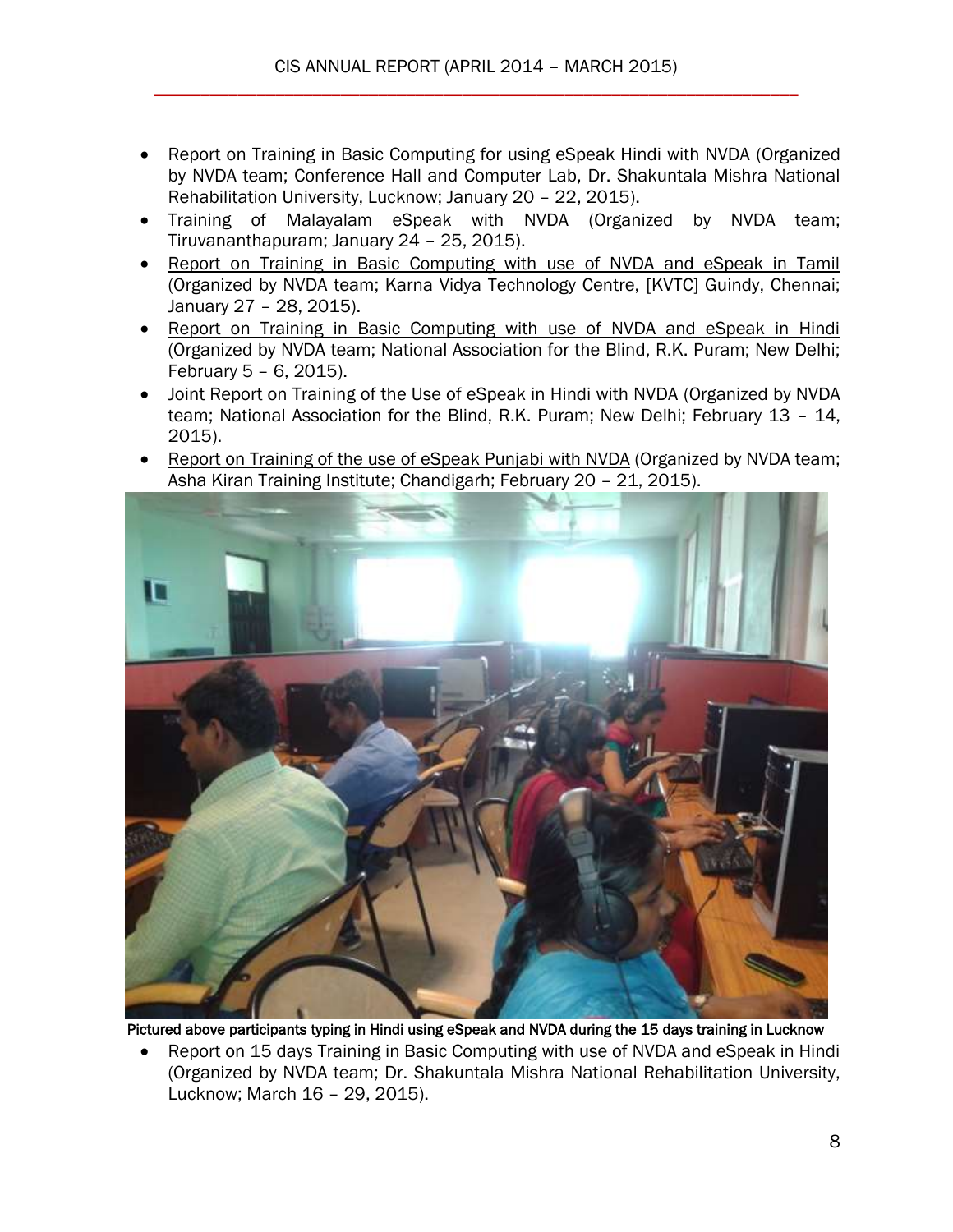# <span id="page-8-0"></span>ACCESS TO KNOWLEDGE

The Access to Knowledge programme addresses the harms caused to consumers, developing countries, human rights, and creativity/innovation from excessive regimes of copyright, patents, and other such monopolistic rights over knowledge. Further, the Access to Knowledge programme addresses the harms caused to consumers and human rights, and critically examines Open Government Data, Open Access to Scholarly Literature, and Open Access to Law, Open Content, Open Standards, and Free/Libre/Open Source Software. Canada's International Development Research Centre (IDRC) has funded CIS to do research on the complex interplay between pervasive technologies and intellectual property and to use the research outputs to support intellectual property norms that encourage, not inhibit, the proliferation and further development of such technologies as a social good.

# Pervasive Technologies

The Pervasive Technologies: Access to Knowledge in the Marketplace project seeks to identify policy levers which can be employed to ensure access to mass-marketed, networked, communication technologies within the intellectual property regimes of India and China. The research will primarily focus on access to the sub-100 dollar mobile phone hardware, software (e.g. mobile applications) and content (e.g. music and media). The research will largely consist of Patent and Copyright laws due to the richness of material in these two aspects.

## Research Outputs

- [Patent Valuation and License Fee Determination in Context of Patent Pools](http://editors.cis-india.org/a2k/blogs/patent-valuation-and-license-fee-determination-in-context-of-patent-pools) (Vikrant Narayan Vasudeva; July 9, 2014).
- [Literature Survey: Patent Landscaping in the Indian Marketplace](http://cis-india.org/a2k/blogs/literature-survey-patent-landscaping-in-the-indian-marketplace) (Rohini Lakshané; December 31, 2014). This document is a work-in-progress.
- [Pervasive Technologies Project Working Document Series: Document 2 Literature](http://cis-india.org/a2k/blogs/pervasive-technologies-project-working-document-series-document-2-literature-review-on-competition-law-ipr-access-to-100-mobile-devices-1)  [Review on Competition Law + IPR + Access to < \\$100 Mobile Devices \(](http://cis-india.org/a2k/blogs/pervasive-technologies-project-working-document-series-document-2-literature-review-on-competition-law-ipr-access-to-100-mobile-devices-1)Nehaa Chaudhari; January 1, 2015).
- [Pervasive Technologies Project Working Document Series: Literature Review on IPR](http://cis-india.org/a2k/blogs/relationship-between-app-developers-and-app-platforms-an-intellectual-property-perspective) in Mobile app development (Anubha Sinha; January 7, 2015).
- Intellectual Property Rights [Open Access for Researchers \(](http://cis-india.org/a2k/blogs/unesco-nehaa-chaudhari-march-19-2015-communication-and-information-resources-news-and-in-focus-articles-unesco-open-access-curriculum-is-now-online)Nehaa Chaudhari; UNESCO; March 19, 2015).

# **Submissions**

- [Comments on the Proposed Intellectual Property Rights Policy to the Department of](http://editors.cis-india.org/a2k/blogs/comments-on-proposed-ip-rights-policy-to-dipp)  [Industrial Policy and Promotion](http://editors.cis-india.org/a2k/blogs/comments-on-proposed-ip-rights-policy-to-dipp) (Nehaa Chaudhari; November 30, 2014).
- National IPR Policy Series: CIS Comments to the First Draft of the National IP Policy (Nehaa Chaudhari; January 31, 2015).

# Events Organized

Note: The following training sessions were done internally for CIS staff:

 Master Class on Patents (CIS, Bangalore, May 21-22, 2014). Prof. Jorge Contreras from American University held an internal training session for CIS staff members (as part of the Pervasive Technologies project). Sunil Abraham, Nehaa Chaudhari and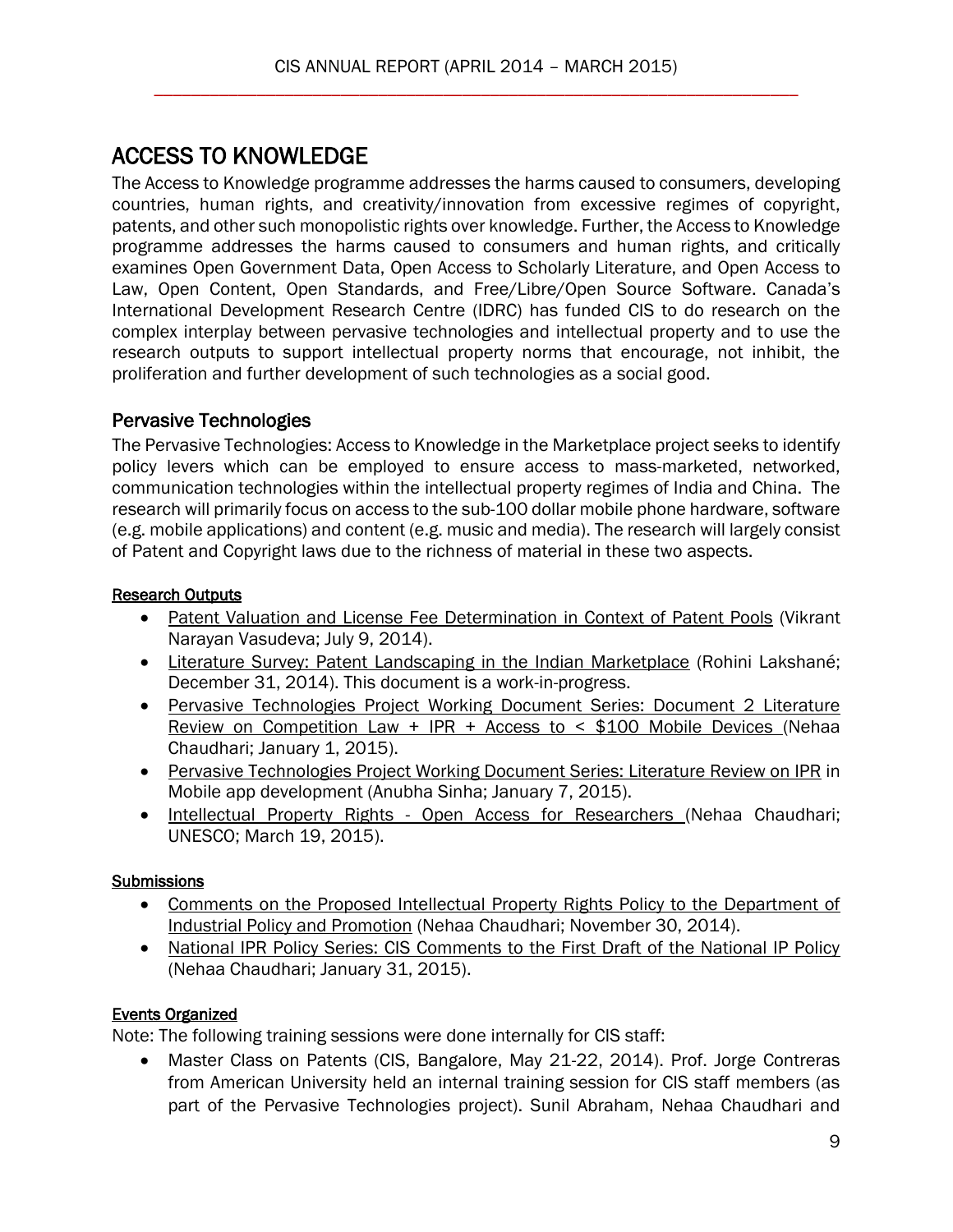Samantha Cassar participated in the Master Class. Professor Contreras spoke about the convergence on IP rights, discussed patent law, national character of patents, elements of a patent, third party prior art submission, "laws of nature" exception, etc.

- PT Project Workshop (CIS, Bangalore, May 23-24, 2014). The aim of the workshop was to figure out the methodology for the Pervasive Technologies project. Prof. Jorge Contreras, Sunil Abraham, Nehaa Chaudhari, Rohini Lakshane, Beli, et.al. participated in the workshop.
- Lectures on Statistics and Quantitative Analysis (CIS, Bangalore, Sept 10 & Dec 18, 2014) Beliappa held two internal training sessions on statistics and quantitative analysis to provide methodological support for chapters using quantitative methods of research. Sunil Abraham, Maggie Huang, and Anubha Sinha participated in these lectures.
- Presentation on Competition Law and Intellectual Property Talk (CIS, Bangalore, December 18 2014). Sujitha Subramaniam from Bristol Law School presented her research on the tensions between intellectual property and competition law within the European Union. Sunil Abraham, Nehaa Chaudhari, and Maggie Huang attended the presentation.

## Participation in Events

- [Future of Music Policy Summit](https://futureofmusic.org/events/future-music-summit-2014) (Organized by the Future of Music Coalition, Bangalore; October 27 – 28, 2014). Maggie Huang was a remote participant.
- [6th MixRadio Music Connects Conference](http://musicconnects.indiantelevision.com/) (Organized by Music Matters and RadioandMusic.com; November 4-5, 2014, Mumbai). Maggie Huang participated in the event.
- [Ubiquity, Mobility, Globality: Charting Directions in Mobile Phone Studies](http://cis-india.org/a2k/news/center-for-global-communication-studies-november-6-2014-ubiquity-mobility-globality-charting-directions-in-mobile-phone-studies) (Organized by the Center for Global Communication Studies at the Annenberg School for Communication, University of Pennsylvania, Philadelphia; November 6 – 7, 2014). Nehaa Chaudhari was a panelist in the session on Mobile and its Effects on Global Markets and made a presentation on Pervasive Technologies: Access to Knowledge in the Workplace.
- [The Exchange Conference](http://www.theexchange.in/) (Organized by British High Commission; November 7, 2014, Mumbai). Maggie Huang participated in the event.
- [San Francisco Music Tech Summit](http://www.sfmusictech.com/) (Organized by Brian Ziski; November 11, Bangalore). Maggie Huang was a remote participant.
- [DIY Law Workshop](http://artistiklicense.wordpress.com/) (Organized by Artistik License; November 15, 2014, Bangalore). Maggie Huang attended the workshop.
- [2014 Indiearth Xchange Conference](http://xchange14.indiearth.com/) (Organized by Indiearth, December 5-7, 2014, Chennai). Maggie Huang attended the conference.
- [India at Leisure: Media, Culture and Consumption in the New Economy](http://cis-india.org/a2k/news/india-at-leisure) (Organized by Jamia University; January 8 - 10, 2015). Maggie Huang attended the event and presented a paper titled "The Future of Music Streaming: Business Practices and Copyright Management in India". The paper was co-authored by Maggie and Amba Kak.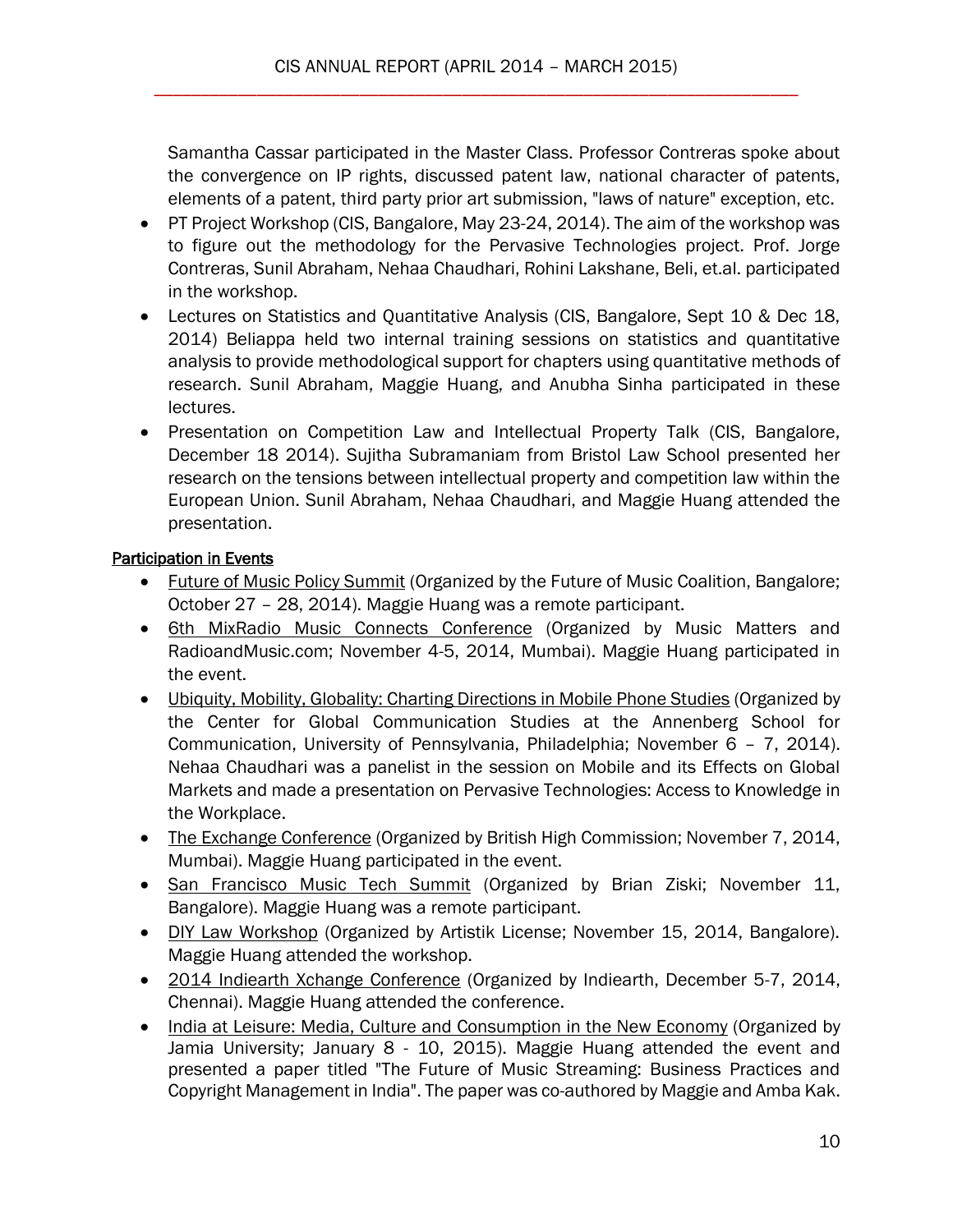[4th IPR Researchers Confluence](http://cis-india.org/a2k/news/fourth-ipr-researchers-confluence) (Organized by Shailesh J. Mehta School of Management, Indian Institute of Technology Bombay, Mumbai and National Institute of Industrial Engineering, Mumbai with support from Ministry of Human Resource Development, New Delhi; March 27 - 28, 2015). Maggie Huang presented intermediary findings of the research entitled "India's Music Copyright Management in the Age of Music Streaming".

## **Blog Entries**

- [Online Survey for Indian Mobile App Developer Startups & Enterprises](http://cis-india.org/a2k/blog/online-survey-for-indian-mobile-app-developer-enterprise) (Samantha Cassar, April 9, 2014).
- [App Developers Series: Products-Services Dichotomy & IP](http://cis-india.org/a2k/blogs/app-developers-series-services-products-dichotomy-ip-2013-part-i) (Part I) (Samantha Cassar; April 10, 2014).
- [Interviews with App Developers: \[dis\]regard towards IPR vs. Patent Hype](http://cis-india.org/a2k/blogs/interviews-with-app-developers-dis-regard-towards-ipr-vs-patent-hype-2013-part-ii) (Part II) (Samantha Cassar; August 14, 2014).
- [Grounds for Compulsory Patent Licensing in United States, Canada, China, and India](http://editors.cis-india.org/a2k/blogs/grounds-for-compulsory-patent-licensing-in-us-canada-china-and-india) (Maggie Huang; July 29, 2014).
- [Changing Usage Models: Desktops to Ubiquitous Cloud-Based Mobile Computing](http://editors.cis-india.org/a2k/blogs/interviews-with-semi-conductor-industry-professionals-in-taiwan-1) (Interviews with Semiconductor Industry - Part 1) (Maggie Huang; September 26, 2014).
- [Fab to Fabless: Understanding the Process of Chip Manufacturing](http://editors.cis-india.org/a2k/blogs/interviews-with-semi-conductor-industry-professionals-in-taiwan-2) (Interviews with Semiconductor Industry - Part 2) (Maggie Huang; September 30, 2014).
- [Guidelines for Examination of Computer Related Inventions: Mapping the](http://cis-india.org/a2k/blogs/guidelines-for-examination-of-computer-related-inventions)  [Stakeholders' Response](http://cis-india.org/a2k/blogs/guidelines-for-examination-of-computer-related-inventions) (Shashank Singh; October 29, 2014).
- [Methodology: Patent Landscaping](http://editors.cis-india.org/a2k/blogs/patent-landscaping-in-the-indian-mobile-device-market) (Rohini Lakshané; November 10, 2014).
- [Methodology: Intellectual Property in Mobile Application Development in India](http://editors.cis-india.org/a2k/blogs/methodology-intellectual-property-in-mobile-application-development-in-india) (Anubha Sinha; November 17, 2014).
- [Methodology: Access to Music through the Mobile](http://editors.cis-india.org/a2k/blogs/methodology-access-to-music-through-mobile) (Maggie Huang; November 18, 2014).
- [Methodology: Sub Hundred Dollar Mobile Devices and Competition Law](http://editors.cis-india.org/a2k/blogs/methodology-sub-hundred-dollar-mobile-devices-and-competition-law) (Nehaa Chaudhari; November 25, 2014).
- [Open] Innovation and Expertise > Patent Protection & Trolls in a Broken Patent [Regime \(Interviews with Semiconductor Industry -](http://editors.cis-india.org/a2k/blogs/interviews-with-semi-conductor-industry-part-3) Part 3) (Maggie Huang; December 26, 2014).
- [Government Intervention in the Marketplace: Policies for Access or Politics?](http://editors.cis-india.org/a2k/blogs/interviews-with-semiconductor-industry-part-4)  [\(Interviews with Semiconductor Industry](http://editors.cis-india.org/a2k/blogs/interviews-with-semiconductor-industry-part-4) – Part 4) (Maggie Huang; December 26, 2014).
- ["Copyright Management in the Age of Mobile Music"](http://editors.cis-india.org/a2k/blogs/copyright-management-in-age-of-mobile-music)  Living Methodology Document (Maggie Huang; December 26, 2014).
- Beyond Alcohol and Angel Investors: Building Business Models in an Age of Mobile [Music Streaming](http://cis-india.org/a2k/blogs/beyond-alcohol-and-angel-investors) (Conference Learnings) (Maggie Huang; January 20, 2015).
- [National IPR Policy Series: The Development of the National IPR Policy \(](http://cis-india.org/a2k/blogs/the-development-of-the-national-ipr-policy)Nehaa Chaudhari; January 22, 2015).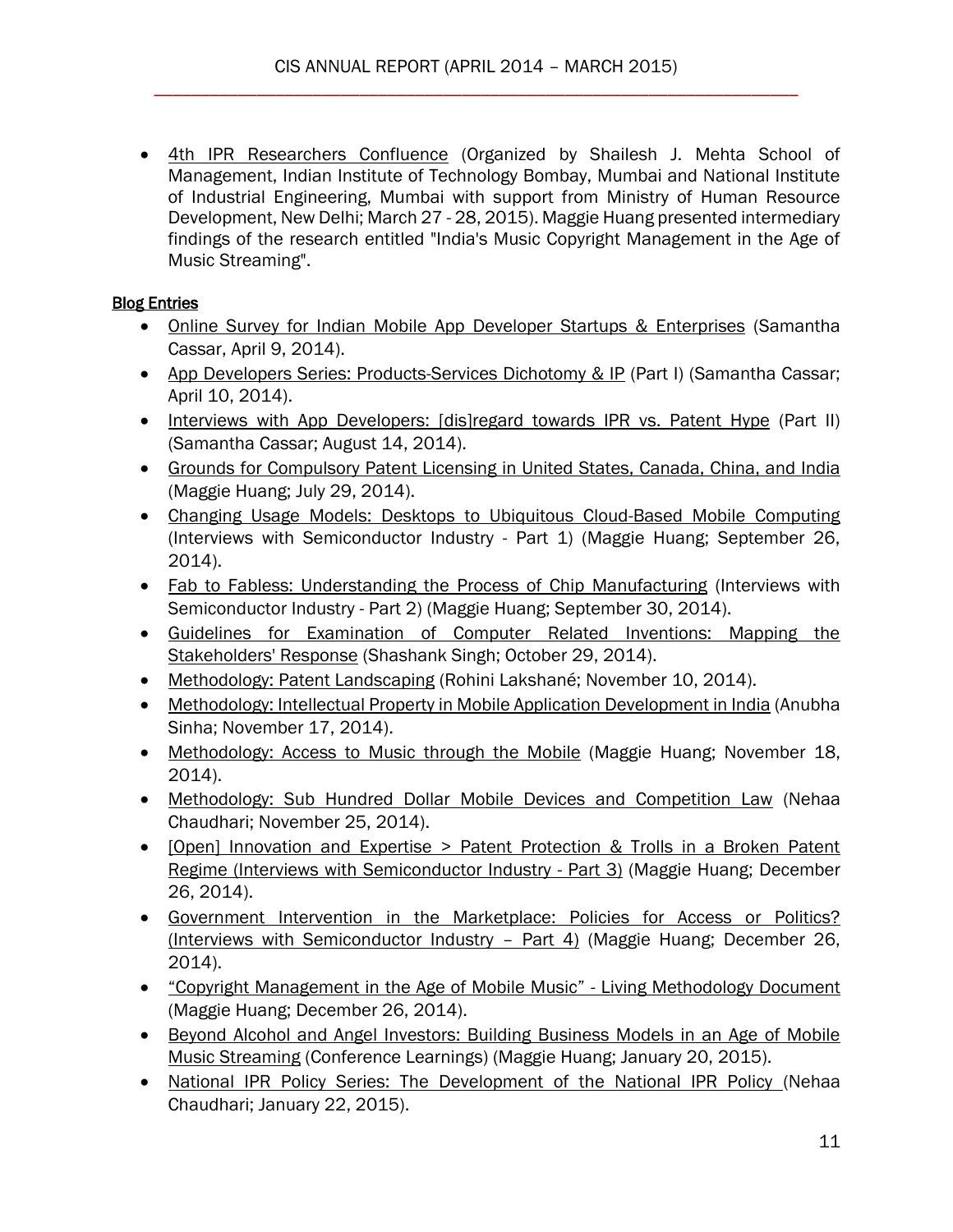- RTI Responses [MHRD IP Chairs: Details of Funding & Expenditure \(](http://cis-india.org/a2k/blogs/rti-responses-mhrd-ip-chairs-details-of-funding-and-expenditure)Nehaa Chaudhari; January 31, 2015).
- [Open Letter to Prime Minister Modi](http://cis-india.org/a2k/blogs/open-letter-to-prime-minister-modi) (Rohini Lakshané; February 10, 2015). Copies of the open letter were sent to various ministers.
- [Academia and Civil Society submit critical comments to DIPP on draft National IPR](http://cis-india.org/a2k/blogs/academia-and-civil-society-submit-critical-comments-to-dipp-on-draft-national-ipr-policy)  [Policy \(](http://cis-india.org/a2k/blogs/academia-and-civil-society-submit-critical-comments-to-dipp-on-draft-national-ipr-policy)Anubha Sinha; February 16, 2015).
- [Mobile App Developer Series: Terms of Agreement -](http://cis-india.org/a2k/blogs/mobile-app-developer-series-terms-of-agreement-iv) Part IV (Samantha Cassar; March 23, 2015).
- [Compilation of Mobile Phone Patent Litigation Cases in India \(](http://cis-india.org/a2k/blogs/compilation-of-mobile-phone-patent-litigation-cases-in-india)Rohini Lakshané; March 15, 2015).
- [Interviews with App Developers: Open Source, Community, and Contradictions -](http://cis-india.org/a2k/blogs/interviews-with-app-developers-open-source-community-and-contradictions-iii) Part III (Samantha Cassar; March 24, 2015).
- [Interviews with App Developers: Name of the Game -](http://cis-india.org/a2k/blogs/interviews-with-app-developers-name-of-the-game-part-iv) Part IV (Samantha Cassar; March 24, 2015).

#### World Intellectual Property Organization (WIPO) Participation in Events

- Standing Committee on Copyright and Related Rights: Twenty-Seventh Session (Organized by WIPO, Geneva, April 28 – May 2, 2014). Nehaa Chaudhari participated in the event. France, Greece, India and the European Union [signed the Marrakesh](http://cis-india.org/a2k/blog/france-greece-india-eu-sign-marrakesh-treaty)  [Treaty.](http://cis-india.org/a2k/blog/france-greece-india-eu-sign-marrakesh-treaty) CIS delivered statements on [Technological Measures of Protection on](http://cis-india.org/a2k/blog/cis-statement-on-technological-measures-of-protection-27-sccr-on-limitations-exceptions-for-libraries-and-archives)  [Limitations and Exceptions for Libraries and Archives,](http://cis-india.org/a2k/blog/cis-statement-on-technological-measures-of-protection-27-sccr-on-limitations-exceptions-for-libraries-and-archives) [Orphan Works, Retracted and](http://cis-india.org/a2k/blog/cis-statement-orphan-works-retracted-withdrawn-works-and-works-out-of-commerce-at-27-sccr-on-limitations-and-exceptions-for-libraries-and-archives)  [Withdrawn Works, and Works out of Commerce on Limitations and Exceptions for](http://cis-india.org/a2k/blog/cis-statement-orphan-works-retracted-withdrawn-works-and-works-out-of-commerce-at-27-sccr-on-limitations-and-exceptions-for-libraries-and-archives)  [Libraries and Archives,](http://cis-india.org/a2k/blog/cis-statement-orphan-works-retracted-withdrawn-works-and-works-out-of-commerce-at-27-sccr-on-limitations-and-exceptions-for-libraries-and-archives) and on the [WIPO Proposed Treaty for the Protection of](http://cis-india.org/a2k/blog/cis-statement-27-sccr-on-wipo-proposed-treaty-for-protection-of-broadcasting-organizations)  [Broadcasting Organizations.](http://cis-india.org/a2k/blog/cis-statement-27-sccr-on-wipo-proposed-treaty-for-protection-of-broadcasting-organizations) Transcripts of the discussions can be [accessed here.](http://cis-india.org/a2k/blog/wipo-sccr-27-discussions-transcripts)
- Standing Committee on Copyright and Related Rights: Twenty-Eighth Session (Organized by WIPO; Geneva; June 30 – July 4, 2014). Nehaa Chaudhari participated in the event. The following have been the outputs: [Statement on the Proposed Treaty](http://cis-india.org/a2k/blog/cis-statement-on-proposed-treaty-for-protection-of-broadcasting-organizations)  [for the Protection of Broadcasting Organizations at WIPO SCCR 28 \(](http://cis-india.org/a2k/blog/cis-statement-on-proposed-treaty-for-protection-of-broadcasting-organizations)Nehaa Chaudhari, July 2, 2014); [Opening Comments by India on Limitations and Exceptions for Libraries](http://cis-india.org/a2k/blog/opening-statement-of-india-on-limitations-and-exceptions-for-libraries-and-archives)  [and Archives at WIPO SCCR 28 \(](http://cis-india.org/a2k/blog/opening-statement-of-india-on-limitations-and-exceptions-for-libraries-and-archives)posted by Nehaa Chaudhari, July 7, 2014). This was the statement made by the Indian delegation at WIPO-SCCR 28th session on July 2, 2014; [Statement on the Limitations and Exceptions for Libraries and Archives at WIPO](http://cis-india.org/a2k/blog/cis-statement-on-limitations-and-exceptions-for-libraries-and-archives)  [SCCR 28 \(](http://cis-india.org/a2k/blog/cis-statement-on-limitations-and-exceptions-for-libraries-and-archives)Nehaa Chaudhari, July 3, 2014); 28th Session of the WIPO SCCR: Report on [the Proposed Treaty for the Protection of Broadcasting Organizations \(](http://cis-india.org/a2k/blog/wipo-sccr-28-proposed-treaty-for-protection-of-broadcasting-organizations)Nehaa Chaudhari, July 29, 2014).
- Standing Committee on Copyright and Related Rights: Twenty-Ninth Session (Organized by WIPO; Geneva; December 8 – December 12, 2014). Nehaa Chaudhari participated in the event. The following have been the outputs: 29th Session of the [WIPO SCCR: CIS Intervention on the Proposed Treaty for the Protection of Broadcasting](http://editors.cis-india.org/a2k/blogs/wipo-sccr-29-cis-intervention-on-proposed-treaty-for-protection-of-broadcasting-organizations)  [Organizations](http://editors.cis-india.org/a2k/blogs/wipo-sccr-29-cis-intervention-on-proposed-treaty-for-protection-of-broadcasting-organizations) (Nehaa Chaudhari; December 9, 2014); 29th Session of the WIPO SCCR: CIS- [2nd \(brief\) Intervention on the Broadcast Treaty](http://editors.cis-india.org/a2k/blogs/wipo-sccr-29-cis-second-brief-intervention-on-broadcast-treaty) (Nehaa Chaudhari; December 11,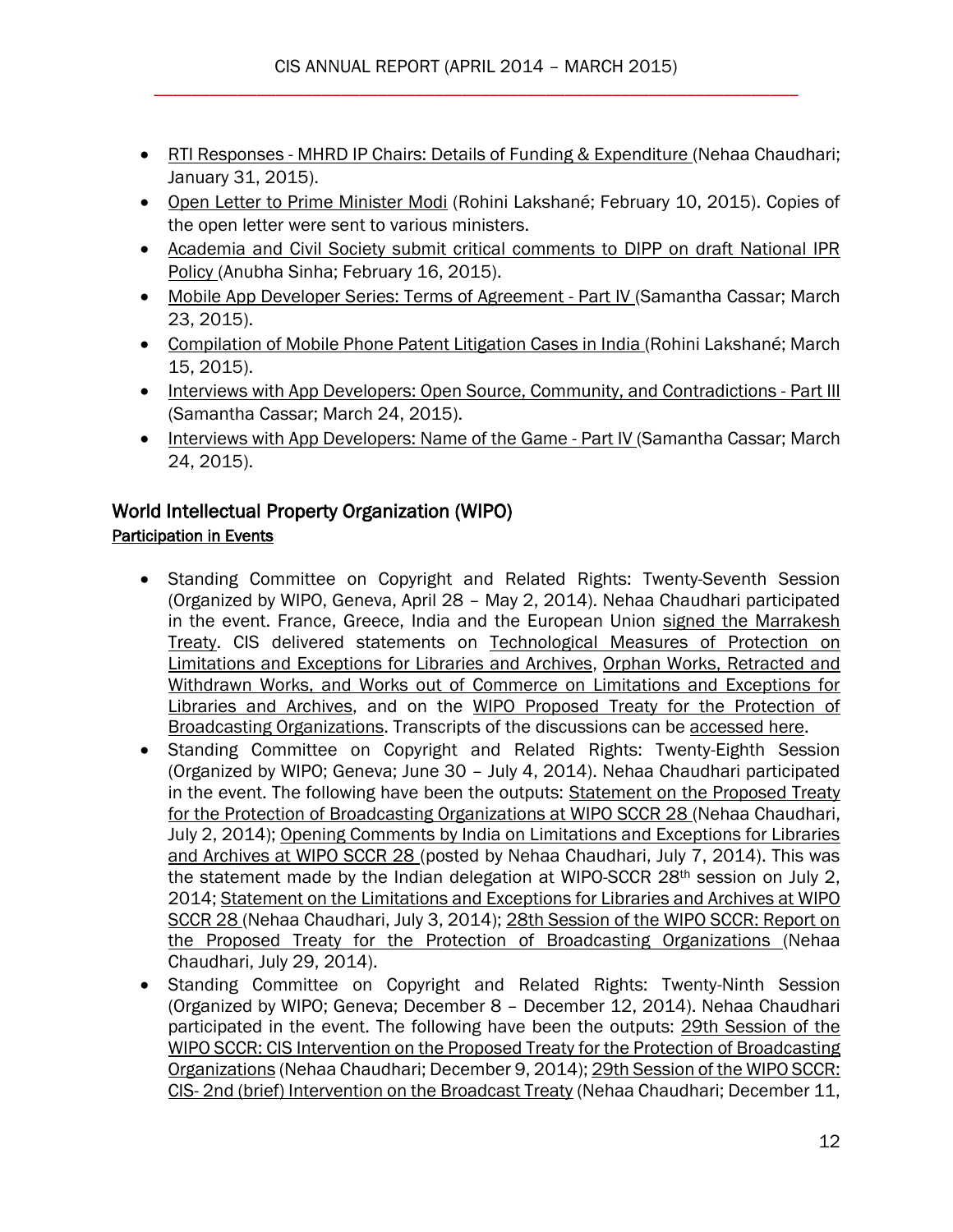2014); The Broadening of Definitions in [the Proposed Broadcast Treaty Compared to](http://editors.cis-india.org/a2k/blogs/the-broadening-of-definitions-in-the-proposed-broadcast-treaty-compared-to-other-international-conventions)  [Other International Conventions](http://editors.cis-india.org/a2k/blogs/the-broadening-of-definitions-in-the-proposed-broadcast-treaty-compared-to-other-international-conventions) (Nehaa Chaudhari; December 11, 2014); [29th](http://editors.cis-india.org/a2k/blogs/cis-intervention-questions-to-prof-kenneth-crews-on-limitations-and-exceptions-for-libraries-and-archives)  [Session of the WIPO SCCR: CIS Intervention: Questions to Prof. Kenneth Crews on his](http://editors.cis-india.org/a2k/blogs/cis-intervention-questions-to-prof-kenneth-crews-on-limitations-and-exceptions-for-libraries-and-archives)  [Updated Study on Limitations and Exceptions for Libraries and Archives](http://editors.cis-india.org/a2k/blogs/cis-intervention-questions-to-prof-kenneth-crews-on-limitations-and-exceptions-for-libraries-and-archives) (Nehaa Chaudhari; December 14, 2014); [29th Session of the WIPO SCCR: Statement on the](http://editors.cis-india.org/a2k/blogs/cis-statement-on-limitations-and-exceptions-for-education-teaching-research-institutions-and-persons-with-disabilities)  [Limitations and Exceptions for Education, Teaching, Research Institutions and Persons](http://editors.cis-india.org/a2k/blogs/cis-statement-on-limitations-and-exceptions-for-education-teaching-research-institutions-and-persons-with-disabilities)  [with Disabilities](http://editors.cis-india.org/a2k/blogs/cis-statement-on-limitations-and-exceptions-for-education-teaching-research-institutions-and-persons-with-disabilities) (Nehaa Chaudhari; December 20, 2014); Protection of Broadcasting [Organisations under the Proposed Treaty as Compared to Other International](http://editors.cis-india.org/a2k/blogs/protection-of-broadcasting-organisations-under-proposed-broadcast-treaty)  [Conventions](http://editors.cis-india.org/a2k/blogs/protection-of-broadcasting-organisations-under-proposed-broadcast-treaty) (Nehaa Chaudhari; December 21, 2014).

• Save the Date - 10 December 2014: The Broadcasting Treaty: A Solution in Search of [a Problem?](http://editors.cis-india.org/a2k/news/kei-10-december-2014-the-broadcasting-treaty-a-solution-in-search-of-a-problem) (Organized at WIPO; December 10, 2014). Nehaa Chaudhari was a speaker at this side event. The details were originally published by Knowledge Ecology International.

## Blog Entries

- [Signing and Ratification of the Marrakesh Treaty to Facilitate Access to Published](http://cis-india.org/a2k/blog/signing-and-ratification-of-marrakesh-treaty-to-facilitate-access-to-published-works-for-persons-blind-visually-impaired-print-disabled)  [Works for Persons who are Blind, Visually Impaired, or Otherwise Print Disabled](http://cis-india.org/a2k/blog/signing-and-ratification-of-marrakesh-treaty-to-facilitate-access-to-published-works-for-persons-blind-visually-impaired-print-disabled) (Nehaa Chaudhari; April 25, 2014).
- [Report on the WIPO Director General's Meeting with NGO's](http://cis-india.org/a2k/blog/report-on-wipo-director-general-meeting-with-ngos) (Puneeth Nagraj; April 30, 2014).
- [France, Greece, India and the European Union Sign the Marrakesh Treaty](http://cis-india.org/a2k/blog/france-greece-india-eu-sign-marrakesh-treaty) (by Nehaa Chaudhari, May 2, 2014).

## Media Coverage

- [Is the WIPO Treaty for Broadcasters Moving Forward at SCCR 27?](http://cis-india.org/news/knowledge-ecology-international-manon-ress-april-29-2014-is-wipo-treaty-for-broadcasters-moving-forward-at-sccr-27) (Manon Ress, Knowledge Ecology International; April 29, 2014).
- [At WIPO, Authors, Civil Society Watchful of Rights for Broadcasters](http://cis-india.org/news/ip-watch-catherine-saez-may-1-2014-wipo-authors-civil-society-watchful-of-rights-for-broadcasters) (Catherine Saez, IP Watch; May 1, 2014).
- [WIPO: Scope and rights of potential broadcasting treaty clarified](http://cis-india.org/news/third-world-network-may-5-2014-wipo-scope-and-rights-of-potential-broadcasting-treaty-clarified) (Alexandra Bhattacharya; SUNS – South-North Development Monitor; May 5, 2014 and crossposted in Third World Network; May 6, 2014).
- [At WIPO, Authors, Civil Society Watchful of Rights for Broadcasters](http://cis-india.org/news/ip-watch-catherine-saez-may-1-2014-wipo-authors-civil-society-watchful-of-rights-for-broadcasters) (Catherine Saez; IP Watch; May 1, 2014).
- [SCCR 29: Public Interest Organizations Statements regarding the Broadcasting Treaty](http://editors.cis-india.org/a2k/news/knowledge-ecology-international-sccr-29-public-interest-organizations-statements-regarding-the-broadcasting-treaty) (Knowledge Ecology International; December 9, 2014).
- [SCCR 29 Libraries, Archives and Public Interest NGOs in Q&A with Dr. Crews](http://editors.cis-india.org/a2k/news/knowledge-ecology-international-sccr-29-december-11-2014-libraries-archives-public-interest-ngos-q-a-with-dr-crews) (Knowledge Ecology International; December 11, 2014).
- [At WIPO, Study On Copyright Exceptions Stimulates Broad Discussion With Author](http://editors.cis-india.org/a2k/news/ip-watch-catherine-saez-december-18-2014-wipo-study-on-copyright-exceptions-stimulates-broad-discussion-with-author) (Catherine Saez; December 18, 2014).
- [WIPO Delegates Hear Concerns of NGOs on Exceptions for Libraries \(Catherine Saez;](http://editors.cis-india.org/a2k/news/ip-watch-catherine-saez-december-19-2014-wipo-delegates-hear-concerns-of-ngos-on-exceptions-for-libraries)  [IP Watch;](http://editors.cis-india.org/a2k/news/ip-watch-catherine-saez-december-19-2014-wipo-delegates-hear-concerns-of-ngos-on-exceptions-for-libraries) December 19, 2014).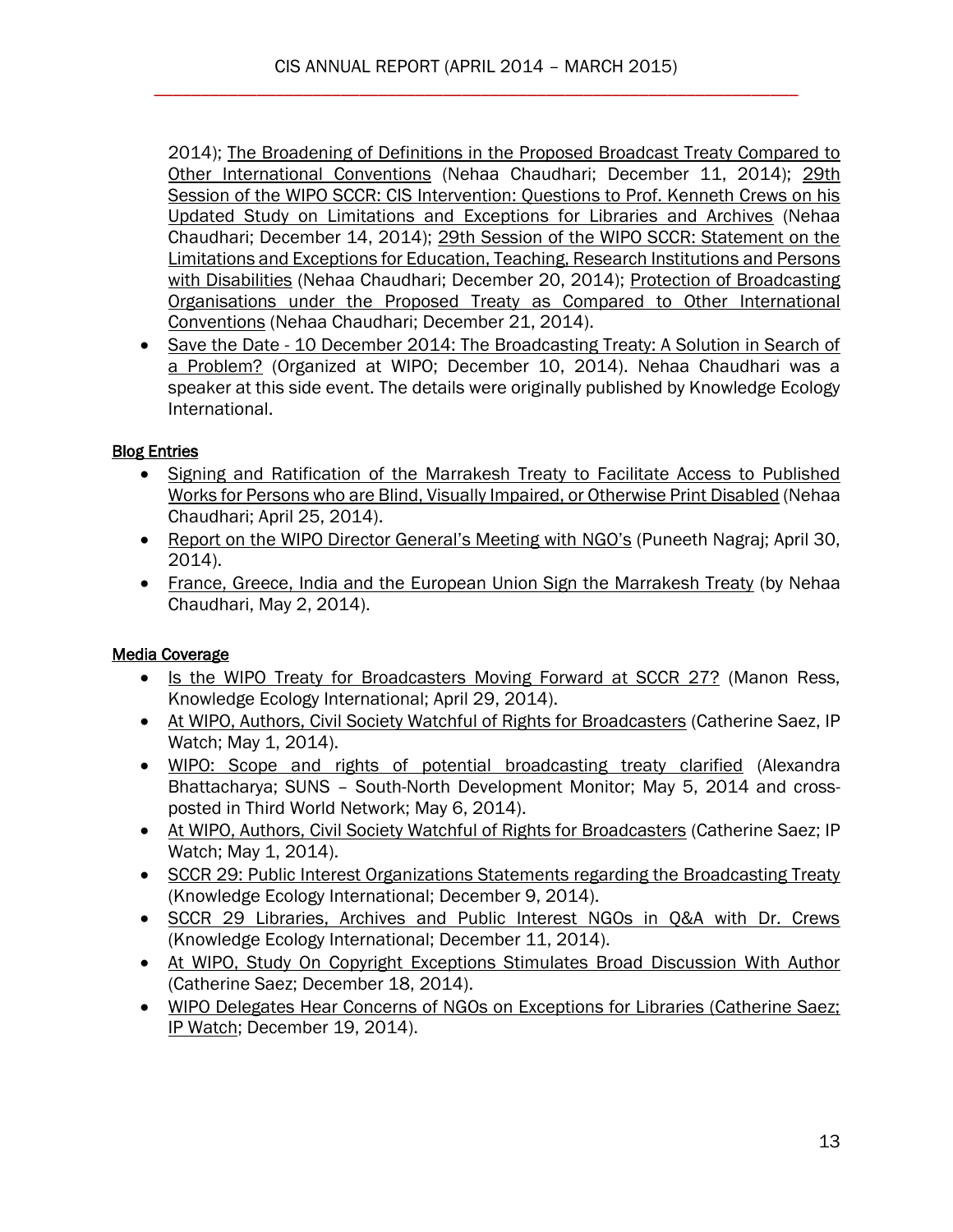## Other A2K Related Work

## **Submissions**

- [Comments on the Open Licensing Policy Guidelines of the National Mission on](http://cis-india.org/a2k/blog/comments-on-open-licensing-policy-guidelines-of-national-mission-on-education-through-information-and-communication-technology)  [Education through Information and Communication Technology](http://cis-india.org/a2k/blog/comments-on-open-licensing-policy-guidelines-of-national-mission-on-education-through-information-and-communication-technology) (Sunil Abraham and Nehaa Chaudhari, May 28, 2014). The comments were submitted to the NMEICT, Ministry of Human Resource Development, Government of India.
- [Comments on the Proposed Intellectual Property Rights Policy to the Department of](http://cis-india.org/a2k/blogs/comments-on-proposed-ip-rights-policy-to-dipp)  [Industrial Policy and Promotion \(](http://cis-india.org/a2k/blogs/comments-on-proposed-ip-rights-policy-to-dipp)Pranesh Prakash, Nehaa Chaudhari, Anubha Sinha and Amulya P.; November 30, 2014).

## **Blog Entries**

- [Mapping Institutions of Intellectual Property \(Part A\): India's National Programme on](http://cis-india.org/a2k/blog/mapping-institutions-of-intellectual-property-part-a)  [Intellectual Property](http://cis-india.org/a2k/blog/mapping-institutions-of-intellectual-property-part-a) Management (Nehaa Chaudhari; June 10, 2014). This discusses establishment of a National Institute of Intellectual Property Rights.
- [Mapping Institutions of Intellectual Property: Part B](http://cis-india.org/a2k/blog/mapping-institutions-of-intellectual-property-part-b)  India's National Program on [Intellectual Property Management](http://cis-india.org/a2k/blog/mapping-institutions-of-intellectual-property-part-b) (Nehaa Chaudhari; June 26, 2014). This deals with the documents introduced at the Stakeholders' Consultation for India's National Program on Intellectual Property.
- Preventive Detention for Copyright Violation: Karnataka Amends the 'Goondas' Act (Nehaa Chaudhari; August 13, 2014).
- Karnataka Goondas Act [A note on Legislative Competence \(](http://cis-india.org/a2k/blog/spicy-ip-nehaa-chaudhari-august-28-2014-karnataka-goondas-act-a-note-on-legislative-competence)Nehaa Chaudhari; August 28, 2014).
- Letter to the Prime Minister on Indo-US Bilateral Relations on Intellectual Property (Nehaa Chaudhari; October 22, 2014).
- [Guidelines for Examination of Computer Related Inventions: Mapping the](http://cis-india.org/a2k/blogs/guidelines-for-examination-of-computer-related-inventions)  [Stakeholders' Response \(](http://cis-india.org/a2k/blogs/guidelines-for-examination-of-computer-related-inventions)Shashank Singh; October 29, 2014).
- MHRD IPR Chairs [Underutilization of Funds and Lack of Information Regarding](http://cis-india.org/a2k/blogs/mhrd-ipr-chairs-underutilization-of-funds-and-lack-of-information-regarding-expenditures)  [Expenditures \(](http://cis-india.org/a2k/blogs/mhrd-ipr-chairs-underutilization-of-funds-and-lack-of-information-regarding-expenditures)Amulya Purushothama; November 19, 2014).

## Media Coverage

- [Pushing the Boundaries in Open Governance: Insights from OGP Asia Pacific Regional](http://cis-india.org/news/open-government-partnership-michael-canares-may-6-2014-pushing-the-boundaries-in-open-governance)  [Conference in Bali, Indonesia \(Day 1\)](http://cis-india.org/news/open-government-partnership-michael-canares-may-6-2014-pushing-the-boundaries-in-open-governance) (Michael Canares; Open Government Partnership; May 6, 2014 and cross-posted in Open Data Research Network, May 27, 2014).
- [The perils of not protecting intellectual property for new ventures \(](http://cis-india.org/a2k/news/economic-times-evelyn-fok-shonali-advani-march-20-2015-the-perils-of-not-protecting-intellectual-property-for-new-ventures)Evelyn Fok and Shonali Advani; Economic Times; March 20, 2015). Sunil Abraham gave his inputs.

# Participation in Events

- [Yogyakarta Meeting on Open Culture and Critical Making](http://cis-india.org/news/yogyakarta-meeting-on-open-culture-and-critical-making) (Organized by HONF Foundation, Catec, and r0g, June 12 – 15, 2014). Sharath Chandra Ram was a panelist.
- [Global Intellectual Property Convention](http://cis-india.org/a2k/news/seventh-global-ip-convention) (Organized by ITAG Solutions; Mumbai; January 15 - 17, 2015). Rohini Lakshané attended the event.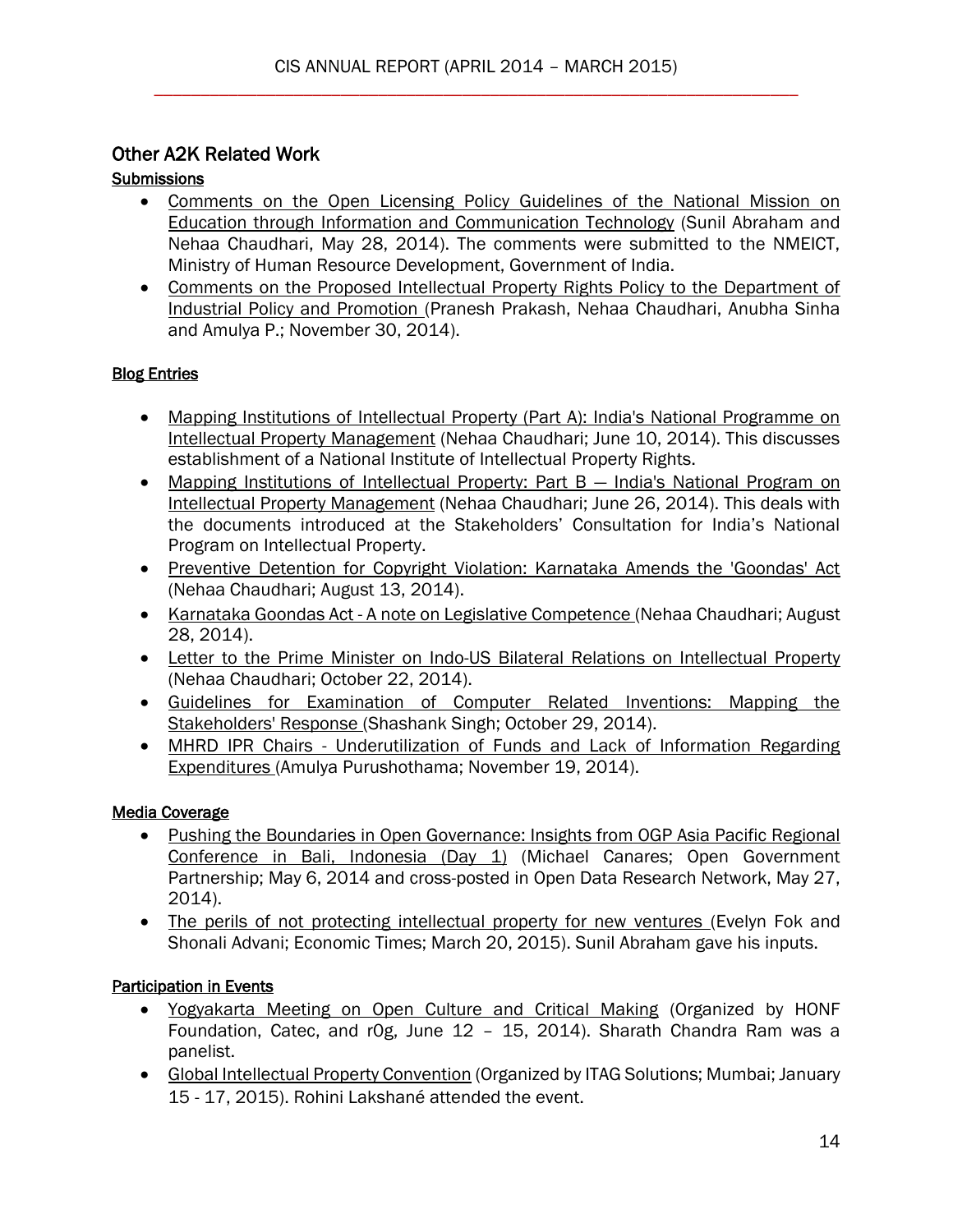- [Library and Information Professionals Summit \(LIPS\) 2015 \(](http://cis-india.org/a2k/news/library-and-information-professionals-summit-2015)Organized by Society for Library Professionals, National Law University Delhi with UN Information Centre for India & Bhutan and Special Library Association (USA), Asian Chapter; January 23 - 24, 2015; New Delhi). Nehaa Chaudhari was on a panel discussing Internet Technology and Challenges for Libraries in IPR Regime. She made a presentation on Technology [\(Internet?\), Libraries and the Law \(?\).](http://cis-india.org/a2k/news/library-and-information-professionals-summit-2015)
- [Conference on Standards Setting Organisations \(SSOs\) and FRAND \(](http://cis-india.org/a2k/news/conference-on-standards-setting-organisations-and-frand)Organized by MHRD Chair on Intellectual Property Rights, Centre for Intellectual Property Rights and Advocacy (CIPRA), National Law School of India University, Bangalore, in association with Intel Technology India Pvt. Ltd.; Bangalore; March 21-22, 2015). Rohini Lakshané participated in this event.

# **Openness**

As part of our research on Openness we critically alternatives to existing regimes of intellectual property rights, and transparency and accountability, and study Open Government Data, Open Access to Scholarly Literature, Open Access to Law, Open Content, Open Standards, and Free/Libre/Open Source Software.

## Journal Article

 [Heads I Win, Tails You Lose: The Intransigenc of STM Publishers \(](http://editors.cis-india.org/openness/blog/indian-national-academy-journals-december-2014-subbiah-arunachalam-perumal-ramamoorthi-subbiah-gunasekaran-heads-i-win-tails-you-lose)Subbiah Arunachalam, Perumal Ramamoorthi and Subbiah Gunasekaran; Indian National Science Academy Journals, *Proc Indian Natn SciAcad* 80 No. 5 December 2014 pp. 919-929).

## **Submissions**

 [Comments on the Department of Biotechnology and Department of Science Open](http://cis-india.org/openness/cis-comments-to-the-department-of-biotechnology-and-department-of-science-open-access-policy)  [Access Policy \(](http://cis-india.org/openness/cis-comments-to-the-department-of-biotechnology-and-department-of-science-open-access-policy)Anubha Sinha; August 22, 2014).

## Events Organized

- [NASA International Space Apps Challenge 2014](http://cis-india.org/openness/events/nasa-international-space-apps-challenge-2014) (CIS; Bangalore; April 12 13, 2014).
- [The Fifth Elephant](http://cis-india.org/news/the-fifth-elephant) (NIMHANS Convention Centre; July 25-26, 2014). CIS was a community outreach partner.

## **Participation in Events**

- [Connecting the Next Two Billion: The Role of FOSS \(](http://cis-india.org/openness/news/apr-igf-delhi-2014-connecting-the-next-two-billion-the-role-of-foss)Organized by ICFOSS, Noida, August 4, 2014). Sunil Abraham was a speaker at this workshop held as part of the APrIGF.
- [Content co-ordination for the Panel Discussion on Crypto-Currencies](http://cis-india.org/openness/news/crypto-currencies) (organized by the Law and Technology Society; November 15, 2014). Sharath Chandra Ram was a panelist and made a presentation Scalability and Security Issues in Distributed Trust based Cryto-Currency Systems like BITCOIN.
- [Tech for Citizen Engagement 2014](http://editors.cis-india.org/openness/news/omidyar-network-december-11-2014-tech-for-citizen-engagement-2014) (Organized by Omidyar Network; New Delhi; December 11, 2014). Sunil Abraham was a speaker in the session "Rules of Engagement: Emerging Trends in Citizen Outreach".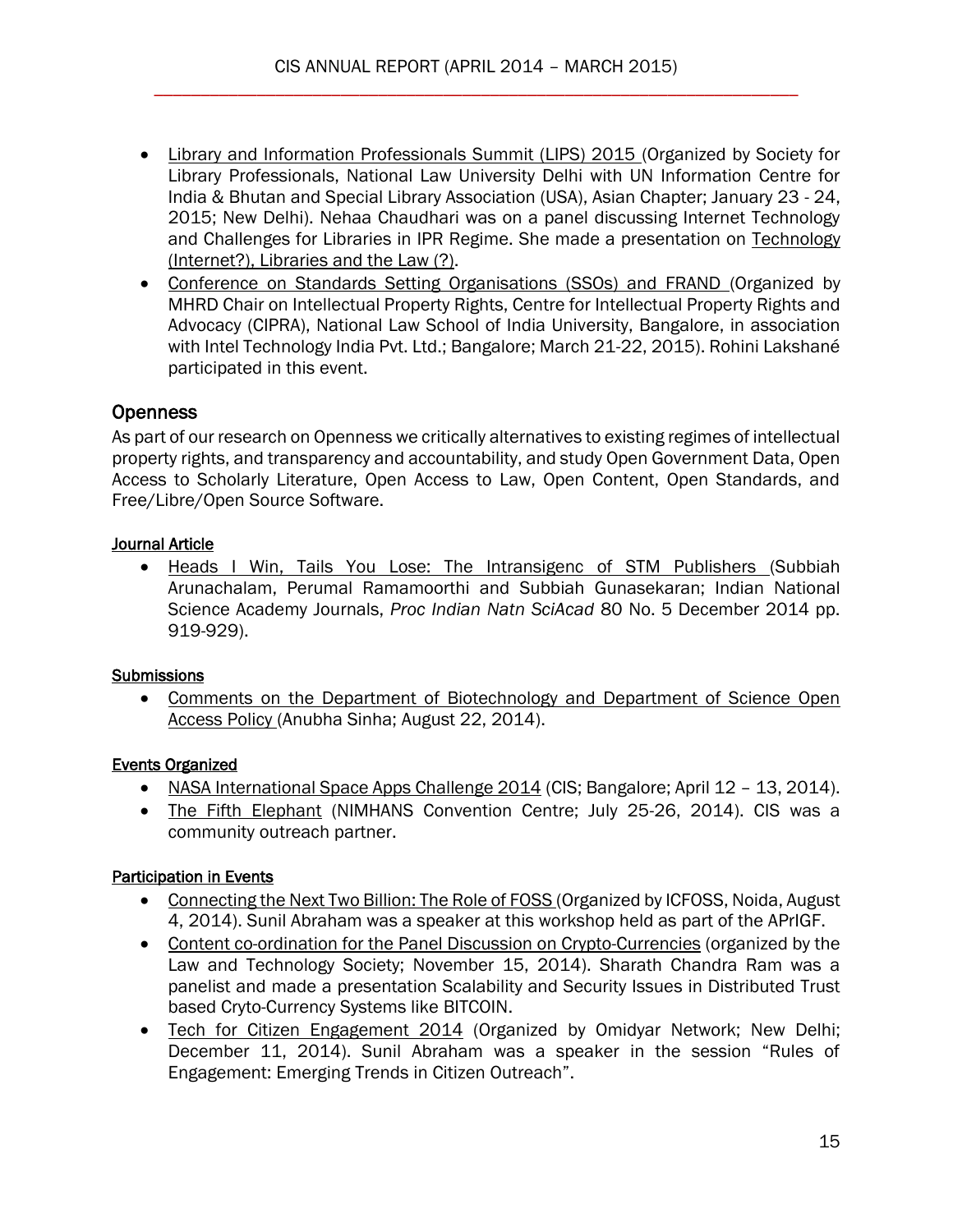[Swatantra 2014: Fifth International Free Software Conference, Kerala](http://editors.cis-india.org/openness/news/swatantra-2014-icfoss-december-18-20-2014-fifth-international-free-software-conference-in-kerala) (Organized by ICFOSS, Govt. of Kerala; Hotel Hycinth by Sparsa, Trivandrum; December 18 – 20, 2014). Prof. Subbiah Arunachalam was a speaker and made a presentation on Open Science.

## Blog Entries

- [Mozilla brings Indian Communities together Twice in One Month \(](http://cis-india.org/openness/blog/mozilla-brings-indian-communities-together-twice-in-one-month)Subhashish Panigrahi; Mozilla Website; July 8, 2014).
- [Mozilla Brings Indian Communities Together](http://cis-india.org/openness/blog/mozilla-brings-indian-communities-together) (Subhashish Panigrahi; Opensource.com; July 13, 2014).
- [Department of Biotechnology and Department of Science, Ministry of Science and](http://cis-india.org/openness/blog/department-of-biotechnology-and-department-of-science-ministry-of-science-and-technology-government-of-india-release-open-access-policy)  [Technology, Government of India, release Open Access Policy \(](http://cis-india.org/openness/blog/department-of-biotechnology-and-department-of-science-ministry-of-science-and-technology-government-of-india-release-open-access-policy)Anubha Sinha; July 18, 2014). We have also been [acknowledged in the policy.](http://dbtindia.nic.in/docs/DST-DBT_Draft.pdf)
- [Privacy vs. Transparency: An Attempt at Resolving the Dichotomy](http://cis-india.org/openness/blog/privacy-v-transparency) (Sunil Abraham *with feedback and inputs from Sumandro Chattapadhyay, Elonnai Hickok, Bhairav Acharya and Geetha Hariharan*; November 14, 2014).
- Department of Science and Technology & Department of Biotechnology adopt Open [Access Policy](http://editors.cis-india.org/openness/blog/department-of-science-and-technology-department-of-biotechnology-adopt-open-access-policy) (Anubha Sinha; December 29, 2014).

#### Media Coverage

- [Plan for open access to science research \(](http://cis-india.org/news/the-hindu-july-22-2014-renuka-phadnis-plan-for-open-access-to-science-research)Renuka Phadnis; The Hindu, July 22, 2014).
- [Indian Govt looks to provide free access to publicly-funded research works \(](http://cis-india.org/news/medianama-july-23-2014-riddhi-mukherjee-indian-govt-looks-to-provide-free-access-to-public-funded-research-works)Riddhi Mukherjee; Medianama, July 23, 2014).
- [Getting Strategic about Openness and Privacy \(](http://cis-india.org/internet-governance/news/open-up-tim-davies-november-3-2014-getting-strategic-about-openness-and-privacy)Tim Davies; Open Data Research Lead at Web Foundation; November 3, 2014).
- [India backs open source software for e-governance projects \(](http://cis-india.org/openness/news/idg-news-service-march-29-2015-john-riberio-india-backs-open-source-software-for-e-governance-projects)originally published by IDG News Service was mirrored on the website of CIO and [PC World;](http://www.pcworld.com/article/2903512/india-backs-open-source-software-for-egovernance-projects.html) March 29, 2015). Sunil Abraham gave his inputs.

# **Wikipedia**

CIS-A2K has been mandated to further the open knowledge movement in Indian languages by growing open knowledge repositories like 'Wikipedia' and strengthening 'open knowledge communities' in India. Towards this A2K program has so far achieved the following:

- 1. Reached out to more than 3500 people across India by organizing more than 100 outreach events. The workshops were organized at Tumkur, Hyderabad, Bhubaneswar, Delhi, Mumbai, Mapusa, Chennai, Karkala, Ghaziabad, Dhenkanal, Pune, Kolkata, Bangalore, Mysore, Udupi, Mangalore, Hubli, Krishnarajapet, Tuljapur, Pandharpur, Vijayawada, Tiruvur, Sagara, and Moodabidre.
- 2. Catalysed the release of encyclopaedic and other content under the Creative Commons (CC-BY-3.0) license in four Indian languages (21 books in Telugu, 13 in Odia, 4 volumes of encyclopaedia in Konkani and 6 volumes in Kannada, and 1 book on Odia language history in English):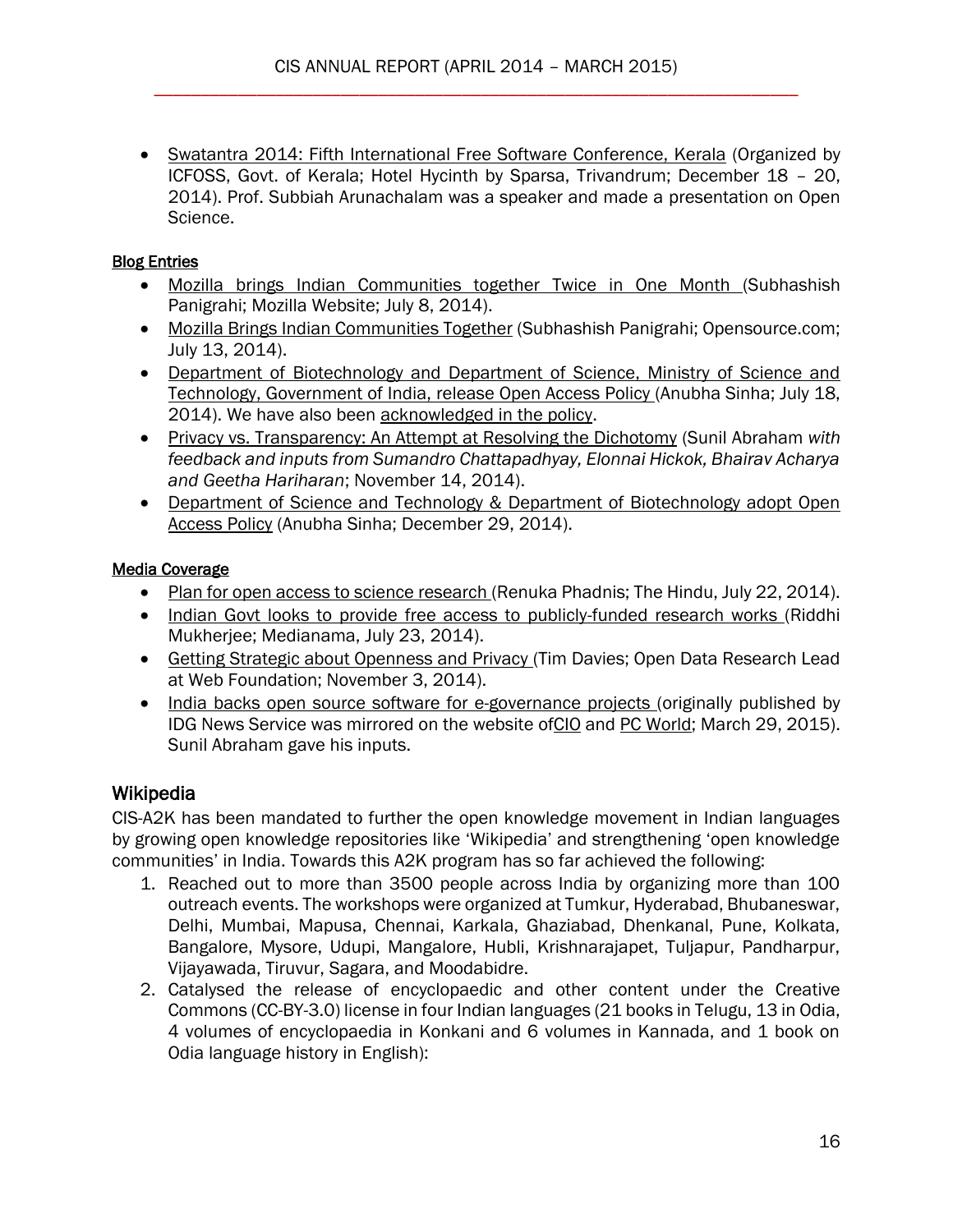| Language | Number of Books | Number of Pages |
|----------|-----------------|-----------------|
| Telugu   | 51              | 5000            |
| Odia     | 13              | 2000            |
| Konkani  | 4               | 3500            |
| Kannada  | 6               | 5500            |
| English  | 1               | 600             |
| Total    | 75              | 16600           |

3. Brought out significant public attention about the importance of creating open knowledge repositories in Indian languages through wide traditional and social media publicity:

Print and Electronic Media Coverage (2012 – 2014):

| Language | Print and Web Media | <b>Electronic Media</b> |
|----------|---------------------|-------------------------|
| Kannada  |                     | ⌒                       |
| Konkani  | 22                  |                         |
| Odia     | 64                  |                         |
| Telugu   | 70                  |                         |
| Total    |                     |                         |

- 4. Designed and rolled out a Wikipedia in the undergraduate language classroom at Christ University with a total reach of 610 students to working in Hindi, Kannada, Sanskrit and Tamil Wikisource.
- 5. Designed and rolled out an Odia Wikisource programme at Kalinga Institute of Social Sciences in Orissa. A [MoU](http://cis-india.org/openness/blog/cis-a2k-kiit-university-kaling-institute-of-social-sciences-mou) was signed in January 2014 between CIS and KISS, an educational non-profit that supports over 20,000 students from indigenous communities, to collaboratively spearhead open knowledge projects.
- 6. CIS-A2K played a catalytic role in getting Odia Wikisource [project go live.](http://editors.cis-india.org/openness/blog/odia-wikisource-goes-live) Odia Wikisource offers a breath of fresh air for online readers who are eager to access and make available free open content in Odia.
- 7. T. Vishnu Vardhan trained 100 undergraduate faculties as part of two national workshops on Openness and Knowledge production in Vijaywada.
- 8. T. Vishnu Vardhan was invited by Jagotik Konkani Sangathan to be on the steering committee of the Global Konkani Language Conclave.

## The A2K Team

The [A2K team](http://meta.wikimedia.org/wiki/Access_To_Knowledge/Team) consists of five members based in Bangalore: [T. Vishnu Vardhan, Dr. U.B.](http://cis-india.org/about/people/our-team)  [Pavanaja,](http://cis-india.org/about/people/our-team) [Subhashish Panigrahi,](http://cis-india.org/about/newsletters/people/our-team) [Rahmanuddin Shaik](http://cis-india.org/about/people/our-team) and Tanveer Hasan. [Nitika Tandon](http://cis-india.org/about/newsletters/people/our-team) left the organization last year.

The A2K team have signed MoUs with leading institutions for enhancing Indian language growth through Wikipedia.

• [CIS Signs MoU with Mysore University](http://cis-india.org/openness/blog/cis-signs-mou-with-mysore-university) (April 16, 2014): for converting to Unicode and re-releasing their encyclopaedia under Creative Commons License. Dr. U.B. Pavanaja on behalf of the CIS-A2K team signed the MoU. The signing event took place earlier on February 22, 2014.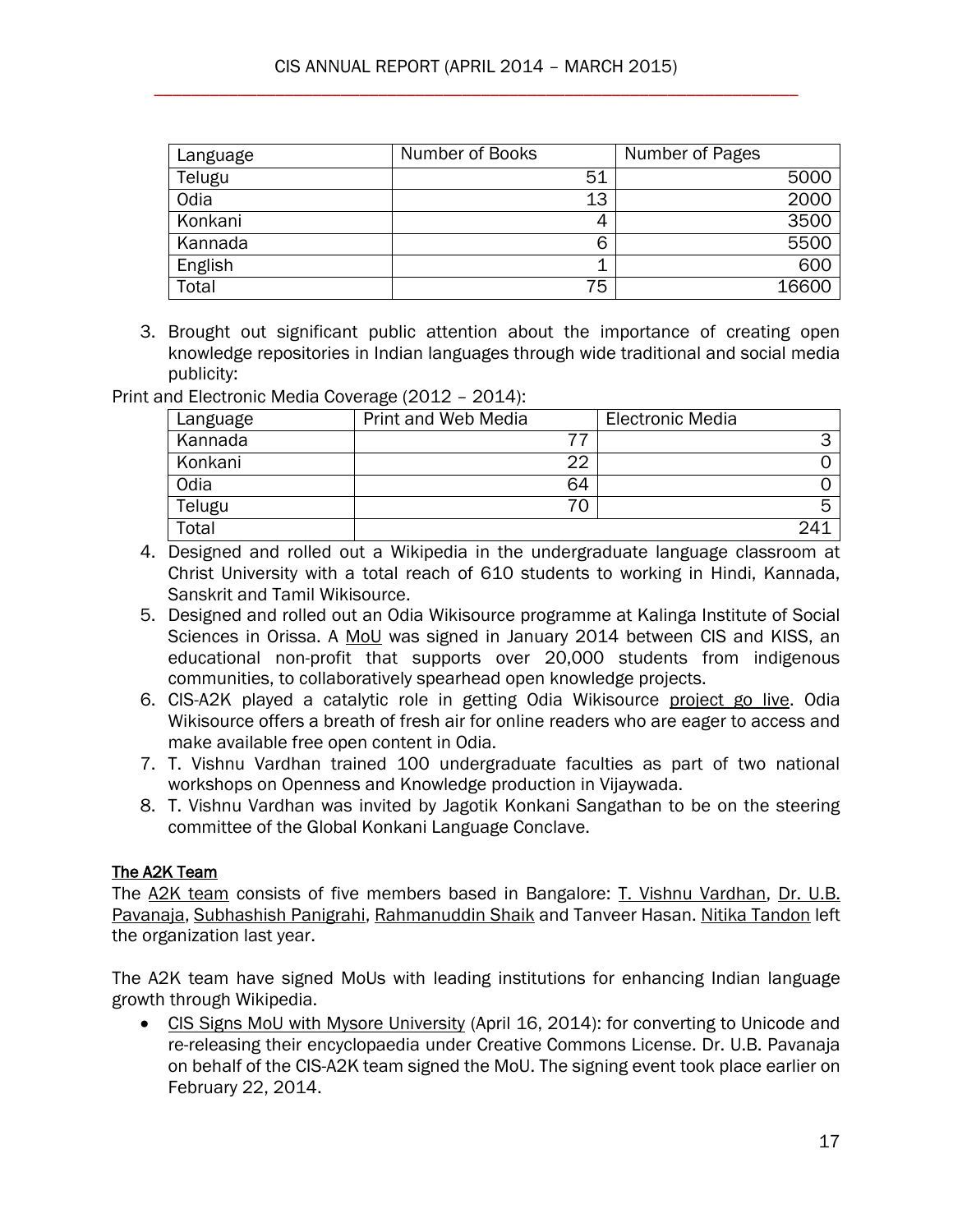- [CIS Signs MoU with Shri Dharmasthala Manjunatheshwara College](http://cis-india.org/openness/blog/cis-signs-mou-with-sdm-college) (May 27, 2014): to introduce "Indian Language Wikipedias in the Indian Under Graduate and Post Graduate Classroom". Dr. U.B. Pavanaja on behalf of the CIS-A2K team signed the MoU. The signing event took place earlier on April 21, 2014.
- Andhra Loyola College and the Centre for Internet & Society sign MoU for Better Net [Access \(](http://cis-india.org/openness/blog/alc-cis-sign-mou-better-net-access)August 19, 2014): Ten theosophical books authored by Rev. Fr. P. Jojaiah, SJ were released under free license (CC-BY-SA-4.0); For the first time an educational institution in the state of Andhra Pradesh is signing an MoU with CIS-A2K to work collaboratively to qualitatively improve Telugu Wikipedia; ALC faculty and students will create free e-content in Telugu on Telugu Wikipedia; Digital content from the fields of Botany, Physics, Chemistry, Telugu, Statistics, Ethics and Religion, Music and Dance will be produced on Telugu Wikipedia.
- [NIE Steps in to Grow Konkani Wikipedia](http://cis-india.org/openness/blog/nie-steps-in-to-grow-konkani-wikipedia) (September 6, 2014). The Centre for Internet & Society's Access to Knowledge team (CIS-A2K) signed a memorandum of agreement (MoU) with Nirmala Institute of Education, Goa to enhance digital literacy in Konkani in the education sector across Goa.

## Events Organized

- [Tulu Wikipedia Workshop](http://cis-india.org/openness/events/tulu-wikipedia-workshop) (Organized by CIS-A2K, Balmatta Computer Centre, Mangalore, April 5, 2014). Dr. U.B.Pavanaja conducted the workshop.
- [Konkani Wikipedia Workshop](http://cis-india.org/news/daijiworld-april-6-2014-mangalore-wikipedia-workshop-held-for-konkani-writers) (Co-organized by All India Konkani Writers Organization and CIS-A2K, Kalaangann Shaktinagar, April 6, 2014). Dr. U.B.Pavanaja conducted the workshop.
- [Tulu Wikipedia Editathon](http://cis-india.org/openness/events/tulu-wikipedia-editathon) (Co-organized by Karnataka Theological College and CIS-A2K, Mangalore, April 19, 2014). Dr. U.B.Pavanaja conducted the workshop.
- [Tulu Wikipedia Workshop](http://cis-india.org/openness/events/tulu-wikipedia-workshop-udupi) (Co-organized by CIS-A2K and the Regional Research Centre, MGM College; Udupi; May 25, 2014). Dr. U.B.Pavanaja conducted the workshop.
- [Kannada Wikipedia Workshop for Kannada Book Lovers](http://commons.wikimedia.org/wiki/Category:Kannada_Wikipedia_workshop_for_Kannada_Book_lovers) (Co-organized by Navakarnataka Publications; Bangalore; June 4, 2014). Dr. U.B.Pavanaja conducted the workshop.
- [Knowledge and Openness in the Digital Era](http://cis-india.org/openness/events/knowledge-and-openness-in-digital-era) (Co-organized by Andhra Loyola College and CIS; Vijaywada, June 24-25, 2014).
- [Open Knowledge Day](http://cis-india.org/openness/events/open-knowledge-day-mysore) (Co-organized by Mysore University and CIS-A2K, Kuvempu Institute of Kannada Studies, University of Mysore, July 15, 2014). The event coincided with the Open Knowledge Festival in Berlin from July 15 to 17. Dr. U.B.Pavanaja conducted the event. On this occasion Mysore University released six volumes of Kannada Vishwakosha under the Creative Commons (CC) license.
- [Kannada Wikipedia Workshop for Students](http://commons.wikimedia.org/wiki/Category:Kannada_Wikipedia_Workshop_at_Tumkur_%28Sep_27_2014%29) (Tumkur University; Tumkur; September 27, 2014). Dr. U.B.Pavanaja conducted the workshop. Fifty people participated in the event.
- [Kannada Wikipedia Workshop](http://commons.wikimedia.org/wiki/Category:Kannada_Wikipedia_Workshop_at_Bagalkot) (Organized by Basaveshwara Science College and CIS-A2K; September 20, 2014). Dr. U.B.Pavanaja conducted the workshop.
- [Sangeet Baithak: A Hindustani Music Resource Donation Event in Mumbai](http://cis-india.org/openness/events/sangeet-baithak) (Organized by CIS-A2K and Khayal Trust; Shivaji Park, Dadar, Mumbai; October 7, 2014).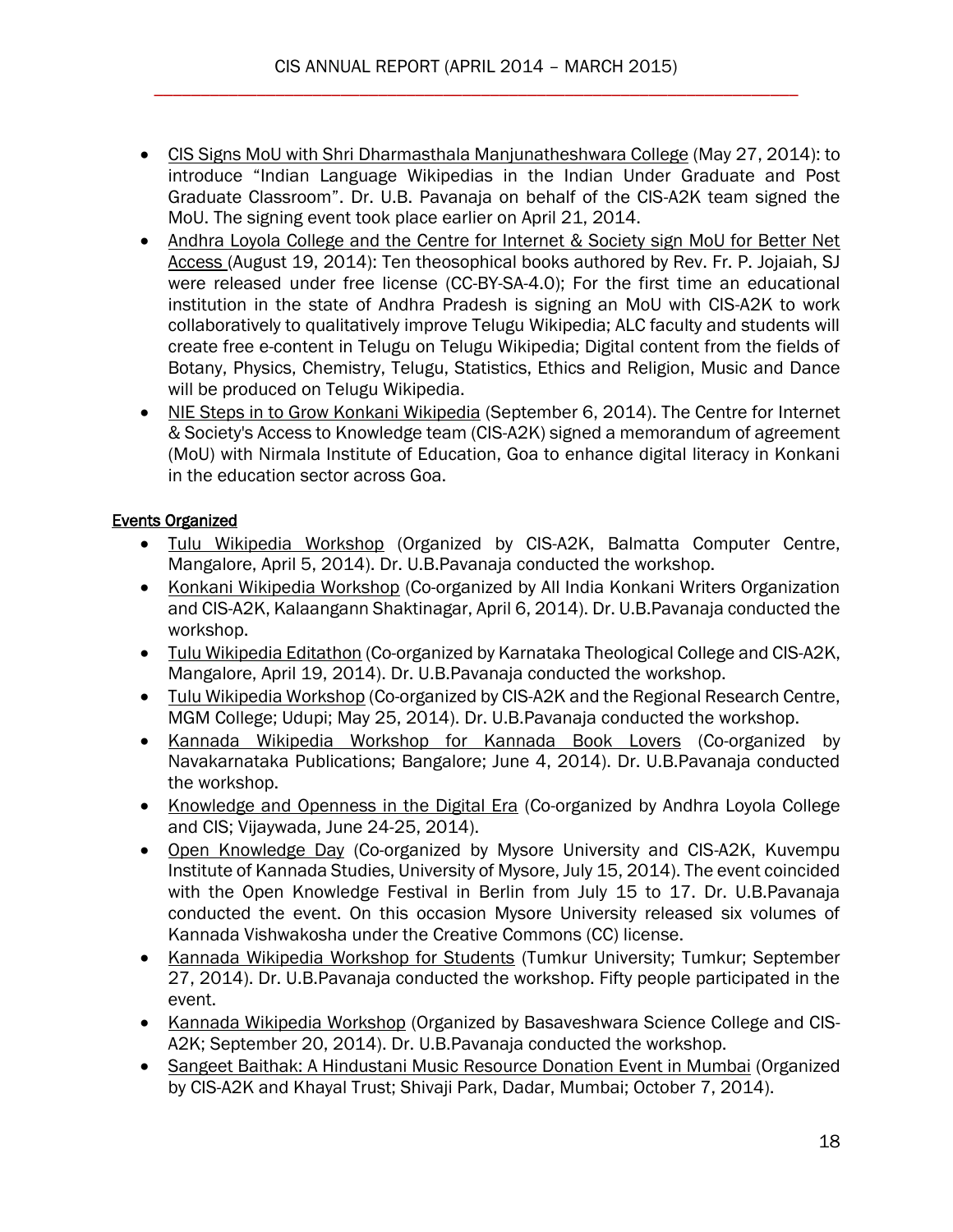- [Indian Women in Science Wiki edit-a-thon](http://cis-india.org/openness/events/india-women-in-science-wiki-edit-a-thon) (Organized by IndoBioScience and CIS-A2K; Centre for Ecological Sciences, Indian Institute of Science, Bangalore; October 11, 2014).
- [Ada Lovelace Edit-a-thon 2014](http://cis-india.org/openness/events/ada-lovelace-edit-a-thon-2014) (Organized by IndoBioScience and CIS-A2K; Urban Solace; October 14, 2014).
- [Odia Wikisource Sabha 2014](http://cis-india.org/openness/events/odia-wikisource-sabha-2014) (Co-organized by CIS-A2K and Odia Wikimedia Community; November 28, 2014). Subhashish Panigrahi participated in the event.
- [Odia Wikisource Sabha 2014](http://editors.cis-india.org/openness/events/odia-wikisource-sabha-2014) (Co-organized by CIS-A2K and Odia Wikimedia Community; November 28, 2014). Subhashish Panigrahi participated in the event.
- [Women's History Month -](http://cis-india.org/openness/news/womens-history-month-india-2015) India (Organized by CIS-A2K and Wikimedia India; India, March 2015). March 8 is International Women's Day, and to celebrate this women in India organized edit-a-thons and meetups to create and expand articles of importance to women in Wikipedia in English and various Indian languages. Online events were organized for these Wikipedias: Bengali, Punjabi, Odia, Marathi, [Kannada a](https://kn.wikipedia.org/wiki/%E0%B2%B5%E0%B2%BF%E0%B2%95%E0%B2%BF%E0%B2%AA%E0%B3%80%E0%B2%A1%E0%B2%BF%E0%B2%AF:%E0%B2%AF%E0%B3%8B%E0%B2%9C%E0%B2%A8%E0%B3%86/%E0%B2%AE%E0%B2%B9%E0%B2%BF%E0%B2%B3%E0%B2%BE_%E0%B2%A6%E0%B2%BF%E0%B2%A8%E0%B2%BE%E0%B2%9A%E0%B2%B0%E0%B2%A3%E0%B3%86_%E0%B2%AE%E0%B2%A4%E0%B3%8D%E0%B2%A4%E0%B3%81_%E0%B2%AE%E0%B2%B9%E0%B2%BF%E0%B2%B3%E0%B2%BE_%E0%B2%A4%E0%B2%BF%E0%B2%82%E0%B2%97%E0%B2%B3%E0%B3%81_%E0%B2%B2%E0%B3%87%E0%B2%96%E0%B2%A8_%E0%B2%AF%E0%B3%8B%E0%B2%9C%E0%B2%A8%E0%B3%86)nd Malayalam.

## Participation in Events

- [Wikipedia Session for Trainee Journos](http://cis-india.org/news/wiki-session-for-prajavani-journalists) (Organized by Prajavani; Bangalore; April 28, 2014). Dr. U.B.Pavanaja took a session for the trainee journalists of Prajavani Kannada daily on Wikipedia.
- [World Book Day](http://cis-india.org/news/world-book-day) (Organized by Karnataka Publishers' Association, Indian Institute of World Culture; Basavanagudi; Bangalore; April 23, 2014). Dr. U.B.Pavanaja was a speaker.
- [Relevance of Bhagabat Tungi in the evolution of Odia language from Buddha era to](http://cis-india.org/news/relevance-of-bhagabat-tungi-in-evolution-of-odia-language?searchterm=Relevance+of+Bhagabat+Tungi+in+the+evolution+of+Odia+language+from+Buddha+era+to+digital+age)  [digital age](http://cis-india.org/news/relevance-of-bhagabat-tungi-in-evolution-of-odia-language?searchterm=Relevance+of+Bhagabat+Tungi+in+the+evolution+of+Odia+language+from+Buddha+era+to+digital+age) (Organized by The Intellects, Shree Jagannath Mandir and Odisha Art and Cultural Center; New Delhi; April 24, 2014). Subhashish Panigrahi participated in the event.
- [National Level Seminar on Computer Application and Odia Language \(](http://cis-india.org/openness/blog/state-of-odia-language-in-computing-and-future-steps)Organized by Institute of Odia Studies and Research; July 6, 2014). Subhashish Panigrahi was a panelist.
- [Open Knowledge Festival 2014](http://cis-india.org/news/ok-festival-2014) (Organized by Google; Omidyar, et.al. Berlin; July 15 -17, 2014). Subhashish Panigrahi represented India as the India Ambassador of OpenGLAM local and [made a presentation.](http://cis-india.org/openness/blog/ok-festival.pdf)
- [#NAMA: The Future of Indic Languages](http://cis-india.org/news/nama-the-future-of-indic-languages) (Organized by Medianama; The Oberoi Hotel, Bangalore; July 24, 2014). Subhashish Panigrahi participated in the event.
- Konkani Global Enclave (Organized by Jagotik Konknni Songhotton; Kalaangann, Shaktinagar; August 24, 2014). T. Vishnu Vardhan participated in the event.
- [State Level Seminar on "Odia alphabet and order teaching in primary education" \(](http://cis-india.org/openness/news/odia-alphabet-and-order-teaching-in-primary-education)Coorganized by Institute of Odia Studies and Research and Odia Bhasa Pratisthan, Bhubaneswar; September 14, 2014). Subhashish Panigrahi participated in the event and discussed about the applied aspects of Odia language in the context of primary education and need for reforms in the total number and order in the character-set citing problems with computer and internet.
- [Publishing Next](http://cis-india.org/openness/news/publishing-next) (Organized by CinnamonTeal Publishing; Goa; September 19 20, 2014). T. Vishnu Vardhan was a panelist at the 5th edition of Publishing Next the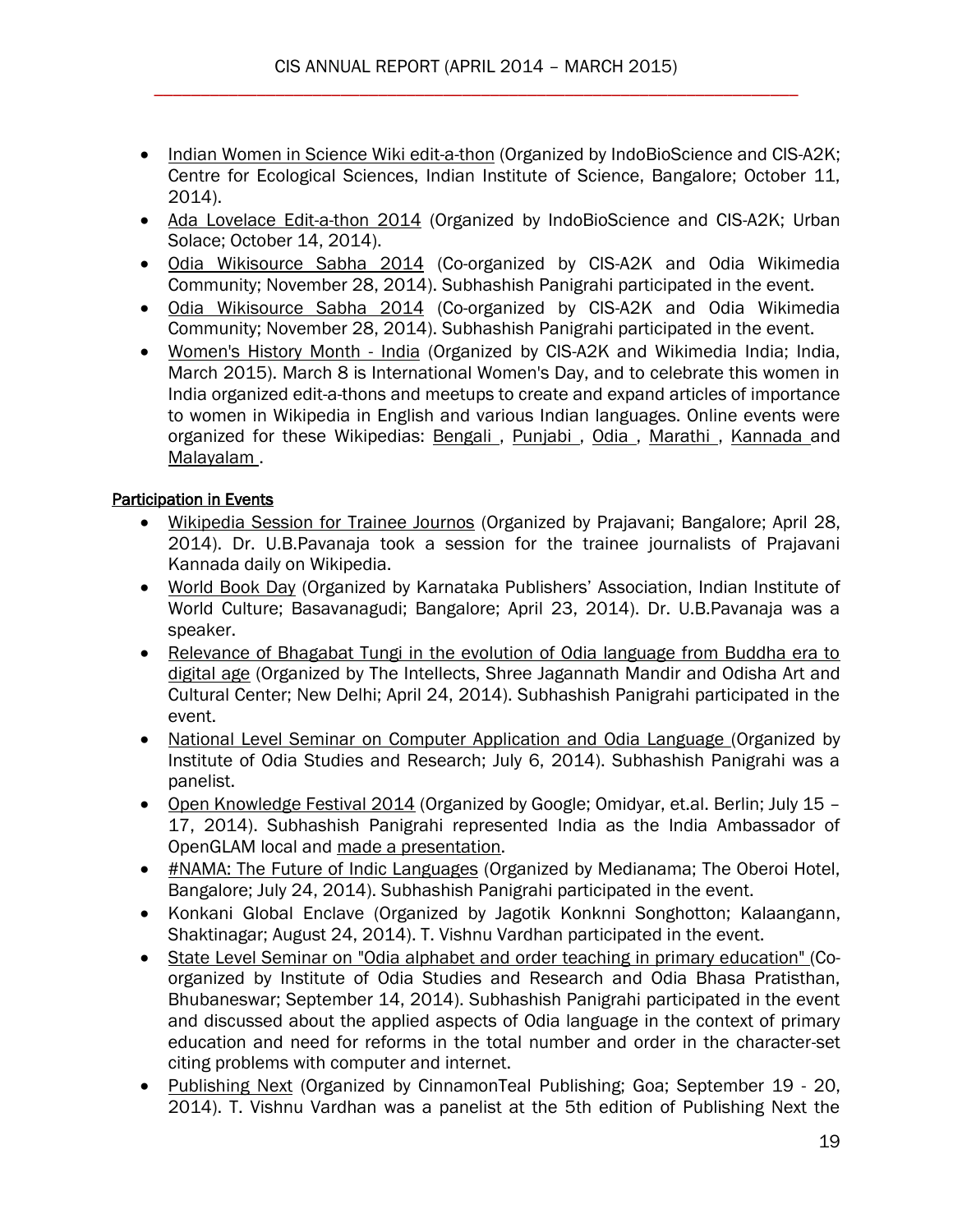annual conference on the future of publishing. He spoke on Open Access, Copyright and Copyleft.

- **[Barcamp Bangalore](http://cis-india.org/openness/news/barcamp-bangalore) (Organized by SAP Labs; Bangalore; October 12, 2014). Dr.** U.B.Pavanaja and Rahmanuddin Shaik took part in the event.
- [A Seminar on E-publishing of Odia Books](http://cis-india.org/openness/news/seminar-e-publishing-odia-books) (Organized by Molybtech Technology Solutions; November 30, 2014). Subhashish Panigrahi was a speaker.
- [ICT for Development](http://editors.cis-india.org/openness/news/ict-for-development) (Organized by Christ University; December 3, 2014). Dr. U.B. Pavanaja was a speaker at this event.
- [Swatantra 2014: Fifth International Free Software Conference, Kerala](http://editors.cis-india.org/openness/news/swatantra-2014-icfoss-december-18-20-2014-fifth-international-free-software-conference-in-kerala) (Organized by ICFOSS, Govt. of Kerala; Hotel Hycinth by Sparsa, Trivandrum; December 18 – 20, 2014). T. Vishnu Vardhan chaired a session on Wikimedia and Access to Knowledge in India and Rahimanuddin Shaik co-presented on Making DLI Accessible.
- [Citizen Media Summit 2015](http://editors.cis-india.org/openness/news/citizen-media-summit-2015) (Organized by Global Voices; January 24 25, 2015). Subhashish Panigrahi was a speaker.
- [Hindi Wiki Community Baithak \(](http://editors.cis-india.org/openness/blog/how-the-first-time-face-to-face-interaction-helped-india-hindi-wikipedia-community)Organized by Wikipedia Community; February 14 15, 2015). Subhashish Panigrahi attended the event.
- [An International Conclave of Odia Language](http://editors.cis-india.org/openness/news/international-conclave-odia-language) (Organized by the Intellects; February 20 - 21, 2015; Constitutional Club, Rafi Marg, New Delhi). Subhashish Panigrahi participated in the event.
- [2nd National Language Conference, Bhubaneswar](http://cis-india.org/openness/blog/second-national-language-conference-bhubaneswar) (Organized by Institute of Odia Studies and Research; Institute of Physics, Bhubaneswar; March 30 - April 2, 2015). Subhashish Panigrahi presented a paper in Odia language in this conference as part of a panel discussion related to Odia language computing.

## **Articles**

- ୭୯ ବର୍ଷରେ ସ୍ୱତନ୍ତ୍ର ଓଡ଼ିଶା: ଶାସ୍ତ୍ରୀୟ ଓଡ଼ିଆ ଓ କମ୍ପ୍ୟୁଟରରେ ଏହାର ବ୍ୟବହାର (Subhashish Panigrahi; Amalekha; April 4, 2014).
- $\bullet$  ଓଡ଼ିଅ଼ା ଭାଷାର ବିକାଶ ଓ କମ୍ପ୍ୟୁଟର (Subhashish Panigrahi; The Kadambini; April 8, 2014).
- [Report from India: Relicensing books under CC](http://cis-india.org/openness/blog/creative-commons-subhashish-panigrahi-april-18-2014-report-from-india-relicensing-books-under-creative-commons) (Subhashish Panigrahi; Creative Commons Blog; April 19, 2014).
- [14 Odia books re-released under Creative Commons license](http://cis-india.org/openness/blog/dna-rohini-lakshane-april-26-2014-14-books-re-released-under-creative-commons-license) (Subhashish Panigrahi; DNA; April 26, 2014). The article was edited by Rohini Lakshane.
- [Books and More are Relicensed to Creative Commons](http://cis-india.org/openness/blog/opensource-education-may-2-2014-subhashish-panigrahi-books-and-more-are-relicensed-to-creative-commons) (Subhashish Panigrahi, Opensource.com; May 2, 2014).
- [GLAM in India: 10 tips for successful GLAM projects](http://cis-india.org/openness/blog/open-glam-may-22-2014-subhashish-panigrahi-glam-in-india-10-tips-for-successful-glam-projects) (Subhashish Panigrahi, OpenGLAM; May 27, 2014).
- [Indic Language Wikipedias as Open Educational Resources](http://cis-india.org/openness/blog/open-education-working-group-may-27-2014-subhashish-panigrahi-indic-language-wikipedias-as-open-educational-resources) (Subhashish Panigrahi; Open Education Working Group; May 27, 2014).
- [This Twitter Account Puts a Face to the Unsung Volunteer Editors Behind Wikipedia](http://cis-india.org/openness/blog/global-voices-online-june-18-2014-subhashish-panigrahi-twitter-account-puts-a-face-to-unsung-volunteer-editors-behind-wikipedia) (Subhashish Panigrahi; Global Voices; June 18, 2014).
- [Aircel & Wikimedia Foundation](http://cis-india.org/openness/blog/prajavani-july-3-2014-article-on-wikipedia-zero) announce Wikipedia Zero (Dr. U.B.Pavanaja; Prajavani; July 3, 2014). As per this, users of Aircel need not pay for data for accessing Wikipedia.
- [ଇଣ୍ଟେରେଟରେ](http://cis-india.org/openness/blog/article-on-akruti-unicode-converter-in-samaja) ଓଡ଼ିଆ ଅକ୍ଷେସଜ୍ଜା (Subhashish Panigrahi; Samaja; July 4, 2014).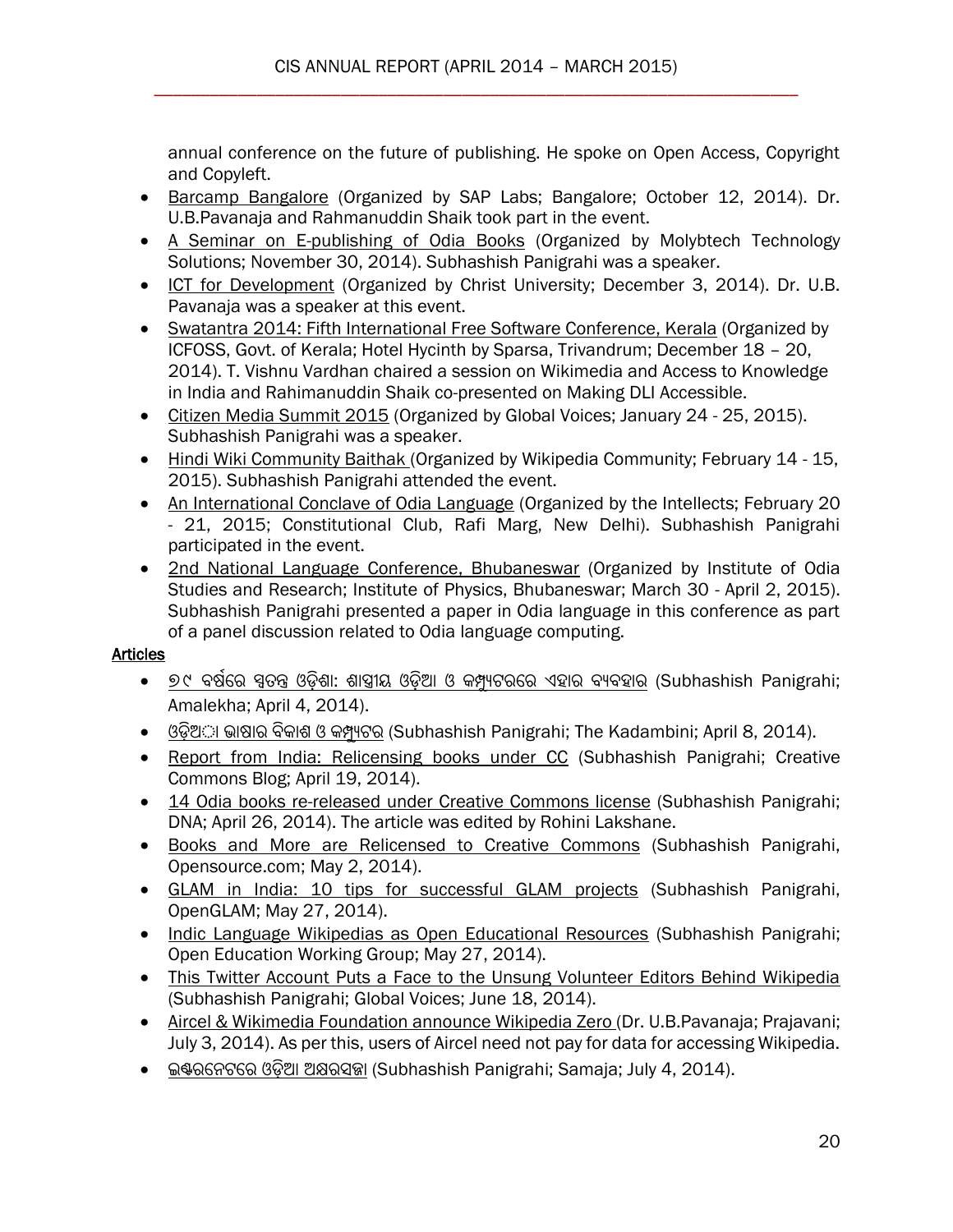- [State of Odia Language in Computing and Future Steps \(](http://cis-india.org/openness/blog/state-of-odia-language-in-computing-and-future-steps)Subhashish Panigrahi; Sovereign; July 7, 2014).
- ଓଡ଼ିଆ ଭାଷା ବିକାଶର <u>ରାଷ୍</u>ଡା (Subhashish Panigrahi; The Sambad; July 23, 2014).
- [University of Mysore Re-releases Kannada Vishwakosha \(Encyclopaedia\) under](http://cis-india.org/openness/blog/university-of-mysore-releases-kannada-vishwakosha-under-cc-license)  [Creative Commons Free License \(](http://cis-india.org/openness/blog/university-of-mysore-releases-kannada-vishwakosha-under-cc-license)Dr. U.B.Pavanaja; July 24, 2014). Leading English and Kannada dailies like Andolana Kannada, City Today, Deccan Herald, Hosa Diganta, Kannada Jana Mana, Kannada Prabha, Rajya Dharma, Samyukta Karnataka, The Hindu, The New Indian Express, Udayavani, Vijaya Karnataka, and Vijaya Vani published about this. Scanned versions of the published articles can be [downloaded](http://cis-india.org/openness/blog/open-knowledge-day-mysore-media-coverage-zip)  [here.](http://cis-india.org/openness/blog/open-knowledge-day-mysore-media-coverage-zip)
- [Wiki Loves Pride 2014 and Adding Diversity to Wikipedia \(](http://cis-india.org/openness/blog/wikimedia-blog-dorothy-howard-wiki-loves-pride-2014-and-adding-diversity-to-wikipedia)Dorothy Howard; Wikimedia Blog; July 25, 2014).
- [Doctors and Translators Are Working Together to Bridge Wikipedia's Medical Language](http://cis-india.org/openness/blog/global-voices-subhashish-panigrahi-july-27-2014-doctors-and-translators-are-working-together-to-bridge-wikipedias-medical-language-gap)  [Gap \(](http://cis-india.org/openness/blog/global-voices-subhashish-panigrahi-july-27-2014-doctors-and-translators-are-working-together-to-bridge-wikipedias-medical-language-gap)Subhashish Panigrahi; Global Voices; July 27, 2014). This was re-published on the Wikimedia Blog, July 30, 2014.
- [Classical Odia Language in the Digital Age \(](http://cis-india.org/openness/blog/odisha-review-june-2014-classical-odia-language-in-digital-age)Subhashish Panigrahi; Odisha Review, posted on July 28, 2014). The essay was published in the magazine's June edition.
- $\bullet$  ଓଡ଼ିଆ ଭାଷା ବିକାଶରେ ପ୍ରତିବନ୍ଧକ ଓ ସମ୍ଭାବନା (Subhashish Panigrahi; Samaja; October 13, 2014).
- [More Than 40 Million People Await the Launch of Odia Wikisource \(](http://cis-india.org/openness/blog/global-voices-subhashish-panigrahi-october-18-2014-more-than-400-million-people-await-launch-of-odia-wikisource)Subhashish Panigrahi, Global Voices and Wikimedia Blog; October 21, 2014).
- [Open Access Platform to Save the Odia Indian Language \(](http://cis-india.org/openness/blog/open-source-subhashish-panigrahi-october-22-2014-open-access-platform-to-save-the-odia-indian-language)Subhashish Panigrahi, Opensource.com; October 22, 2014).
- [Odia Wikisource, its Potential \(](http://cis-india.org/openness/blog/the-samaja-november-17-2014-subhashish-panigrahi-odia-wikisource-its-potential)Subhashish Panigrahi, The Samaja, November 17, 2014).
- [Beyond the Language Tussle](http://editors.cis-india.org/openness/blog/the-hindu-december-6-2014-tejaswini-niranjana-beyond-the-language-tussle) (Tejaswini Niranjana; The Hindu, November 17, 2014).
- ଓଡ଼ିଆ ଭାର୍ା [ପାଇଁଅନ୍ତର୍ଷାତୀୟ](http://cis-india.org/openness/blog/op-ed-samaja-jan-2015) ପ୍ରକଳ୍ପ (Subhashish Panigrahi; The Samaja, January 31, 2015).

# **Blog Entries**

- [Vachana Sanchaya: Bringing Access to 11th century Kannada Literature](http://cis-india.org/openness/blog/openaccessweek-april-3-2014-subhashish-panigrahi-vachana-sanchaya) (Subhashish Panigrahi; April 3, 2014).
- [Twitter weekly Curation WeAreWikipedia brings one Wikipedian Every Week](http://cis-india.org/openness/blog/twitter-weekly-curation-wearewikipedia-brings-one-wikipedian-every-week) (Diptiman Panigrahi; June 16, 2014).
- [Odia Language gets a new Unicode Font Converter](http://cis-india.org/openness/blog/odia-language-gets-new-unicode-font-converter) (Subhashish Panigrahi; June 20, 2014).
- [Ten Telugu Books Re-released Under CC-BY-SA 3.0 License](http://cis-india.org/openness/blog/ten-telugu-books-re-released-under-cc-by-sa-license) (Rahmanuddin Shaik; June 22, 2014).
- [OpenGLAM at Wikimania 2014 \(](http://cis-india.org/openness/blog/open-glam-august-27-2014-subhashish-panigrahi-open-glam-at-wikimania-2014)Subhashish Panigrahi; OpenGLAM; August 27, 2014).
- [We are Wikipedia](http://cis-india.org/openness/blog/we-are-wikipedia) (Subhashish Panigrahi; Wikimedia Deutschland; August 25, 2014). Wikimedia Deutchland has included a paragraph about WeAreWikipedia on their blog.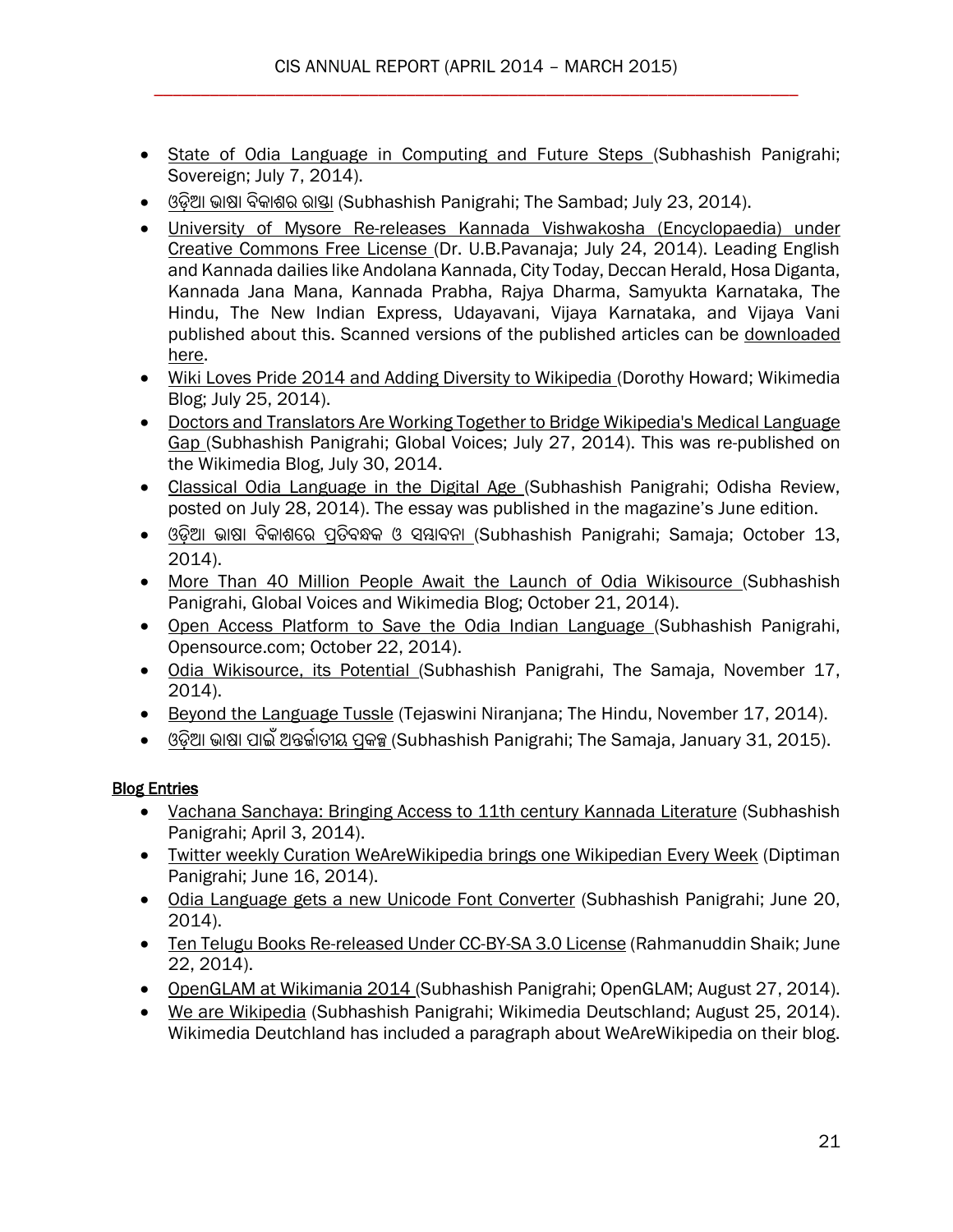

Pictured above Principal Denzil Martins of NIE signing the MoU, overseen by Harriet Vidyasagar, T. Vishnu Vardhan and Gayathri Rao Konkar

- [NIE Steps in to Grow Konkani Wikipedia](http://cis-india.org/openness/blog/nie-steps-in-to-grow-konkani-wikipedia) (T. Vishnu Vardhan; September 6, 2014).
- [Expanding the World of Telugu Wikipedia -](http://cis-india.org/openness/blog/expanding-the-world-of-telugu-wikipedia-cis-and-alc-join-hands) CIS-A2K and ALC join hands (T. Vishnu Vardhan and Rahmanuddin Shaik; September 17, 2014).
- [Developing Digital Open Knowledge Resources in Indian Languages \(](http://cis-india.org/openness/blog/report-on-developing-digital-open-knowledge-resources-in-indian-languages)Tejaswini Niranjana and Tanveer Hasan; September 30, 2014).
- [Bharat Majhi Writings Now Available Under a Creative Commons License \(](http://cis-india.org/openness/blog/bharat-majhi-writings-now-available-under-cc-license)Subhashish Panigrahi; October 14, 2014).
- [Odia Littérateur Ramakrushna Nanda's 4 Books Now Available Under a Creative](http://cis-india.org/openness/blog/ramakrushna-nanda-four-books-under-cc-license)  [Commons License \(](http://cis-india.org/openness/blog/ramakrushna-nanda-four-books-under-cc-license)Subhashish Panigrahi; October 22, 2014).
- [Odia Wikisource Goes Live!](http://cis-india.org/openness/blog/odia-wikisource-goes-live) (Subhashish Panigrahi; October 26, 2014).
- [Samskrita Vaibhavam](http://cis-india.org/openness/blog/samskrita-vaibhavam) (Sanskrit Wiki Outreach Program) (Shubha and Sayant Mahato; October 30, 2014).
- [Tulu Wikipedia Workshop cum Editathon at Udupi](http://cis-india.org/openness/blog/tulu-wikipedia-workshop-cum-editathon-at-udupi) (Dr. U.B.Pavanaja, October 31, 2014). The event was covered by [V4News.com a](http://v4news.com/enliven-the-tulu-viki-fidia-first-and-then-add-tulu-to-the-8th-schedule-dr-ug-pavanaja-bangalore-rep-in-udupi/)nd [Mangalore Today.](http://www.mangaloretoday.com/newsbriefs/2-Day-Workshop-on-Tulu-in-internet.html)
- [Converting from nonUnicode \(Nudi, Baraha, ...\) font encoding to Unicode Kannada \(](http://cis-india.org/openness/blog/converting-from-non-unicode-nudi-baraha-font-encoding-to-unicode-kannada)Dr. U.B.Pavanaja; October 31, 2014).
- [55 Works of Iconic Indian writer released under Free Licence to benefit Wikisource \(](http://cis-india.org/openness/blog/55-works-of-iconic-indian-writer-released-under-free-licence-to-benefit-wikisource)T. Vishnu Vardhan, November 13, 2014).
- [Odia author Nirmala Kumari Mohapatra's 21 books relicensed under CC-by-SA 4.0](http://cis-india.org/openness/blog/odia-author-nirmala-kumari-mohapatra-21-books-under-cc)  (Subhashish Panigrahi, November 17, 2014).
- [Nineteen Books Published by Ama Odisha Relicensed under CC-by-SA 4.0 \(](http://cis-india.org/openness/blog/nineteen-books-by-ama-odisha-relicensed)Subhashish Panigrahi, November 25, 2014).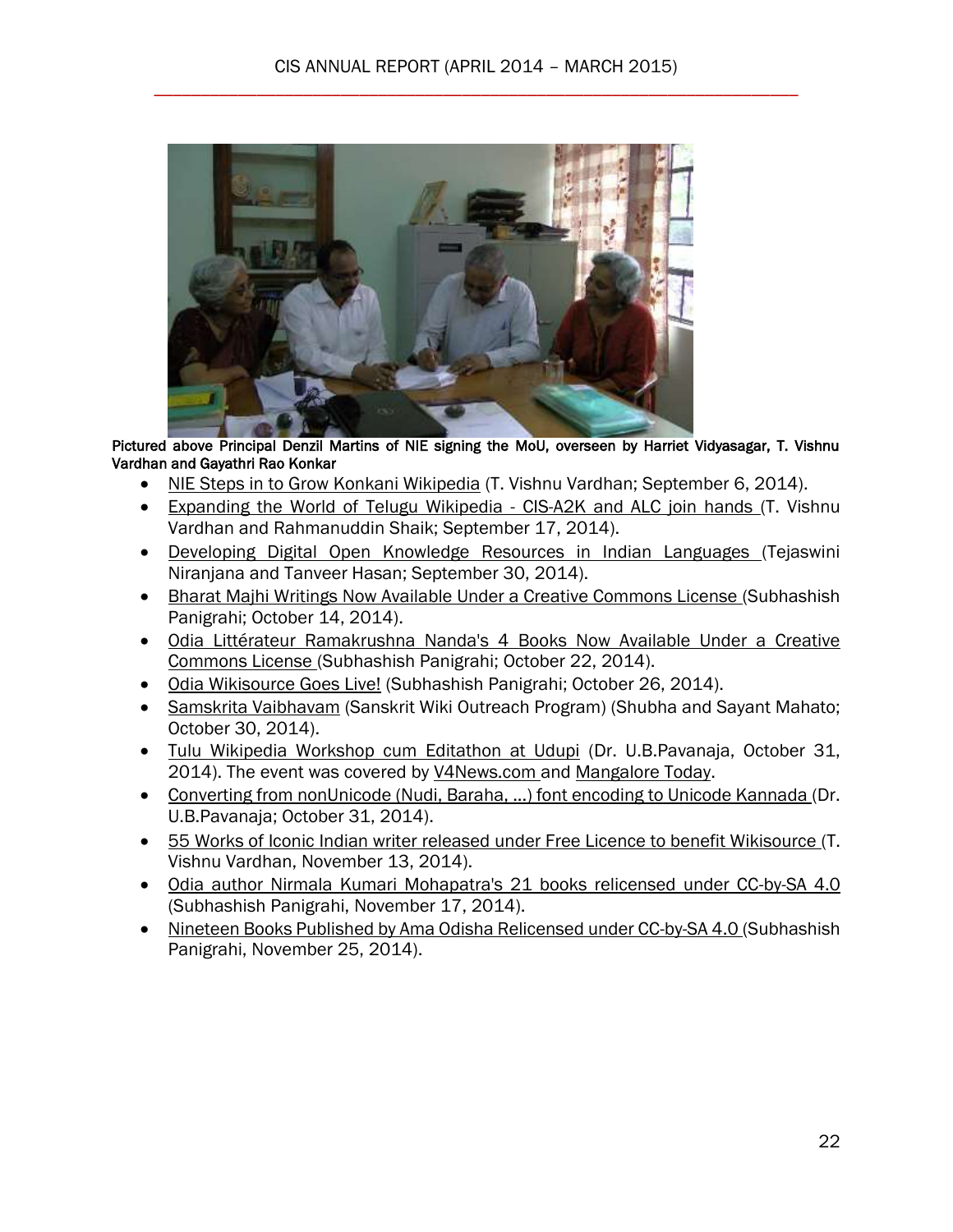

Pictured above Odia Wikisource campus project at Kalinga Institute of Social Sciences (KISS) closing ceremony. This is a group photo after the event. Photo by Subhashish Panigrahi (Creative Commons Attribution-Share Alike 4.0 International license).

- [Odia Wikisource campus project at Kalinga Institute of Social Sciences](http://editors.cis-india.org/openness/blog/odia-wikisource-campus-project-at-kiss) (Subhashish Panigrahi; December 3, 2014).
- [Several Publications Now Available under Creative Commons License](http://editors.cis-india.org/openness/blog/publications-under-creative-commons-license) (Subhashish Panigrahi; December 28, 2014).
- [Odia Wikisource workshop at New Delhi](http://editors.cis-india.org/openness/blog/odia-wikisource-workshop-new-delhi-december-14-2014) (Subhashish Panigrahi; December 30, 2014).



Pictured above participants at the Tewiki Hackathon 2014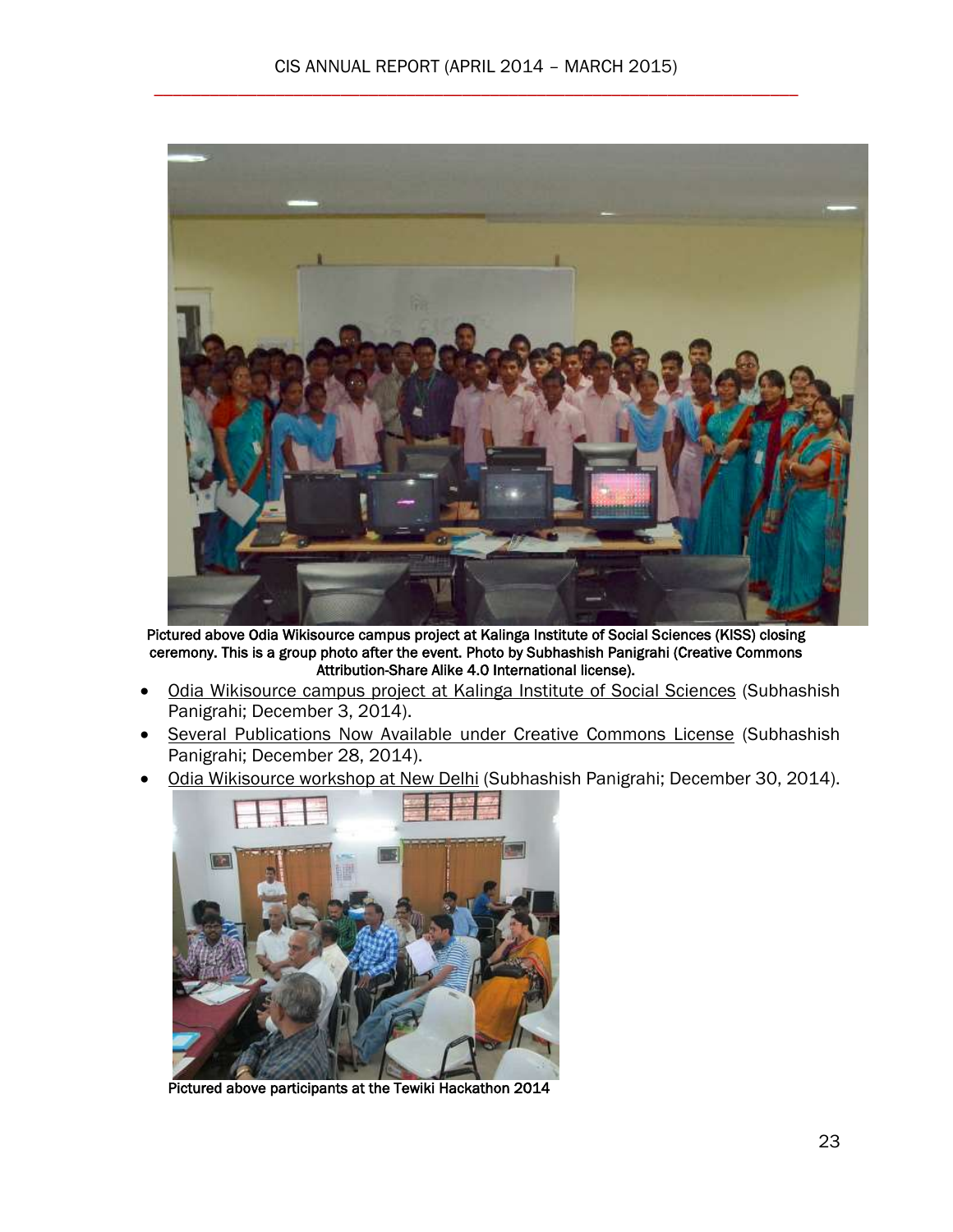[Telugu Wikimedia Hackathon 2014](http://cis-india.org/a2k/blogs/telugu-wikimedia-hackathon-2014) (Rahmanuddin Shaik; January 31, 2015).

## Media Coverage

- [M'lore: Wikipedia Workshop held for Konkani writers](http://cis-india.org/news/daijiworld-april-6-2014-mangalore-wikipedia-workshop-held-for-konkani-writers) (Daijiworld; April 6, 2014).
- [Odia Loves Wikipedia](http://rising.globalvoicesonline.org/blog/2014/04/10/odia-loves-wikipedia/) (Rising Voices; April 10, 2014). This was also published in [Spanish](http://es.globalvoicesonline.org/2014/04/12/el-idioma-oriya-ama-a-wikipedia/) and in [Russian.](http://ru.globalvoicesonline.org/2014/04/13/28775/)
- [International Book Day](http://www.thehindu.com/todays-paper/tp-national/tp-karnataka/international-book-day/article5932673.ece) (The Hindu; April 21, 2014).
- [Books are a bridge between generations](http://cis-india.org/news/deccan-herald-april-23-2014-books-are-a-bridge-between-generations) (The Deccan Herald; April 23, 2014).
- [World Book Day Report](http://cis-india.org/news/vijayavani-april-23-2014-world-book-day) (Vijaywani; April 23, 2014).
- [Seminar on Odia Language in New Delhi by the Intellects](http://cis-india.org/news/eodishasamacharseminar-on-odia-language-in-new-delhi-by-the-intellects) (Odisha Samachar; April 24, 2014).
- [Delhi meet focuses on Bhagabat Tungi revival](http://www.dailypioneer.com/state-editions/bhubaneswar/delhi-meet-focuses-on-bhagabat-tungi-revival.html) (The Pioneer; April 26, 2014).
- [Wikipedia in UG Education program at Christ University](http://cis-india.org/news/prajavani-may-15-2014-wikipedia-ug-education-christ-university) (Prajavani; May 15, 2014).
- [Subhashish Panigrahi joins Open GLAM Working Group:](http://cis-india.org/news/open-glam-working-group-members-subhashish-panigrahi) Subhashish joined the OpenGLAM Working Group (a global network of people who work to open up cultural data and content.) as a member and OpenGLAM Local (a local affiliate of OKFN's OpenGLAM project) as an ambassador for India.
- [Knowledge and Openness in the Digital Era: Coverage in Sakshi](http://cis-india.org/news/coverage-of-event-in-vijaywada-june-25-2014-sakshi) (Sakshi; June 25, 2014).
- [Knowledge and Openness in the Digital Era: Coverage in Enadu](http://cis-india.org/news/eenadu-june-25-2014-coverage-of-vijaywada-event) (Enadu; June 25, 2014).
- [Loyola Faculty Enlightened About Open Edn Resources](http://cis-india.org/news/the-new-indian-express-june-25-2014-loyola-faculty-enlightened-about-open-edn-resources) (The New Indian Express; June 25, 2014).
- [Wikipedia edit-a-thons to add content on LGBTs \(](http://cis-india.org/news/the-hindu-july-7-2014-renuka-phadnis-wikipedia-edit-a-thons-to-add-content-on-lgbts)Renuka Phadnis; The Hindu; July 7, 2014).
- [Font problem hits Odia](http://cis-india.org/news/the-telegraph-july-7-2014-bibhuti-barik-font-problem-hits-odia) (Bibhuti Barik; The Telegraph; July 7, 2014).
- [Four volumes of Kannada Encyclopaedia digitised \(](http://cis-india.org/news/the-hindu-july-12-2014-r-krishna-kumar-four-volumes-of-kannada-encyclopaedia-digitised)R. Krishna Kumar; The Hindu, July 12, 2014).
- <u>'ಕನ್ನಡ ವಿಶ್ವಕೋಶ'ಕ್ಕೆ ಇನ್ನು ಲ್ಶೆಸೆನ್ಸ್ ಹಂಗಿಲ್ಲ</u> (Prajavani; July 14, 2014).
- [Soon, all 14 volumes of Kannada encyclopaedia to be online \(](http://cis-india.org/news/the-hindu-july-15-2014-r-krishna-kumar-soon-all-14-volumes-of-kannada-encyclopaedia-to-be-online)R. Krishna Kumar; The Hindu, July 15, 2014).
- ವಿಕಿಪಿಡಿಯಾಗೆ ಕನ್ನಡ ವಿಶ್ವಕೋಶ (Kannada Prabha; July 15, 2014).
- ಕನ್ನಡ ವಿಶ್ವಕೋಶದ ಆರು ಸಂಪುಟ ವಿಕಿಪೀಡಿಯಾಗೆ (Udayavani; July 15, 2014).
- ವಿಕಿಪೀಡಿಯಾದಲ್ಲಿ kannada ವಿಶ್ವಕೋಶ : ಈಗ ಆನ್ ಲ್ಯೆನ್ ನಲ್ಲಿ 6 ಸಂಪುಟಗಳು ಮುಕ್ಲ…ಮುಕ್ತ……( Just Kannada; July 15, 2014).
- [Six Kannada encyclopaedias released](http://cis-india.org/news/web-india-123-july-15-2014-six-kannada-encyclopaedias-released) (Webindia 123; July 15, 2014).
- [150 Rare Books Get New Lease of Life Online, Courtesy Students \(](http://cis-india.org/news/new-indian-express-july-15-2014-anila-backer-150-rare-books-get-new-lease-of-life-online-courtesy-students)Anila Backer; New Indian Express; July 15, 2014).
- [Open Access: Students help revive and digitize rare books for Malayalam Wiki Library](http://cis-india.org/news/spicy-ip-swaraj-paul-barooah-july-15-2014-open-access-students-help-revive-and-digitize-rare-books-for-malayalam-wiki-library)  (Spicy IP; July 15, 2014).
- ['Trolled' from US Congress, Wikipedia bans edits \(](http://cis-india.org/news/the-hindu-narayan-lakshman-july-25-2014-trolled-from-us-congress-wikipedia-bans-edits)Narayan Lakshman; The Hindu; July 25, 2014).
- [Telugu Wikipedia struggles to stay afloat \(](http://cis-india.org/news/the-hindu-july-27-2014-renuka-phadnis-telugu-wikipedia-struggles-to-stay-afloat)Renuka Phadnis; The Hindu; July 27, 2014).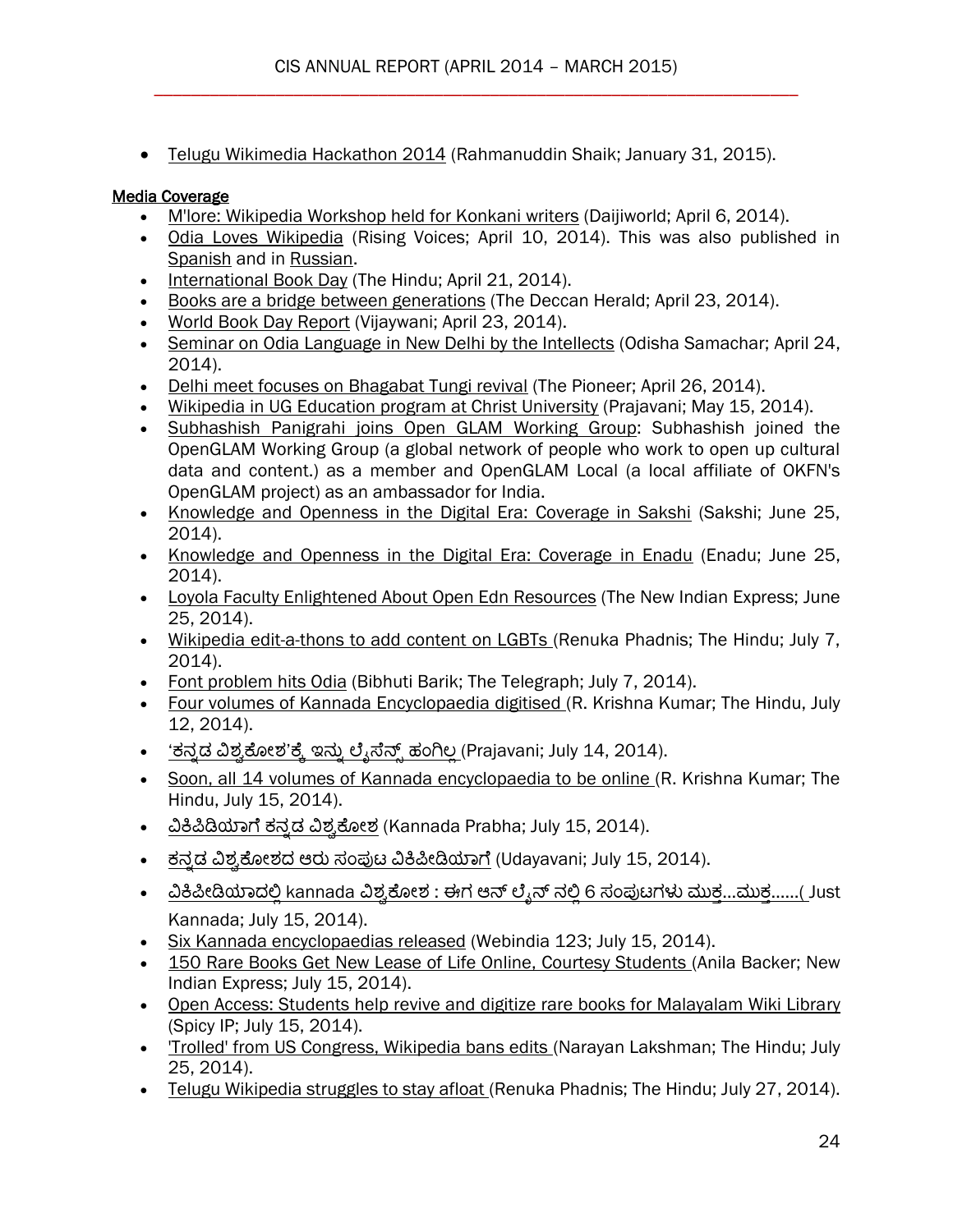- [The joys of being a Wikipedian](http://cis-india.org/news/new-indian-express-july-29-2014-svetlana-lasrado) (Svetlana Lasrado; New Indian Express; July 29, 2014).
- [Kannada Wikipedia Presentation](http://cis-india.org/news/kannada-wikipedia-presentation-vijayavani-coverage) (Vijayavani; July 30, 2014).
- [Kannada Wikipedia Presentation for Kannada Science Writers](http://cis-india.org/news/kannada-wikipedia-presentation-prajavani-coverage) (Prajavani; July 31, 2014).
- [Now, Christ students will contribute to Wikipedia \(](http://cis-india.org/news/deccan-herald-shruthi-august-5-2014-now-christ-students-will-contribute-to-wikipedia)H.M.Shruthi; Deccan Herald; August 5, 2014).
- [CIS-A2K Signs MoU with Andhra Loyola College in Vijayawada](http://cis-india.org/openness/news/cis-mou-with-alc-coverage-in-eenadu) (Eenadu; August 15, 2014).
- [ALC signs MoU for better net access](http://cis-india.org/news/the-hindu-august-15-2014-alc-signs-mou-for-better-net-access) (The Hindu; August 15, 2014).
- [Implementation of IT in Kannada](http://cis-india.org/openness/news/kannada-wikipedia-workshop-bagalkot) (Prajavani; September 21, 2014).
- [105 Kannada books released under Creative Commons \(](http://cis-india.org/openness/news/bangalore-mirror-shyam-prasad-105-kannada-books-released-under-creative-commons)Shyam Prasad S; Bangalore Mirror; September 29, 2014).
- [Enliven the Tulu Viki Fidia first and then add Tulu to the 8th Schedule : Dr.UG Pavanaja,](http://v4news.com/enliven-the-tulu-viki-fidia-first-and-then-add-tulu-to-the-8th-schedule-dr-ug-pavanaja-bangalore-rep-in-udupi/)  [Bangalore Rep. in Udupi \(](http://v4news.com/enliven-the-tulu-viki-fidia-first-and-then-add-tulu-to-the-8th-schedule-dr-ug-pavanaja-bangalore-rep-in-udupi/)V4News.com; October 15, 2014).
- [Wikipedia can establish Tulu in a wider way \(](http://cis-india.org/openness/news/mangalore-today-october-17-2014-wikipedia-can-establish-tulu-in-a-wider-way)Mangalore Today; October 17, 2014).
- [Pushing women scientists \(](http://cis-india.org/openness/news/the-hindu-renuka-phadnis-october-19-2014-wikipedia-editathon-attempts-to-raise-awareness-of-the-contribution-of-indian-women-to-science)Renuka Phadnis; Hindu; October 19, 2014).
- [Wiki Media Foundation keen on developing Urdu Wikipedia \(](http://cis-india.org/openness/news/karnataka-muslims-nisar-ahmed-syed-october-22-2014-wiki-media-foundation-keen-on-developing-urdu-wikipedia)Nisar Ahmed Syed; October 22, 2014).
- [Wiki Media Foundation keen on developing Urdu Wikipedia \(](http://cis-india.org/openness/news/siasat-daily-october-24-2014-wiki-media-foundation-keen-on-developing-urdu-wikipedia)Siasat Daily; October 24, 2014).
- ಭಾಷಣದಿಂದ ಭಾಷೆ ಉಳಿಯಲ್ಲ, ಕನ್ನಡದಲ್ಲೇ ಮಾಹಿತಿ ಸಿಗುವುದು ಅಗತ್ಯ: ಪವನಜ (Just Kannada; November 23, 2014).
- [Kannada Wikipedia Presentation in Mysuru \(](http://cis-india.org/openness/news/prajavani-november-24-2014-kannada-wikipedia-presentation-in-mysuru)Prajavani; November 24, 2014).
- [Now, Tulu set to be promoted through Wikipedia articles \(](http://cis-india.org/openness/news/the-hindu-november-24-2014-govind-d-belgaumkar-now-tulu-set-to-be-promoted-through-wikipedia-articles)Hindu: November 24, 2014).
- ['Tulu Wikipedia' in incubation stage, 600 articles uploaded, says U.B. Pavanaja \(](http://cis-india.org/openness/news/the-hindu-november-26-2014-ravi-prasad-kamila-tulu-wikipedia-in-incubation-stage)Ravi Prasad Kamila; Hindu; November 26, 2014).
- [Odia Wikisource launched in Odisha capital \(](http://cis-india.org/openness/news/odisha-sun-times-november-28-2014-odia-wikisource-launched-in-odisha-capital)Odisha Sun Times; November 28, 2014).
- [Odia Wikisource aims to bring valuable and rare books on the Internet \(](http://cis-india.org/openness/news/orissa-diary-november-28-2014-odia-wikisource-aims-to-bring-valuable-and-rare-books-on-the-internet)Odisha Diary; November 28, 2014).
- [Odia Wikipedia](http://editors.cis-india.org/openness/news/article-in-dhatri) (Dhatri; December 1, 2014).
- [Odia Wikipedia](http://editors.cis-india.org/openness/news/odiapua-december-1-2014-article-on-odia-wikipedia) (Odiapua; December 1, 2014).
- [Access to Rare Books Made Easy](http://editors.cis-india.org/openness/news/new-indian-express-december-5-2014-diana-sahu-access-to-rare-books-made-easy) (Diana Sahu; Indian Express; December 5, 2014).
- [Tulu Wikipedia gets some push](http://editors.cis-india.org/openness/news/hindu-businessline-december-13-2014-tulu-wikipedia-gets-some-push) (Hindu Businessline; December 13, 2014).
- · [Tulu Wikipedia](http://editors.cis-india.org/openness/news/kannada-prabha-december-14-2014-tulu-wikipedia-presentation) (Kannada Prabha; December 14, 2014).
- [Tulu Wikipedia](http://editors.cis-india.org/openness/news/tulu-wikipedia-december-15-2014-coverage-in-vijaya-karnataka) (Vijaya Karnataka; December 15, 2014).
- [Tulu Wikipedia](http://editors.cis-india.org/openness/news/tulu-wikipedia-coverage-in-vijayavani) (VijayaVani; December 27, 2014).
- [Works of Veerasalingam Pantulu on web](http://editors.cis-india.org/openness/news/the-hans-india-december-31-2014-works-of-veerasalingam-pantulu-on-web) (Hans India; December 31, 2014).
- Wiki Winter Camp [Coverage in Sakshi](http://editors.cis-india.org/openness/news/sakshi-december-31-2014-wiki-winter-camp) (Sakshi; December 31, 2014).
- Wiki Winter Camp [Coverage in Eenadu](http://editors.cis-india.org/openness/news/eenadu-december-31-wiki-winter-camp) (Eenadu; December 31, 2014).
- [Works of Veerasalingam Pantulu on web \(](http://cis-india.org/openness/news/the-hans-india-december-31-2014-works-of-veerasalingam-pantulu-on-web)Hans India; January 1, 2015).
- [Centre should partner local communities in 'Digital India': Expert \(](http://cis-india.org/openness/news/zee-news-january-9-2015-centre-should-partner-local-communities-in-digital-india)IANS and mirrored in Zee News; January 9, 2015).
- [Musician donates Gwalior Gharana songs to free e-library \(](http://cis-india.org/openness/news/the-times-of-india-january-20-2015-sandhya-soman-musician-donates-gwalior-gharana-songs-to-free-e-library)Times of India; January 20, 2015).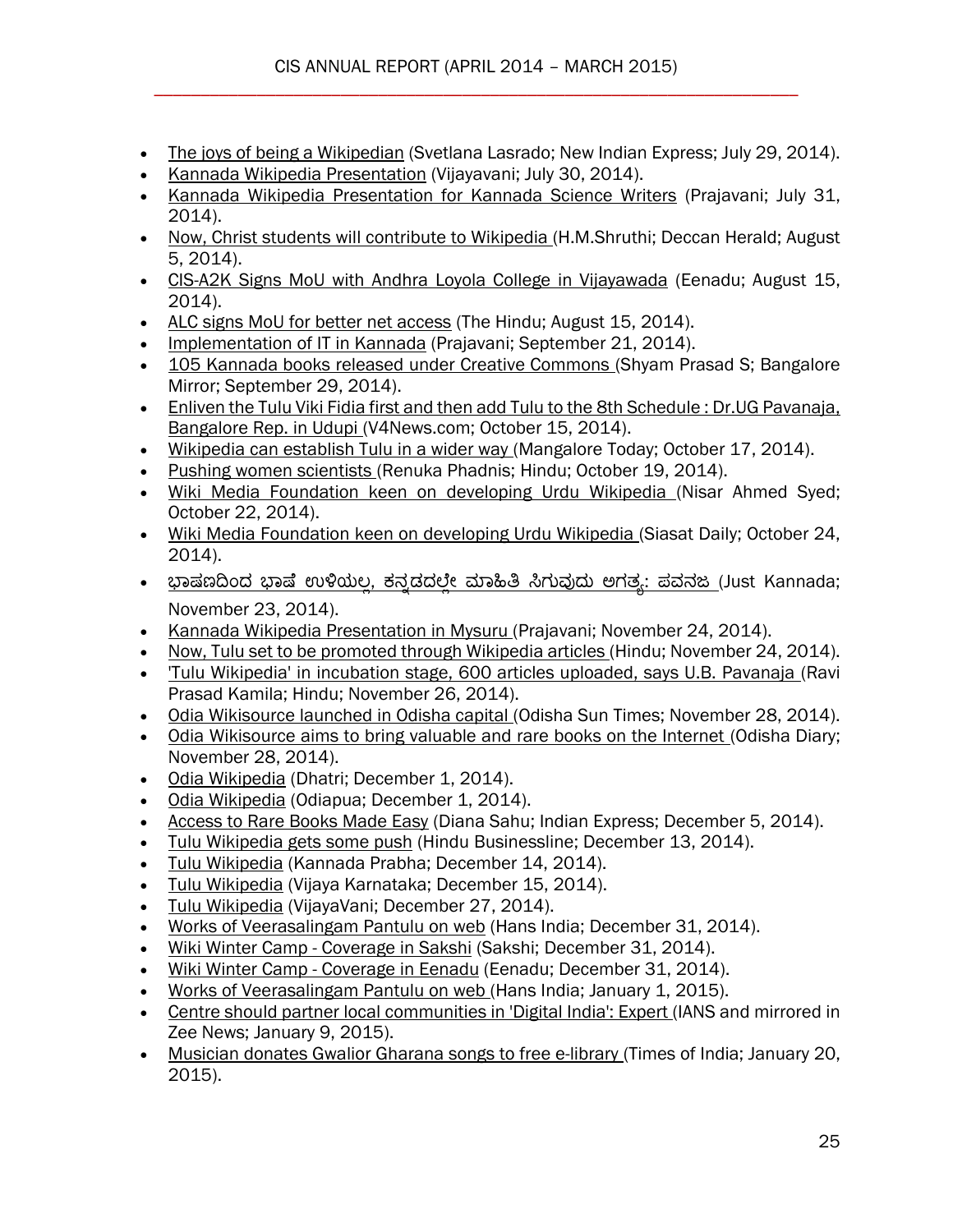- [More online free content in Telugu Wikipedia soon \(](http://editors.cis-india.org/openness/news/the-hindu-february-16-2015-ad-rangarajan-more-online-free-content-in-telugu-wikipedia-soon)A.D.Rangarajan; Hindu, February 16, 2015).
- [Cultural knowledge needs to be more open \(](http://editors.cis-india.org/openness/news/opensource-feburary-18-2015-jen-wike-huger-cultural-knowledge-needs-to-be-more-open)Jen Wike Huger; OpenSource.com; February 18, 2015).
- [Online Free Content in Telugu Wikipedia \(](http://editors.cis-india.org/openness/news/andhra-jyothy-february-16-2015-online-free-content-in-telugu-wikipedia)Andhra Jyothy; February 19, 2015).
- [Train the Trainer](http://cis-india.org/openness/news/train-the-trainer-event-report-march-2-2015-udayavani-report) (Udavavani: March 2, 2015).
- [More articles for Tulu Wikipedia](http://cis-india.org/openness/news/the-hindu-ravi-prasad-kamila-more-articles-for-tulu-wikipedia) (The Hindu; March 10, 2015).
- [GoI body National Mission for Manuscripts has digitised 3 million manuscripts \(](http://cis-india.org/openness/news/medianama-march-13-2015-sneha-johari-goi-body-national-mission-for-manuscripts-has-digitised-3-million-manuscripts)Sneha Johari; Medianama; March 13, 2015).
- [Bangla Wiki turns 10](http://cis-india.org/openness/news/the-telegraph-march-29-2015-bangla-wiki-turns-ten) (Sudeshna Banerjee, Showli Chakraborty and Abhinanda Datta; The Telegraph; March 29, 2015).

#### **Miscellaneous**

- [2015 Opensource.com Community Awards](http://editors.cis-india.org/openness/news/opensource-2015-award-winners) : Every year, Opensource.com awards people from our community who have excelled in contributing and sharing stories about open source. Subhashish Panigrahi won the award under the category 'People's Choice Awards'.
- CIS-A2K team also [published the Telugu Wikipedia Stats tables.](http://stats.wikimedia.org/EN/TablesWikipediaTE.htm) Most metrics have been collected from a partial dump (aka stub dump), which contains all revisions of every article, meta data, but no page content.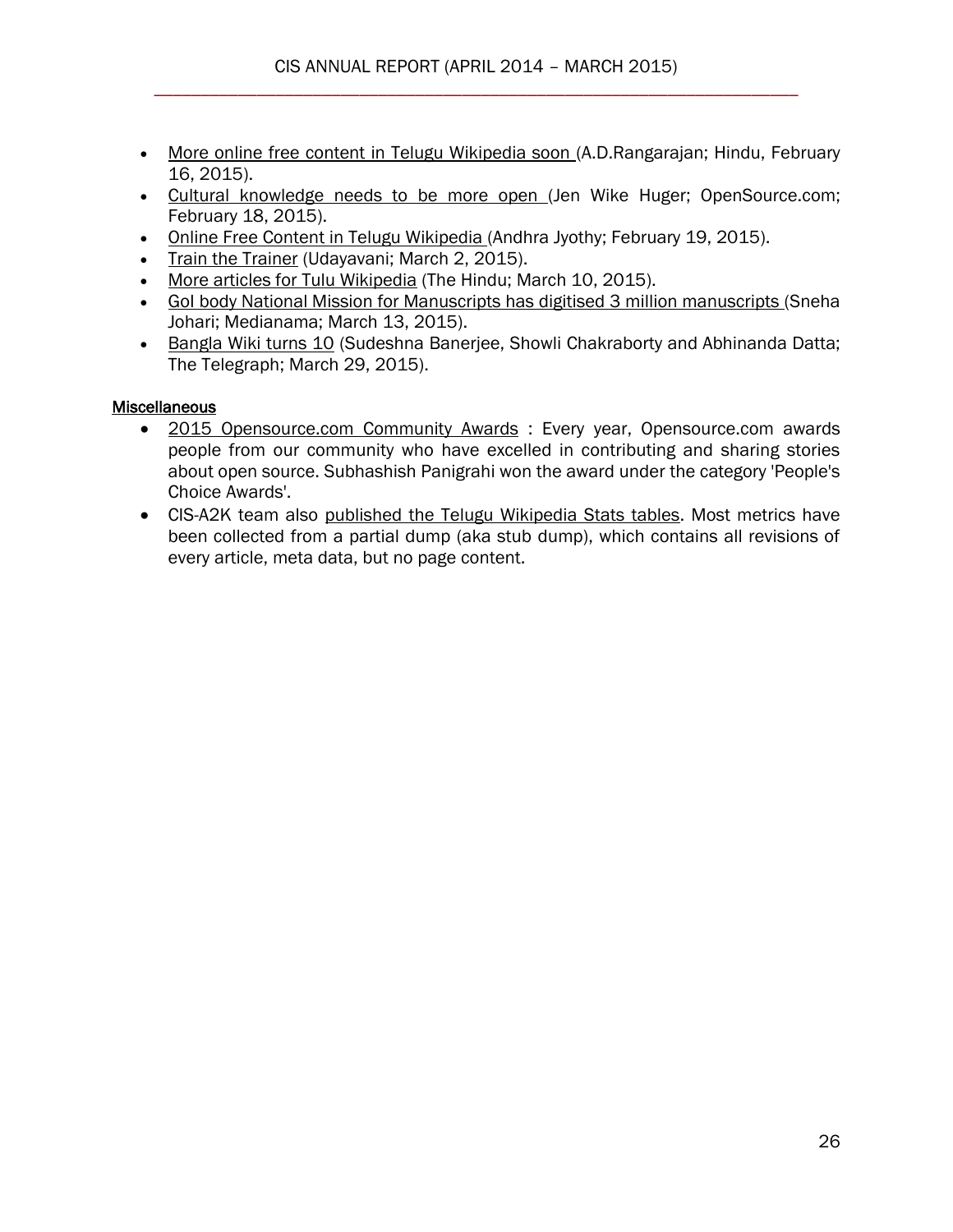# <span id="page-26-0"></span>INTERNET GOVERNANCE

CIS works on policy issues relating to freedom of expression primarily focusing on the IT Act and issues of liability of intermediaries for unlawful speech and simultaneously ensuring that the right to privacy is safeguarded. As part of this research it is engaged in two different projects. The first one under a grant from Privacy International and International Development Research Centre (IDRC)) is on [surveillance and freedom of expression](http://cis-india.org/internet-governance) (SAFEGUARDS). The second one (which was recently started under a grant from MacArthur Foundation) is on studying the restrictions placed on freedom of expression online by the Indian government. So far this year CIS has drafted three white papers, one policy guide, six articles and 22 blog entries:

## **Privacy**

From 2013 to 2015 CIS is working with Privacy International on the Surveillance and Freedom: Global Understandings and Rights Development (SAFEGUARD) project. The SAFEGUARD project is directed at enhancing respect for the right to privacy in developing countries through research and engagement in national, regional and international policy dialogues by developing country researchers.

#### Research Outputus

CIS in collaboration with Privacy International, UK as part of GSMA project is conducting research to understand different legal and regulatory aspects of security and surveillance in India. The following outputs have been published: Indian Law and the Necessary Proportionate Principles (Elonnai Hickok), Security, Surveillance and Data Sharing Schemes [and Bodies in India \(](http://cis-india.org/internet-governance/blog/security-surveillance-and-data-sharing.pdf)Maria Xynou and Elonnai Hickok), [Export and Import of Security](http://cis-india.org/internet-governance/blog/export-and-import-of-security-technologies-in-india.pdf)  [Technologies in India: QA \(](http://cis-india.org/internet-governance/blog/export-and-import-of-security-technologies-in-india.pdf)Elonnai Hickok), [Regulation of CCTV's in India](http://cis-india.org/internet-governance/blog/regulation-of-cctvs-in-india.pdf) (Elonnai Hickok), Mutual Legal Assistance Treaties (MLATs) and [Cross Border Sharing of Information in India](http://cis-india.org/internet-governance/blog/mlats-and-cross-border-sharing-of-information-in-india.pdf)  (Maria Xynou and Elonnai Hickok), [Composition of Service Providers in India](http://cis-india.org/internet-governance/blog/composition-of-service-providers-in-india.pdf) (Lovisha Aggarwal)[, The Surveillance and Security Industry in India -](http://cis-india.org/internet-governance/blog/surveillance-and-security-industry-in-india.pdf) An Analysis of Indian Security Expos (Divij Joshi)[, An Analysis of News Items and Cases on Surveillance and Digital Evidence in India](http://cis-india.org/internet-governance/blog/analysis-of-news-items-and-cases-on-surveillance-and-digital-evidence-in-india.pdf)  (Lovisha Aggarwal), [Policy Recommendations for Surveillance Law in India and an Analysis of](http://cis-india.org/internet-governance/blog/policy-recommendations-for-surveillance-law-in-india-and-analysis-of-legal-provisions-on-surveillance-in-india-and-the-necessary-and-proportionate-principles.pdf)  [Legal Provisions on Surveillance in India and the Necessary & Proportionate Principles \(](http://cis-india.org/internet-governance/blog/policy-recommendations-for-surveillance-law-in-india-and-analysis-of-legal-provisions-on-surveillance-in-india-and-the-necessary-and-proportionate-principles.pdf)Maria Xynou), [The Surveillance Industry in India](http://cis-india.org/internet-governance/blog/surveillance-industry-india.pdf) (Maria Xynou), and [State of Cyber Security and](http://cis-india.org/internet-governance/blog/state-of-cyber-security-and-surveillance-in-india.pdf)  [Surveillance in India: A Review of the Legal Landscape \(](http://cis-india.org/internet-governance/blog/state-of-cyber-security-and-surveillance-in-india.pdf)Elonnai Hickok).

## Policy Guide and White Papers

- [Banking Policy Guide](http://cis-india.org/internet-governance/blog/banking-policy-guide) (Elonnai Hickok; April 22, 2014).
- Big Data and Positive Social Change in the Developing World: A White Paper for [Practitioners and Researchers \(](http://cis-india.org/internet-governance/blog/big-data-and-positive-social-change-in-developing-world)Nishant Shah; Oxford: Oxford Internet Institute; September 30, 2014).
- [Locating Constructs of Privacy within Classical Hindu Law](http://editors.cis-india.org/internet-governance/blog/loading-constructs-of-privacy-within-classical-hindu-law) (Ashna Ashesh and Bhairav Acharya; December 29, 2014).
- [Relationship between Privacy and Confidentiality](http://editors.cis-india.org/internet-governance/blog/relationship-between-privacy-and-confidentiality) (Vipul Kharbanda; December 30, 2014).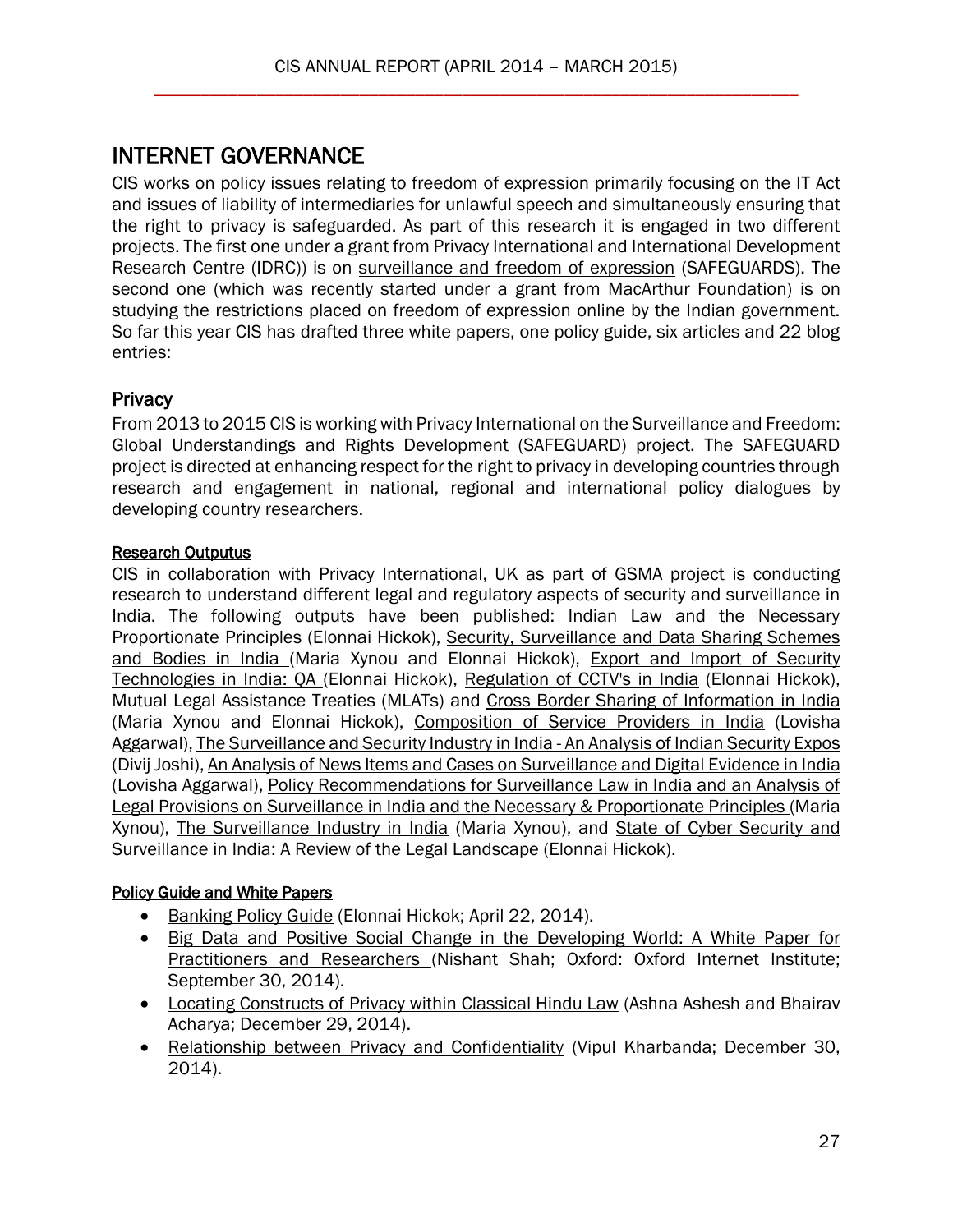## **Blog Entries**

- [Report of the Group of Experts on Privacy vs. The Leaked 2014 Privacy Bill](http://cis-india.org/internet-governance/blog/report-of-group-of-experts-on-privacy-vs-leaked-2014-privacy-bill) (Elonnai Hickok; April 14, 2014).
- [The Embodiment of the Right to Privacy within Domestic Legislation](http://cis-india.org/internet-governance/blog/the-embodiment-of-right-to-privacy-within-domestic-legislation) (Tanvi Mani; April 29, 2014).
- [South African Protection of Personal Information Act, 2013](http://cis-india.org/internet-governance/blog/south-african-protection-personal-information-act-2013) (Divij Joshi; April 16, 2014).
- Search and Seizure and the Right to Privacy in the Digital Age: A Comparison of US and [India](http://cis-india.org/internet-governance/blog/search-and-seizure-and-right-to-privacy-in-digital-age) (Divij Joshi; May 31, 2014).
- A Review of the Functioning of the Cyber Appellate Tribunal and Adjudicatory Officers [under the IT Act](http://cis-india.org/internet-governance/blog/review-of-functioning-of-cyber-appellate-tribunal-and-adjudicatory-officers-under-it-act) (Divij Joshi; June 16, 2014).
- [Vodafone Report Explains Government Access to Customer Data](http://cis-india.org/internet-governance/blog/vodafone-report-explains-govt-access-to-customer-data) (Joe Sheehan; June 16, 2014).
- [Models for Surveillance and Interception of Communications Worldwide \(](http://cis-india.org/internet-governance/blog/models-for-surveillance-and-interception-of-communications-worldwide)Bedavyasa Mohanty; July 2, 2014).
- [The Constitutionality of Indian Surveillance Law: Public Emergency as a Condition](http://cis-india.org/internet-governance/blog/the-constitutionality-of-indian-surveillance-law)  [Precedent for Intercepting Communications \(](http://cis-india.org/internet-governance/blog/the-constitutionality-of-indian-surveillance-law)Bedavyasa Mohanty; July 4, 2014).
- [First Privacy and Surveillance Roundtable](http://cis-india.org/internet-governance/blog/privacy-surveillance-roundtable-mumbai) (Anandini K Rathore; July 18, 2014).
- [UK's Interception of Communications Commissioner —](http://cis-india.org/internet-governance/blog/uk-interception-of-communications-commissioner-a-model-of-accountability) A Model of Accountability (Joe Sheehan; July 24, 2014).
- [Privacy in Healthcare: Policy Guide](http://cis-india.org/internet-governance/blog/privacy-in-healthcare-policy-guide) (Tanvi Mani; August 26, 2014).
- [Second Privacy and Surveillance Roundtable \(](http://cis-india.org/internet-governance/blog/second-privacy-and-surveillance-july-4-2014)Anandini K Rathore; August 6, 2014).
- [Surat's Massive Surveillance Network Should Cause Concern, Not Celebration \(](http://cis-india.org/internet-governance/blog/surat-massive-surveillance-network-cause-of-concern-not-celebration)Joe Sheehan; August 3, 2014).
- [Learning to Forget the ECJ's Decision on the Right to be Forgotten and its Implications](http://cis-india.org/internet-governance/blog/learning-to-forget-ecj-decision-on-the-right-to-be-forgotten-and-its-implications)  (Divij Joshi; August 14, 2014).
- [Anvar v. Basheer and the New \(Old\) Law of Electronic Evidence \(](http://cis-india.org/internet-governance/blog/anvar-v-basheer-new-old-law-of-electronic-evidence)Bhairav Acharya; September 30, 2014).
- [The Aadhaar Case](http://cis-india.org/internet-governance/blog/the-aadhaar-case) (Vipul Kharbanda; September 5, 2014).
- [UID: A Data Subject's Registration Tale](http://cis-india.org/internet-governance/blog/uid-a-data-subjects-registration-tale) (Mukta Batra; September 11, 2014).
- [Biometrics: An 'Angootha Chaap' nation?](http://cis-india.org/internet-governance/blog/biometrics-an-angootha-chaap-nation) (Mukta Batra; September 19, 2014).
- [UID and NPR: Towards Common Ground](http://cis-india.org/internet-governance/blog/uid-npr-towards-common-ground) (September 19, 2014): *This is an anonymous blog entry*.
- [The Gujarat High Court Judgment on the Snoopgate Issue \(](http://cis-india.org/internet-governance/blog/gujarat-high-court-judgment-on-snoopgate-issue)Vipul Kharbanda; October 27, 2014).
- [DNA Database for Missing Persons and Unidentified Dead Bodies \(](http://cis-india.org/internet-governance/blog/dna-database-for-missing-persons-and-unidentified-dead-bodies)Vipul Kharbanda; October 31, 2014).
- [White Paper on RTI and Privacy V1.2](http://cis-india.org/internet-governance/blog/white-paper-on-rti-and-privacy-v-1.2) (Vipul Kharbanda; November 9, 2014).
- [Introduction: About the Privacy and Surveillance Roundtables \(](http://cis-india.org/internet-governance/blog/introduction-about-the-privacy-and-surveillance-roundtables)Manoj Kurbet; November 27, 2014).
- [Identifying Aspects of Privacy in Islamic Law](http://editors.cis-india.org/internet-governance/blog/identifying-aspects-of-privacy-in-islamic-law) (Vidushi Marda and Bhairav Acharya; December 14, 2014).
- [Reply to RTI filed with BSNL regarding Network Neutrality and Throttling \(](http://editors.cis-india.org/internet-governance/blog/reply-to-rti-filed-with-bsnl-regarding-network-neutrality-and-throttling)Tarun Krishnakumar; December 22, 2014).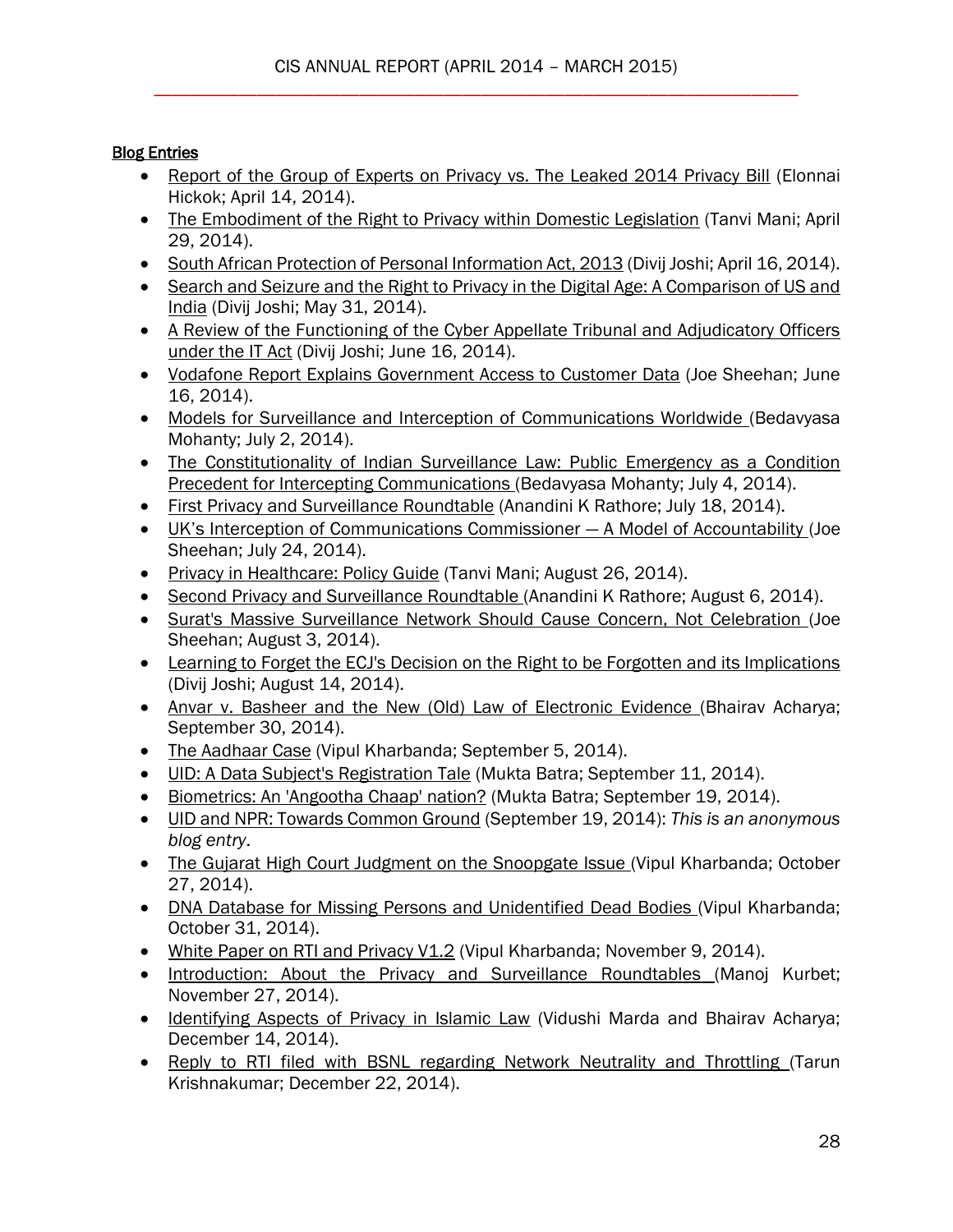## **Articles**

- [Privacy Law in India: A Muddled Field](http://cis-india.org/internet-governance/blog/the-hoot-bhairav-acharya-april-15-2014-privacy-law-in-india-a-muddled-field-1)  I (Bhairav Acharya; The Hoot; April 15, 2014).
- [Very Big Brother](http://cis-india.org/internet-governance/blog/council-for-responsible-genetics-april-2014-sunil-abraham-very-big-brother) (Sunil Abraham; GeneWatch; January April 2014 Issue).
- [Legislating for Privacy -](http://cis-india.org/internet-governance/blog/the-hoot-may-20-2014-bhairav-acharya-legislating-for-privacy) Part II (Bhairav Acharya; The Hoot; May 20, 2014).
- [Indians Plead for #NetNeutrality as Airtel Raises Data Charges \(](http://editors.cis-india.org/openness/blog/global-voices-december-30-2014-indians-plead-for-net-neutrality-as-aitel-raises-data-charges)Subhashish Panigrahi; Global Voices; December 30, 2014).
- Security and Surveillance Optimizing Security while Safeguarding Human Rights (Elonnai Hickok; January 19, 2015).

# Events Organized

- [Privacy and Surveillance Roundtable](http://cis-india.org/events/privacy-surveillance-roundtable) (co-organized with the Cellular Operators Association of India and the Council for Fair Business Practices, June 28, 2014, IMC Building, Churchgate, Mumbai).
- [Security and Surveillance: A public discussion on Optimizing Security while](http://editors.cis-india.org/internet-governance/events/security-and-surveillance-optimizing-security-human-rights)  [Safeguarding Human Rights](http://editors.cis-india.org/internet-governance/events/security-and-surveillance-optimizing-security-human-rights) (CIS; December 19, 2014).
- [Security, Governments, and Data: Technology and Policy \(](http://cis-india.org/internet-governance/events/security-governments-data-technology-policy)Organized by CIS and Observer Research Foundation; January 8, 2015, New Delhi). Sunil Abraham, Pranesh Prakash, Elonnai Hickok, Bhairav Acharya and Nehaa Chaudhari participated in this event.
- [CPDP 2015:](http://editors.cis-india.org/internet-governance/news/cpdp-2015) The eighth international conference on computers, privacy and data protection will be held in Brussels from January 21 to 23, 2015. CIS is a moral supporter of CPDP.
- [Cybersecurity and the Internet of Things](http://cis-india.org/internet-governance/events/talk-on-cybersecurity-and-internet-of-things) (Organized by US Consulate Chennai, Cyber Security & Privacy Foundation and CIS; Hotel Atria, Palace Road, Bangalore; March 19, 2015).

# Participation in Events

- [Milton Wolf Seminar on Media and Diplomacy: The Third Man Theme Revisited: Foreign](http://cgcs.asc.upenn.edu/fileLibrary/PDFs/MW_Updated_Agenda_for_Website.pdf)  [Policies of the Internet in a Time Of Surveillance and Disclosure](http://cgcs.asc.upenn.edu/fileLibrary/PDFs/MW_Updated_Agenda_for_Website.pdf) (jointly organized by the Center for Global Communication Studies (CGCS) at the University of Pennsylvania's Annenberg School for Communication, the American Austrian Foundation (AAF), and the Diplomatic Academy of Vienna (DA), Vienna, March 30 – April 1, 2014). Nishant Shah participated in the event as a panelist.
- [GSMA Partners Meeting](http://cis-india.org/news/gsma-partners-meeting) (Organized by Privacy International, London, April 9, 2014). Elonnai Hickok participated in this meeting.
- [The Critical Life of Information](http://cis-india.org/news/critical-life-of-information) (organized by Yale University, 100 Wall Street, April 11, 2014). Nishant Shah spoke in the panel on Big Data and Governance. Malavika Jayaram spoke in the panel on Big Data and the Arts.
- [Round-table on User Safety on the Internet](http://cis-india.org/news/round-table-on-user-safety-on-internet) (organized by Consumer Voice and Google, Infantry Road, Bangalore, April 24, 2014).
- [6th Biannual Surveillance and Society Conference](http://cis-india.org/news/ssn-2014-sixth-biannual-surveillance-and-society-conference) (Organized by Eticas Research and Consulting, University of Barcelona and CCCB, April 26 – 24, 2014). Malavika Jayaram gave a talk on "Biometrics in beta: experimenting on a nation (while normalising surveillance for 1.2 billion people)".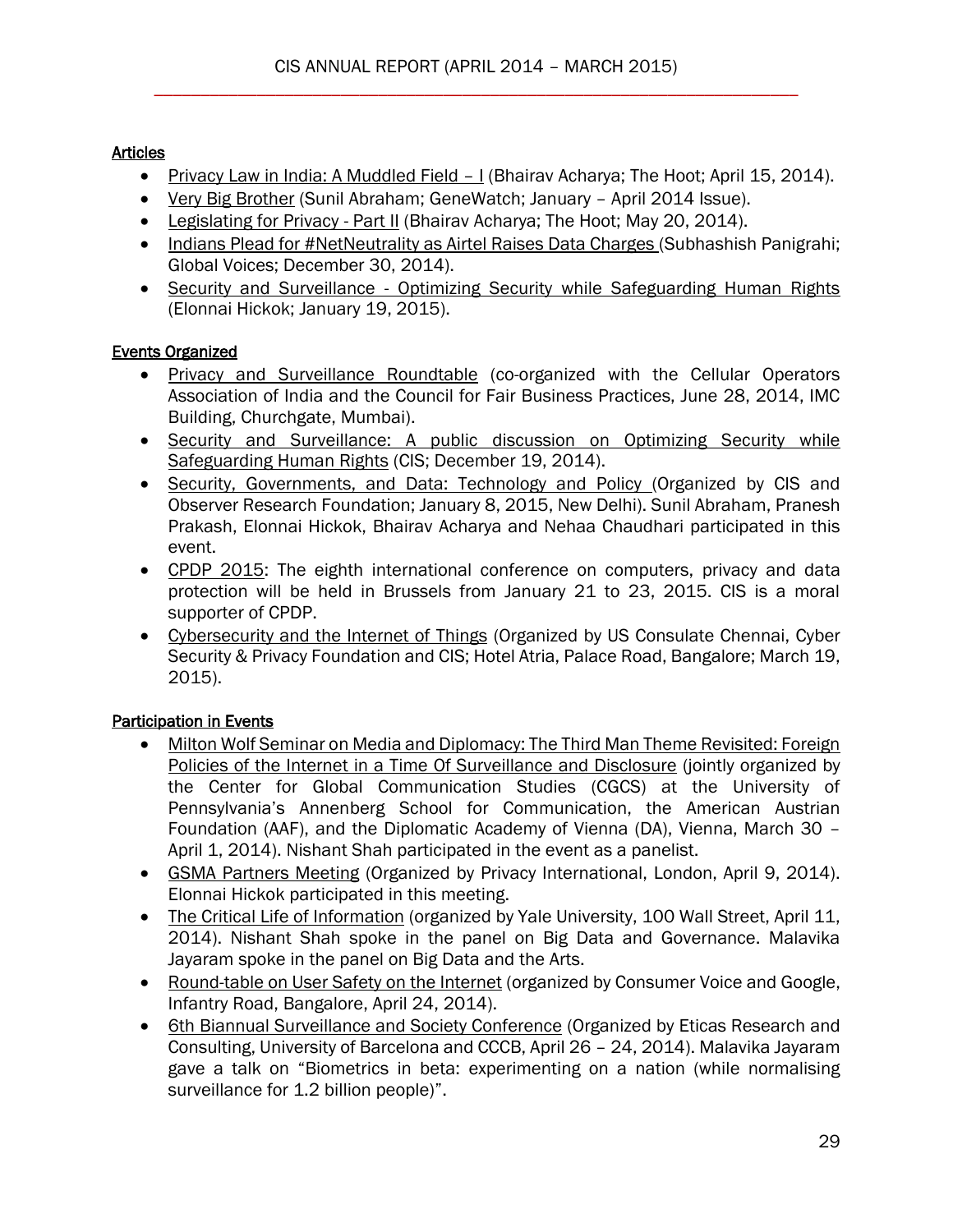- [Commonwealth Domain Name System Forum 2014](http://cis-india.org/news/common-wealth-domain-name-system-forum-2014) (Organized by the CTO, hosted by ICANN, and supported by Nominet and the Public Interest Registry; London; June 19, 2014). Pranesh Prakash was a panelist. Jyoti Panday participated in the event.
- [Research Advisory Network Meeting](http://cis-india.org/news/research-advisory-network-meeting) (Organized by the Global Commission on Internet Governance's Research Advisory Network, OECD Headquarters; Paris; June 26-27, 2014). Sunil Abraham was a panelist.
- [Information Influx Conference](http://cis-india.org/news/information-influx-conference) (Organized by the Institute for Information Law, University of Amsterdam; July 2 – 4, 2014). Malavika Jayaram was a speaker.
- [Consultation to Frame Rules under the Whistle Blowers Protection Act, 2011](http://cis-india.org/news/consultation-to-frame-rules-under-whistle-blowers-protection-act-2011)  (Organized by National Campaign for People's Right to Information and Centre for Communication Governance, National Law University, New Delhi, July 5, 2014). Bhairav Acharya participated in the event.
- [Best Practices Meet](http://cis-india.org/news/best-practices-meet-2014) (organized by DSCI, Hotel Leela Palace, Bangalore, July 9, 2014). Sunil Abraham was a panelist.
- [Rethinking Privacy: The Link between Florida v. Jardines and the Surveillance of Nature](http://cis-india.org/news/rethinking-privacy)  [Films \(](http://cis-india.org/news/rethinking-privacy)Organized by Indian Institute of Technology, Madras, July 11, 2014). Bhairav Acharya gave a talk.
- [Region as Frame: Politics, Presence, Practice](http://cis-india.org/news/region-as-frame-politics-presence-practice) (Organized by International Association for Media and Communication Research, Hyderabad, July 18, 2014). Sunil Abraham was a speaker for these panels: Governing Digital Spaces: Issues of Access, Privacy and Freedom, UNESCO panel debate, and Special Session on Research Paths In and Outside of the Academy.
- [ICT Awareness Program for Myanmar Parliamentarians](http://cis-india.org/news/ict-awareness-program-for-myanmar-parliamentarians-yangon) (organized by Myanmar ICT for Development Organization, July 26 – 27, 2014, Yangon). Sunil Abraham participated in the event as a speaker and presented on Innovation Ecosystem and Thinking about Internet Regulation.
- Learning Event The Internet and Economic, Cultural and Social Rights (Organized by the International Development Research Centre and Association for Progressive Communications; August 8 - 10, 2014). Sunil Abraham was a remote participant.
- [Understanding Surveillance and Privacy in India \(](http://cis-india.org/internet-governance/news/understanding-privacy-and-surveillance-in-india)Organized by Jamia Millia Islamia; New Delhi; August 28, 2014). Bhairav Acharya delivered a lecture.
- [Fourth Discussion Meeting of the Expert Committee to Discuss the Draft Human DNA](http://cis-india.org/internet-governance/news/fourth-discussion-meeting-of-expert-committee-to-discuss-draft-human-dna-profiling-bill)  [Profiling Bill \(](http://cis-india.org/internet-governance/news/fourth-discussion-meeting-of-expert-committee-to-discuss-draft-human-dna-profiling-bill)Organized by the Department of Biotechnology; New Delhi; November 10, 2014). Sunil Abraham was unable to participate because of technical problems.
- [Privacy, security and surveillance: tackling international dilemmas and dangers in the](http://cis-india.org/internet-governance/news/wilton-park-november-17-19-privacy-security-surveillance)  [digital realm](http://cis-india.org/internet-governance/news/wilton-park-november-17-19-privacy-security-surveillance) (Organized by Wilton Park; November 17-19, 2014). Pranesh Prakash was a panelist in the session "Beyond the familiar: how do other countries deal with security and surveillance oversight?"
- [Symposium on Human Rights and the Internet in India \(](http://cis-india.org/internet-governance/news/symposium-on-human-rights-and-internet-in-india)Organized by the Center for Communication Governance at National Law University, Delhi in collaboration with the UNESCO Chair on Freedom of Communication and Information at the University of Hamburg; New Delhi; January 17, 2015). Bhairav Acharya was a panelist.
- [Winter School on Privacy, Surveillance and Data Protection \(](http://cis-india.org/internet-governance/news/winter-school-on-privacy-surveillance-data-protection)Organized by the Centre for Communication Governance (CCG) in collaboration with the UNESCO Chair on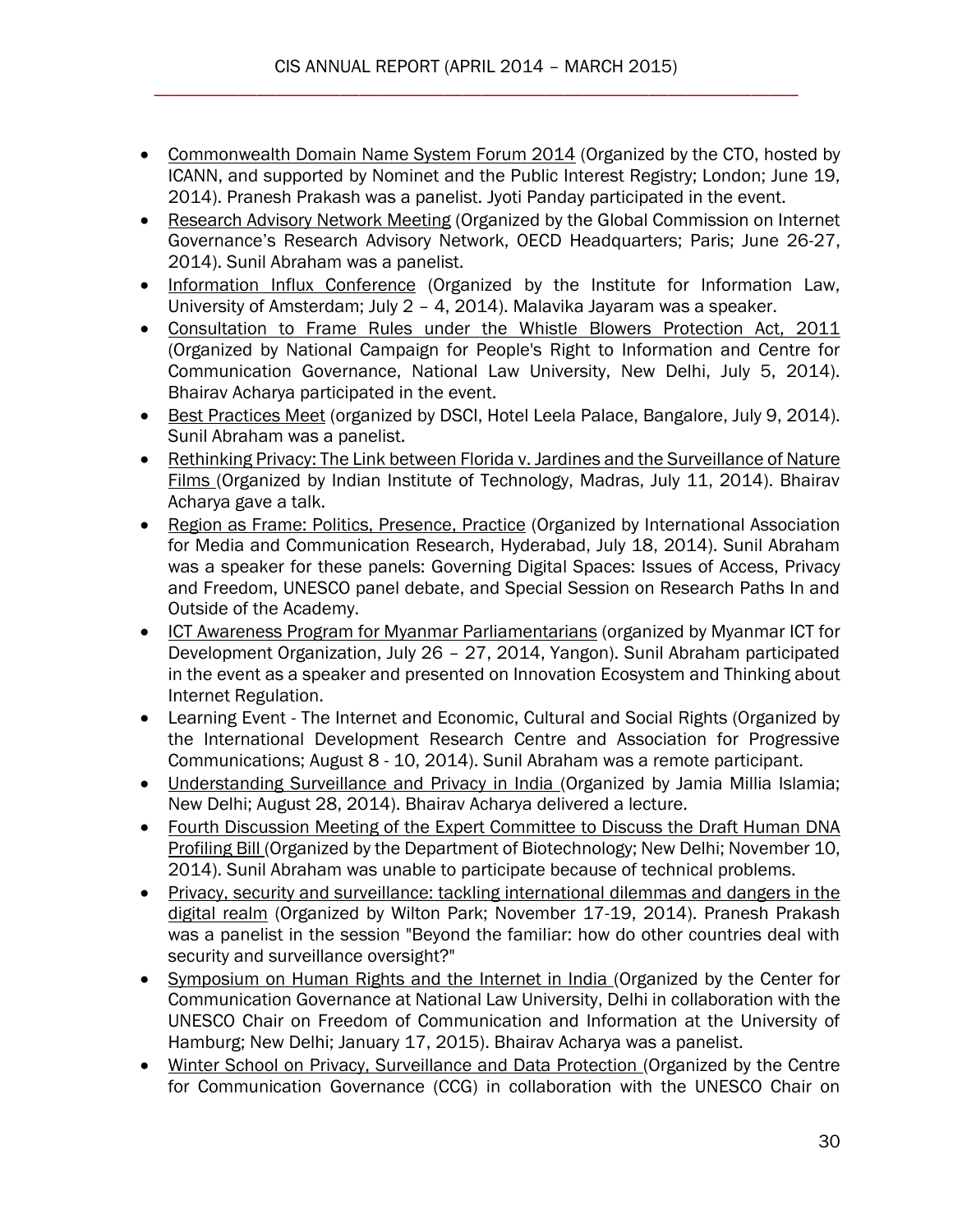Freedom of Communication and Information at the University of Hamburg and the Hans Bredow; Delhi; January 19 - 23, 2015). Bhairav Acharya was a facilitator.

- [CONNECTing the Dots: Options for Future Action \(](http://cis-india.org/internet-governance/news/connecting-the-dots-options-for-future-action)Organized by UNESCO; March 3 4, 2015; Paris). Elonnai Hickok participated in the event.
- [Vox Pol Workshop on the Role of Social Media and Internet Companies in Responding](http://cis-india.org/internet-governance/news/vox-pol-workshop-on-the-role-of-social-media-and-internet-companies-in-responding-to-violent-online-extremism-5-6-march-budapest)  [to Violent Online Extremism \(](http://cis-india.org/internet-governance/news/vox-pol-workshop-on-the-role-of-social-media-and-internet-companies-in-responding-to-violent-online-extremism-5-6-march-budapest)Organized by VOX-Pol network; March 5-6, 2015). Elonnai Hickok attended the event.

# Free Speech and Expression

Under a grant from the MacArthur Foundation, CIS is doing research on the restrictions placed on freedom of expression online by the Indian government and contribute studies, reports and policy briefs to feed into the ongoing debates at the national as well as international level. As part of the project we bring you the following outputs:

## Net Mundial

As part of its participation in the NETmundial event organized in Brazil by Brazilian Internet Steering Committee in partnership with /1Net at Sao Paulo on April 23 and 24, 2014 CIS produced a total of 16 outputs:

• Sumandro Chattapadhyay produced these visual representations: Comparing [Appearance of Fifty Most Frequent Words,](http://cis-india.org/internet-governance/blog/net-mundial-comparing-appearance-of-fifty-most-frequent-words) [Contributions by Countries of Origin,](http://cis-india.org/internet-governance/blog/net-mundial-contributions-by-countries-of-origin) [Contributions by Types of Organisation,](http://cis-india.org/internet-governance/blog/net-mundial-contributions-by-types-of-organisation) [Which Countries Have Not Submitted](http://cis-india.org/internet-governance/blog/net-mundial-which-countries-have-not-contributed-to-net-mundial)  [Contributions to NETmundial?,](http://cis-india.org/internet-governance/blog/net-mundial-which-countries-have-not-contributed-to-net-mundial) [Which Governments Have Not Submitted Contributions](http://cis-india.org/internet-governance/blog/net-mundial-which-governments-have-not-contributed-to-net-mundial)  [to NETmundial?,](http://cis-india.org/internet-governance/blog/net-mundial-which-governments-have-not-contributed-to-net-mundial) [Word Clouds of Contributions by Types of Organisation](http://cis-india.org/internet-governance/blog/net-mundial-word-clouds-of-contributions-by-types-of-organisation) and [Tracking](http://cis-india.org/internet-governance/blog/net-mundial-tracking-multi-stakeholder-across-contributions)  [\\*Multistakeholder\\* across Contributions.](http://cis-india.org/internet-governance/blog/net-mundial-tracking-multi-stakeholder-across-contributions) Achal Prabhala participated in the event and wrote these: [Day 0,](http://cis-india.org/internet-governance/blog/net-mundial-day-0) [Day 1,](http://cis-india.org/internet-governance/blog/net-mundial-day-1) and [Day 2.](http://cis-india.org/internet-governance/blog/net-mundial-day-2) [Transcript of the NETmundial](http://cis-india.org/internet-governance/blog/netmundial-transcript-archive) for archival purposes was made available by Pranesh Prakash. Smarika Kumar produced two research outputs: [NETmundial and Suggestions for IANA Administration](http://cis-india.org/internet-governance/blog/net-mundial-and-suggestions-for-iana-administration) and [Accountability of ICANN.](http://cis-india.org/internet-governance/blog/accountability-of-icann) Geetha Hariharan wrote two blog posts: [Marco Civil da](http://cis-india.org/internet-governance/blog/marco-civil-da-internet)  [Internet: Brazil's 'Internet Constitution'](http://cis-india.org/internet-governance/blog/marco-civil-da-internet) and [Brazil passes Marco Civil; the US-FCC Alters](http://cis-india.org/internet-governance/blog/brazil-passes-marco-civil-us-fcc-alters-stance-on-net-neutrality)  [its Stance on Net Neutrality.](http://cis-india.org/internet-governance/blog/brazil-passes-marco-civil-us-fcc-alters-stance-on-net-neutrality) Jyoti Panday wrote one blog post: [NETmundial Roadmap:](http://cis-india.org/internet-governance/blog/net-mundial-roadmap-defining-roles-of-stakeholders-in-multistakeholderism)  [Defining the Roles of Stakeholders in Multistakeholderism.](http://cis-india.org/internet-governance/blog/net-mundial-roadmap-defining-roles-of-stakeholders-in-multistakeholderism)

## **Submissions**

- [CIS Comments: Enhancing ICANN Accountability](http://cis-india.org/internet-governance/blog/cis-comments-enhancing-icann-accountability) (by Geetha Hariharan, June 10, 2014).
- [Comments to ICANN Supporting the DNS Industry in Underserved Regions](http://cis-india.org/internet-governance/blog/cis-comments-supporting-the-dns-industry-in-underserved-regions) (by Jyoti Panday, June 13, 2014).

## FOEX Live

As part of our MacArthur project on free speech and expression we are posting a selection of news from across India implicating online freedom of expression and use of digital technology:

## News Compilation

- [May 26-27, 2014;](http://cis-india.org/internet-governance/blog/foex-live-may-26-27-2014) [May 28-29, 2014](http://cis-india.org/internet-governance/blog/foex-live-may-28-29-2014)
- $\bullet$  June 8 [15, 2014](http://cis-india.org/internet-governance/blog/foex-live-june-8-15-2014) and June 16 [23, 2014](http://cis-india.org/internet-governance/blog/foex-live-june-16-23-2014)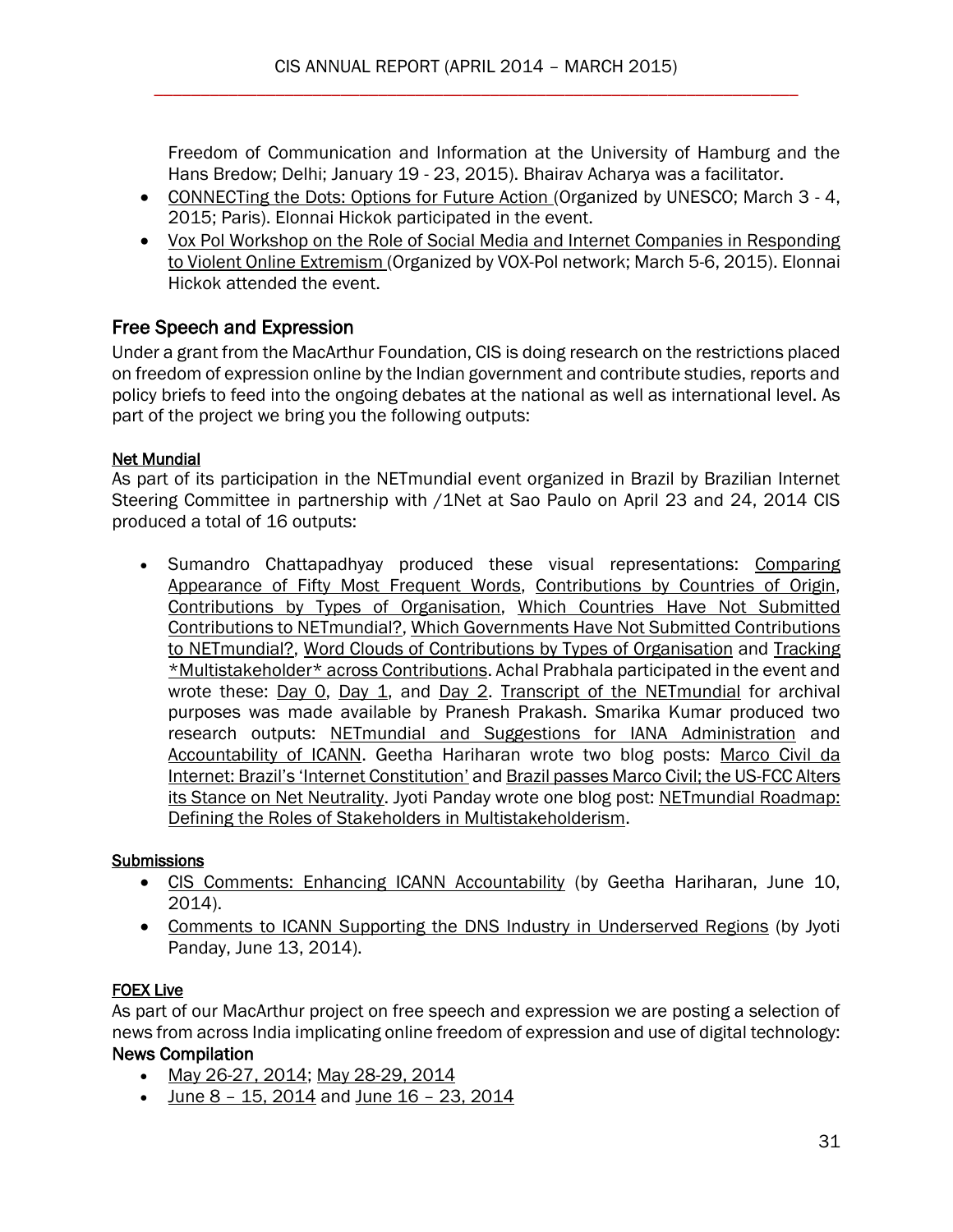$\bullet$  [July 7, 2014](http://cis-india.org/internet-governance/blog/foex-live)

## Articles

- [Who Governs the Internet? Implications for Freedom and National Security](http://cis-india.org/internet-governance/blog/yojana-april-2014-sunil-abraham-who-governs-the-internet-implications-for-freedom-and-national-security) (Sunil Abraham; Yojana; April 4, 2014).
- **[Filtering content on the internet](http://cis-india.org/internet-governance/blog/filtering-content-on-the-internet) (Chinmayi Arun; The Hindu; May 6, 2014).**
- [Net Freedom Campaign Loses its Way](http://cis-india.org/internet-governance/blog/the-hindu-business-line-may-10-2014-sunil-abraham-net-freedom-campaign-loses-its-way) (Sunil Abraham; Hindu Businessline; May 10, 2014).
- [Networks: What You Don't See is What You \(for\)Get](http://cis-india.org/internet-governance/blog/dml-central-april-17-2014-nishant-shah-networks-what-you-dont-see-is-what-you-for-get) (Nishant Shah; DML Central, April 17, 2014 and cross-posted in Hybrid Publishing Lab; May 13, 2014).
- [Private Censorship and the Right to Hear \(](http://cis-india.org/internet-governance/blog/the-hoot-july-17-2014-chinmayi-arun-private-censorship-and-the-right-to-hear)Chinmayi Arun; The Hoot; July 17, 2014). The article was also mirrored on the [website of the Centre for Communication](http://ccgnludelhi.wordpress.com/)  [Governance.](http://ccgnludelhi.wordpress.com/)
- [The Socratic debate: Whose internet is it anyway? \(](http://cis-india.org/internet-governance/blog/economic-times-november-18-2014-pranesh-prakash-the-socratic-debate-whos-internet-is-it-anyway)Pranesh Prakash; Economic Times; November 18, 2014).
- [Indian Netizens Criticize Online Censorship of 'Jihadi' Content \(](http://editors.cis-india.org/internet-governance/blog/global-voices-january-6-2015-subhashish-panigrahi-indian-netizens-criticize-online-censorship-of-jihadi-content)Subhashish Panigrahi; Global Voices; January 6, 2015).
- Search Engine and Prenatal Sex Determination: Walking the Tight Rope of the Law (Geetha Hariharan and Balaji Subramanian; January 29, 2015).
- [Internet censorship will continue in opaque fashion \(](http://cis-india.org/internet-governance/blog/the-times-of-india-march-25-2015-sunil-abraham-internet-censorship-will-continue-in-opaque-fashion)Sunil Abraham; The Times of India; March 25, 2015).
- [Historic day for freedom of speech and expression in India \(](http://cis-india.org/internet-governance/blog/bangalore-mirror-vidushi-marda-march-25-2015-historic-day-for-freedom-of-speech-and-expression-in-india)Vidushi Marda; Bangalore Mirror; March 25, 2015).
- India's Supreme Court Axes Online Censorship Law, But Challenges Remain (Subhashish Panigrahi; Global Voices Online; March 25, 2015).
- [Big win for freedom of speech. Really? \(](http://cis-india.org/internet-governance/blog/bangalore-mirror-march-29-2015-sunil-abraham-big-win-for-freedom-of-speech-really)Sunil Abraham; Bangalore Mirror; March 29, 2015).
- [Three reasons why 66A verdict is momentous \(](http://cis-india.org/internet-governance/blog/times-of-india-march-29-2015-pranesh-prakash-three-reasons-why-66a-is-momentous)Pranesh Prakash; The Times of India; March 29, 2015).

## **Blog Entries**

- [European Court of Justice rules Internet Search Engine Operator responsible for](http://cis-india.org/internet-governance/blog/ecj-rules-internet-search-engine-operator-responsible-for-processing-personal-data-published-by-third-parties)  [Processing Personal Data Published by Third Parties](http://cis-india.org/internet-governance/blog/ecj-rules-internet-search-engine-operator-responsible-for-processing-personal-data-published-by-third-parties) (Jyoti Panday; May 14, 2014).
- [Net Neutrality, Free Speech and the Indian Constitution](http://cis-india.org/internet-governance/blog/net-neutrality-free-speech-and-the-indian-constitution-2013-iii-conceptions-of-free-speech-and-democracy)  III: Conceptions of Free [Speech and Democracy](http://cis-india.org/internet-governance/blog/net-neutrality-free-speech-and-the-indian-constitution-2013-iii-conceptions-of-free-speech-and-democracy) (Gautam Bhatia; May 18, 2014).
- [Free Speech and Contempt of Court: Overview](http://cis-india.org/internet-governance/blog/free-speech-and-contempt-of-court-2013-i-overview) (Gautam Bhatia; June 8, 2014).
- [Multi-stakeholder Models of Internet Governance within States: Why, Who & How?](http://cis-india.org/internet-governance/blog/multi-stakeholder-models-of-internet-governance-within-states-why-who-how) (Geetha Hariharan; June 16, 2014).
- Content Removal on Facebook [A Case of Privatised Censorship?](http://cis-india.org/internet-governance/blog/content-removal-on-facebook) (Jessamine Mathew; June 16, 2014).
- [UN Human Rights Council Urged to Protect Human Rights Online](http://cis-india.org/internet-governance/blog/un-human-rights-council-urged-to-protect-human-rights-online) (Geetha Hariharan; June 19, 2014).
- [Free Speech and Source Protection for Journalists](http://cis-india.org/internet-governance/blog/free-speech-and-source-protection-for-journalists) (Gautam Bhatia; June 19, 2014).
- [WSIS+10 High Level Event: A Bird's Eye Report](http://cis-india.org/internet-governance/blog/wsis-10-high-level-event-a-birds-eye-report) (Geetha Hariharan; June 20, 2014).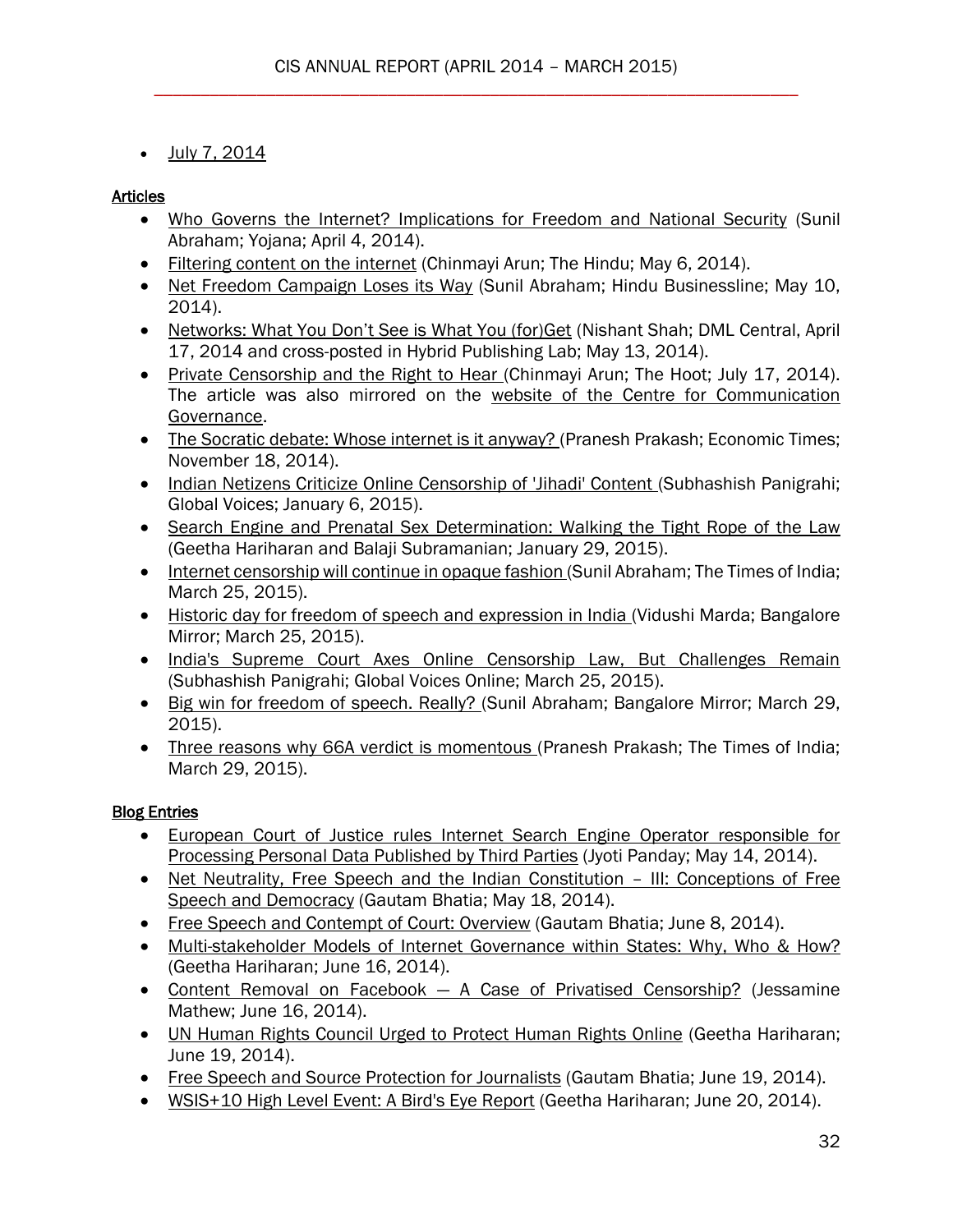- [Understanding IANA Stewardship Transition](http://cis-india.org/internet-governance/blog/understanding-iana-transition) (Smarika Kumar; June 22, 2014).
- [IANA Transition: Suggestions for Process Design](http://cis-india.org/internet-governance/blog/iana-transition-suggestions-for-process-design) (Smarika Kumar; June 22, 2014).
- [CIS Policy Brief: IANA Transition Fundamentals & Suggestions for Process Design](http://cis-india.org/internet-governance/blog/cis-policy-brief-iana-transition-fundamentals-and-suggestions-for-process-design) (Geetha Hariharan and Smarika Kumar; June 22, 2014).
- [Free Speech and Civil Defamation](http://cis-india.org/internet-governance/blog/free-speech-and-civil-defamation) (Gautam Bhatia; June 25, 2014).
- [An Evidence based Intermediary Liability Policy Framework: Workshop at IGF](http://cis-india.org/internet-governance/blog/igf-workshop-an-evidence-based-intermediary-liability-policy-framework) (Jyoti Panday; June 30, 2014).
- ICANN's Documentary Information Disclosure Policy I: DIDP Basics (Vinayak Mithal; July 1, 2014).
- Reading the Fine Script: Service Providers, Terms and Conditions and Consumer Rights (Jyoti Panday; July 2, 2014).
- [Facebook and its Aversion to Anonymous and Pseudonymous Speech \(](http://cis-india.org/internet-governance/blog/facebook-and-its-aversion-to-anonymous-and-pseudonymous-speech)Jessamine Mathew; July 4, 2014).
- [Free Speech and Surveillance](http://cis-india.org/internet-governance/blog/free-speech-and-surveillance) (Gautam Bhatia; July 7, 2014).
- Delhi High Court Orders Blocking of Websites after Sony Complains Infringement of [2014 FIFA World Cup Telecast Rights \(](http://cis-india.org/internet-governance/blog/delhi-high-court-orders-blocking-of-websites-after-sony-complains-infringement-of-2014-fifa-world-cup-telecast-rights)Anubha Sinha; July 8, 2014).
- [GNI and IAMAI Launch Interactive Slideshow Exploring Impact of India's Internet Laws](http://cis-india.org/internet-governance/blog/gni-and-iamai-launch-interactive-slideshow-exploring-impact-of-indias-internet-laws)  (Jyoti Panday; July 17, 2014).
- [CIS joins the Dynamic Coalition for Platform Responsibility \(](http://cis-india.org/internet-governance/blog/cis-joins-dynamic-coalition-for-platform-responsibility)Jyoti Panday; September 23, 2014).
- Good Intentions, Recalcitrant Text [I: Why India's Proposal at the ITU is Troubling for](http://cis-india.org/internet-governance/blog/good-intentions-going-awry-i-why-india2019s-proposal-at-the-itu-is-troubling-for-internet-freedoms)  [Internet Freedoms \(](http://cis-india.org/internet-governance/blog/good-intentions-going-awry-i-why-india2019s-proposal-at-the-itu-is-troubling-for-internet-freedoms)Geeta Hariharan; October 28, 2014).
- Good Intentions, Recalcitrant Text [II: What India's ITU Proposal May Mean for Internet](http://cis-india.org/internet-governance/blog/good-intentions-recalcitrant-text-2013-ii-what-india2019s-itu-proposal-may-mean-for-internet-governance)  [Governance \(](http://cis-india.org/internet-governance/blog/good-intentions-recalcitrant-text-2013-ii-what-india2019s-itu-proposal-may-mean-for-internet-governance)Geetha Hariharan; November 1, 2014).
- [India's Statement at ITU Plenipotentiary Conference, 2014 \(](http://cis-india.org/internet-governance/blog/indias-statement-at-itu-plenipotentiary-conference-2014)Geetha Hariharan; November 4, 2014).
- [ICANN reveals hitherto undisclosed details of domain names revenues](http://editors.cis-india.org/internet-governance/blog/cis-receives-information-on-icanns-revenues-from-domain-names-fy-2014) (Geetha Hariharan; December 8, 2014).
- [Revolving Door Analysis: IANA Stewardship Transition Coordination Group](http://editors.cis-india.org/internet-governance/blog/ianas-revolving-door) (Lakshmi Venkataraman; December 10, 2014).
- Is India's website[-blocking law constitutional?](http://editors.cis-india.org/internet-governance/blog/is-india2019s-website-blocking-law-constitutional-2013-i-law-procedure)  I. Law & procedure (Geetha Hariharan; December 11, 2014).
- [Reply to RTI filed with BSNL regarding Network Neutrality and Throttling](http://editors.cis-india.org/internet-governance/blog/reply-to-rti-filed-with-bsnl-regarding-network-neutrality-and-throttling) (Tarun Krishnakumar; December 22, 2014).
- Requests to ICANN: CIS sent ICANN six requests to ICANN regarding ICANN's expenditure on travels and meetings, granular revenue, cyber-attacks on ICANN, ICANN's implementation of the NETmundial principles, complaints under the Ombudsman process, and information regarding revenues received from gTLD auctions. These were prepared by Geetha Hariharan: [DIDP Request #1: ICANN's](http://editors.cis-india.org/internet-governance/blog/didp-request-1-icanns-expenditures-on-travel-meetings)  [Expenditures on "Travel & Meetings" ;](http://editors.cis-india.org/internet-governance/blog/didp-request-1-icanns-expenditures-on-travel-meetings) [DIDP Request #2: Granular Revenue/Income](http://editors.cis-india.org/internet-governance/blog/didp-request-2)  [Statements from ICANN;](http://editors.cis-india.org/internet-governance/blog/didp-request-2) [DIDP Request #3: Cyber-attacks on ICANN;](http://editors.cis-india.org/internet-governance/blog/didp-request-3-cyber-attacks-on-icann) [DIDP Request #4:](http://editors.cis-india.org/internet-governance/blog/didp-request-4-icann-and-the-netmundial-principles)  [ICANN and the NETmundial Principles ;](http://editors.cis-india.org/internet-governance/blog/didp-request-4-icann-and-the-netmundial-principles) [DIDP Request #5: The Ombudsman and](http://editors.cis-india.org/internet-governance/blog/didp-request-5-the-ombudsman-and-icanns-misleading-response-to-our-request-1)  [ICANN's Misleading Response to Our Request ;](http://editors.cis-india.org/internet-governance/blog/didp-request-5-the-ombudsman-and-icanns-misleading-response-to-our-request-1) [DIDP Request #6: Revenues from gTLD](http://editors.cis-india.org/internet-governance/blog/didp-request-6-revenues-from-gtld-auctions)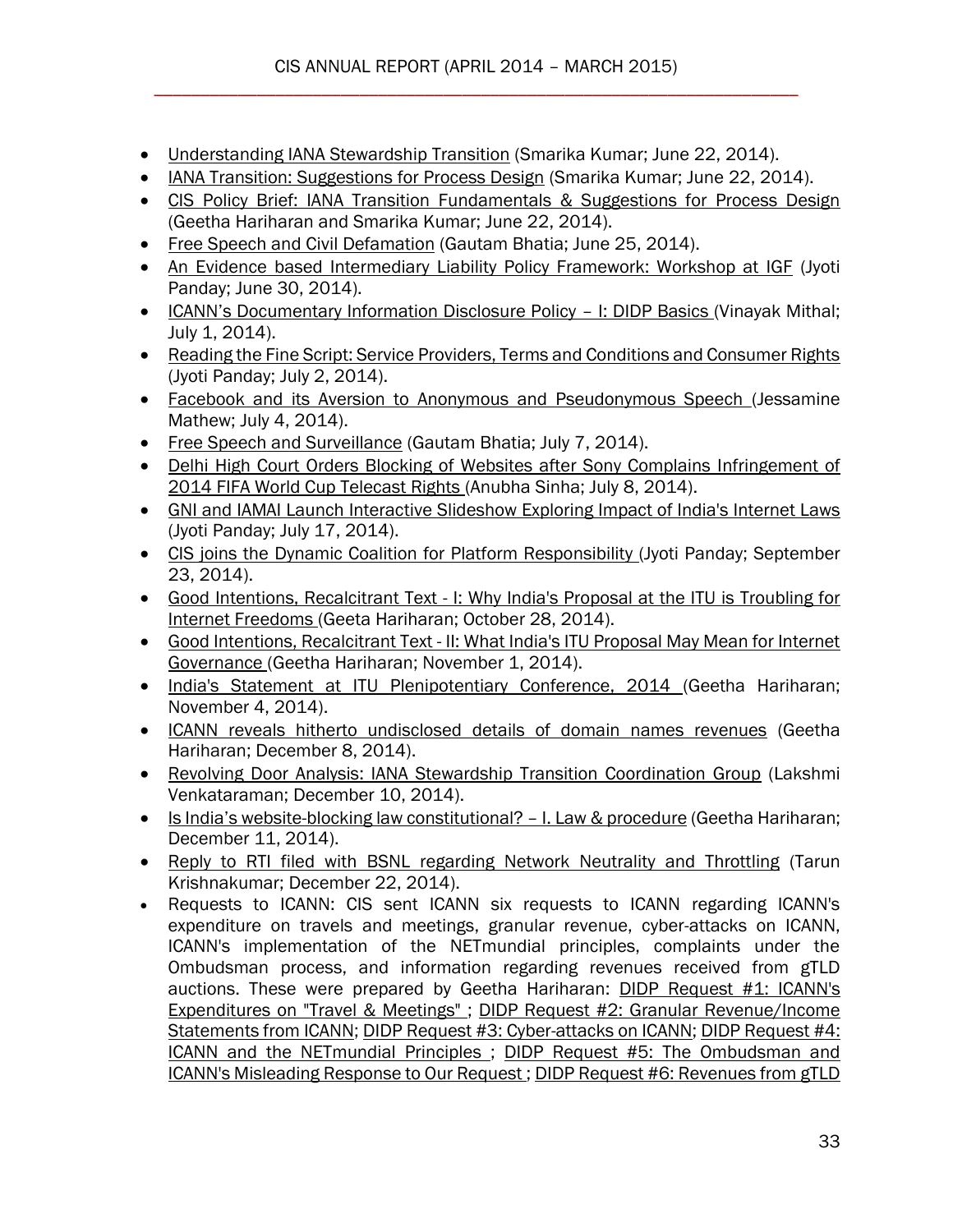[auction;](http://editors.cis-india.org/internet-governance/blog/didp-request-6-revenues-from-gtld-auctions) [DIDP Request #7: Globalisation Advisory Groups](http://cis-india.org/internet-governance/blog/didp-request-7-globalisation-advisory-groups) and [DIDP Request #8: ICANN](http://cis-india.org/internet-governance/blog/didp-request-8-organogram)  [Organogram.](http://cis-india.org/internet-governance/blog/didp-request-8-organogram)

- [Collection of Net Neutrality Definitions](http://editors.cis-india.org/internet-governance/blog/collection-of-net-neutrality-definitions) (Tarun Krishnakumar; February 8, 2015). The definitions were compiled by Manoj Kurbet, Maitreya Subramaniam and Tarun Krishnakumar under the guidance of Sunil Abraham.
- [ICANN accountability, IANA transition and open questions \(](http://editors.cis-india.org/internet-governance/blog/icann-accountability-iana-transition-and-open-questions)Geetha Hariharan; February 6, 2015).
- [Where Does ICANN's Money Come From? We Asked; They Don't Know \(](http://editors.cis-india.org/internet-governance/blog/where-does-icann2019s-money-come-from-we-asked-they-don2019t-know)Geetha Hariharan; February 9, 2015).
- [Preliminary Submission on "Internet Governance Issues" to the Associated Chambers](http://editors.cis-india.org/internet-governance/blog/preliminary-submission-on-internet-governance-issues-to-assocham)  [of Commerce & Industry of India \(](http://editors.cis-india.org/internet-governance/blog/preliminary-submission-on-internet-governance-issues-to-assocham)Geetha Hariharan; February 12, 2015).
- [What Does Facebook's Transparency Report Tell Us About the Indian Government's](http://cis-india.org/internet-governance/blog/what-does-facebook-transparency-report-tell-us-about-indian-government-record-on-free-expression-and-privacy)  [Record on Free Expression & Privacy? \(](http://cis-india.org/internet-governance/blog/what-does-facebook-transparency-report-tell-us-about-indian-government-record-on-free-expression-and-privacy)Pranesh Prakash; March 17, 2015).
- [No more 66A!](http://cis-india.org/internet-governance/blog/no-more-66a) (Geetha Hariharan; March 24, 2015).

#### Participation in Events

- [Freedom of Expression Scholars Conference 2](http://cis-india.org/news/freedom-of-expression-scholars-conference-2) (Organized by Yale Law School; May 2-4, 2014). Pranesh Prakash participated as a discussant in the session "Speech and Safety Laboratories".
- [Re:publica 2014: Looking for Freedom](http://cis-india.org/news/re-publica-2014-looking-for-freedom) (Organized by Re:publica in partnership with DAIMLER, Global Innovation Gathering, Microsoft and Science: Lab, Berlin; May 6 – 8, 2014). Pranesh Prakash was a speaker at the session "The Architecture of Invisible Censorship: How Digital and Meatspace Censorship Differ".
- [Does Size Matter? A Tale of Performing Welfare, Producing Bodies and Faking Identity](http://cis-india.org/news/harvard-university-may-13-2014-does-size-matter) (Organized by the Berkman Center for Internet and Society; Harvard University; May 13, 2014). Malavika Jayaram gave a talk on "Does Size Matter? A Tale of Performing Welfare, Producing Bodies and Faking Identity".
- [The Future of Cyber Governance](http://cis-india.org/news/future-of-cyber-governance) (Organized by Hague Institute for Global Justice in association with the Observer Research Foundation, Ministry of Foreign Affairs of Netherlands, and the Netherlands Institute for International Relations – Clingendael; The Hague; May 13 – 15, 2014). Sunil Abraham was a speaker in the session "Do users of major social media platforms have adequate protection of their rights to privacy and freedom of expression?" and "Expert Panel on the Future of Cyber Governance".
- [WSIS+10 High-Level Event: Open Consultation Process](http://cis-india.org/news/wsis-high-level-event-open-consultation-process) (Organized by ITU, UNESCO, United Nations and UNDP; WIPO Conference Room, Geneva; May 28 – 31, 2014). Jyoti Panday participated in this event.
- [Training for Internet Governance Activists \(](http://cis-india.org/internet-governance/news/training-for-internet-governance-activists)Organized by Global Partners Digital, UK; Cambridge; September 23 - 24, 2014). Geetha Hariharan attended the event. *The event was held in September and the details published in October*.
- [The India Conference on Cyber Security and Cyber Governance \(](http://cis-india.org/internet-governance/news/india-conference-cyber-security-and-cyber-governance)Organized by FICCI and CYFY; October 15 - 17, 2014; New Delhi). CIS was a knowledge partner. Sunil Abraham was a panelist in the session "Privacy is Dead".
- [Expert Consultation on Cyber Security, Justice and Governance \(](http://cis-india.org/internet-governance/news/expert-consultation-on-cyber-security-justice-and-governance)Organized by Hague Institute for Global Justice, Observer Research Foundation and STIMSON; October 18,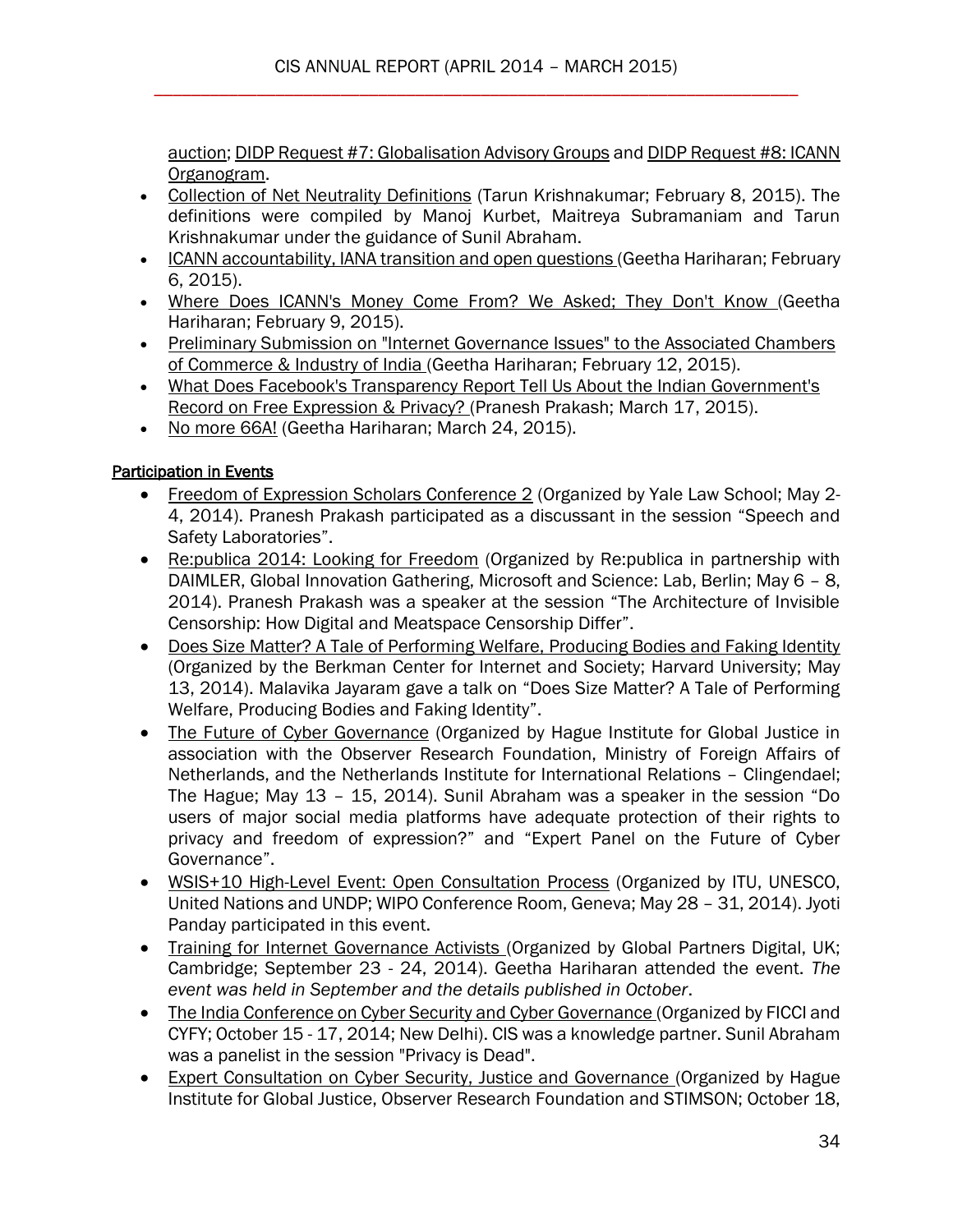2014). Sunil Abraham was a speaker in the session "Internet Access, Freedom Online, and Development in the Global South".

- [E-Consultation on Cyber Security, Justice, and Governance Begins! \(](http://cis-india.org/internet-governance/news/the-hague-institute-for-global-justice-november-4-2014-e-consultation-on-cyber-security-justice-and-governance-begins)Organized by the Hague Institute for Global Justice; November 4, 2014). Sunil Abraham facilitated the e-consultation on "Internet access, the freedom of expression online, and development in the Global South".
- [Learning Forum: Transparency and Human Rights in the Digital Age \(](http://cis-india.org/internet-governance/news/learning-forum-transparency-and-human-rights-in-the-digital-age)Organized by Global Network Initiative; November 6, 2014). Pranesh Prakash gave a talk on transparency reports and their use and abuse in India; the Intermediary Liability Rules in India (and its non-provision of any transparency mechanism); and the need for transparency in private speech regulation, not just governmental speech regulation.
- [Ground Zero Summit 2014](http://cis-india.org/internet-governance/news/ground-zero-summit-2014) (Organized by India Infosec Consortium; November 13-14, 2014). Geetha Hariharan participated in this event.
- [National Seminar on Cyber Security & Cyber Laws -](http://editors.cis-india.org/internet-governance/news/national-seminar-cyber-security-and-cyber-laws) Issues and Concerns (Organized by the Advanced Centre for Research, Development & Training in Cyber Laws & Forensics; National Law School of India University, Bangalore; December 27 – 28, 2014). Sharath Chandra Ram was part of a plenary session on "Multi-Disciplinary Challenges in Ensuring Cyber Security".
- [ASSOCHAM National Council on IT / ITes](http://cis-india.org/internet-governance/news/assocham-national-council-on-it-ites) (Organized by ASSOCHAM; New Delhi; January 30, 2015). Geetha Hariharan participated in the event.
- [Tech Law Form @ NALSAR](http://cis-india.org/internet-governance/news/tech-law-forum-at-nalsar) (Organized by NALSAR University of Law, Hyderabad; March 7 and 8, 2015). Geetha Hariharan participated as a speaker.
- [Roundtable on ICANN Accountability](http://cis-india.org/internet-governance/news/roundtable-on-icann-accountability) (Organized by Department of Electronics and Information Technology (DeitY), National Internet Exchange of India and Centre for Communication Governance, National Law University, Delhi; March 13, 2015).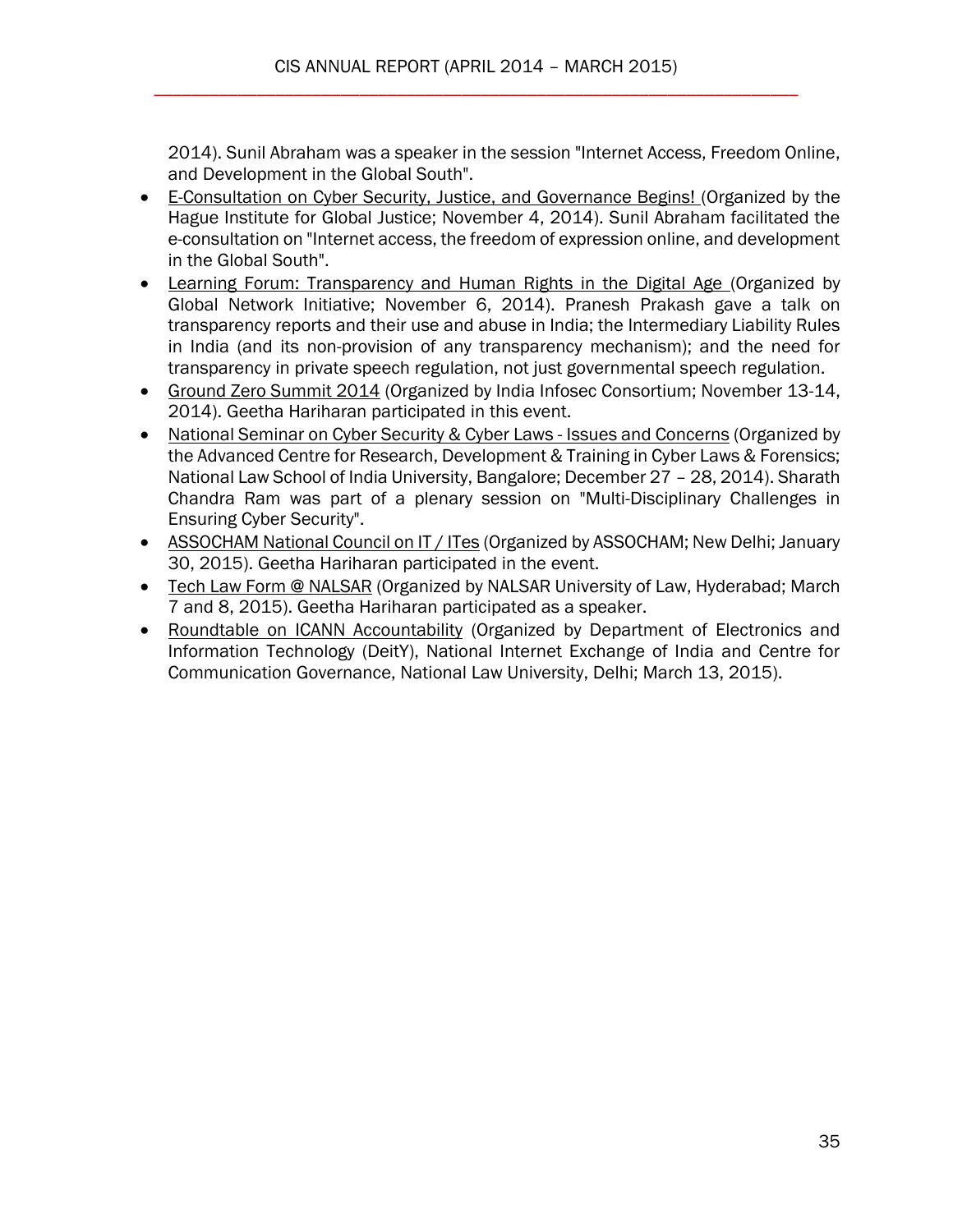## Internet Governance Forum

## CIS @ IGF

The ninth Internet Governance Forum ("IGF2014") was hosted by Turkey in Istanbul from September 2 to 5, 2014. A BestBits pre-event, which saw robust discussions on renewal of the IGF mandate, the NETmundial Initiative and other live Internet governance processes, flagged off a week of many meetings and sessions. CIS participated in multiple workshops and panels:

- [WS112: Implications of post-Snowden Internet localization proposals](http://www.youtube.com/watch?v=Nu3GycFBLoo) (Organized by Center for Democracy and Technology, Istanbul, September 2, 2014). Sunil Abraham was a speaker at this IGF workshop.
- [WS63: Preserving a universal Internet: Costs of fragmentation \(](http://cis-india.org/internet-governance/news/preserving-a-universal-internet)Organized by OECD and Centre for International Governance Innovation; September 3, 2014). Sunil Abraham was a speaker at this IGF workshop.
- [WS2 Mobile, Trust and Privacy](http://www.youtube.com/watch?v=uwtQ18KzeiY) (Organized by GSM Association; September 4, 2014). Sunil Abraham was a speaker.
- [Transparency reporting as a tool for Internet governance](http://www.youtube.com/watch?v=Us4BW1Sw4Vo) (Organized by Global Network Initiative; September 3, 2014). Pranesh Prakash was a panelist.
- [WS149: Aligning ICANN policy with the privacy rights of users \(](http://www.youtube.com/watch?v=v5tx-TBMm8E&list=PLediVl9G3xdMoSTKB3sFw0aszfwLgsqoV&index=105)Organized by Yale ISP; September 5, 2014). Pranesh Prakash was a moderator.

# Other Participation

 [Launch of the GISWatch Report](http://cis-india.org/internet-governance/blog/cis-at-igf-2014) (Association for Progressive Communications and the Humanist Institute for Cooperation with Developing Countries (Hivos). Elonnai Hickok contributed a thematic chapter on Intermediary Liability and Surveillance to this report.

# **Miscellaneous**

# Blog Entries

- Between the Local and the Global: Notes Towards Thinking the Nature of Internet [Policy](http://cis-india.org/internet-governance/blog/cgcs-nishant-shah-april-1-2014-between-the-local-and-the-global) (Nishant Shah; cgcsblog, April 1, 2014).
- [Networks: What You Don't See is What You \(for\)Get](http://cis-india.org/internet-governance/blog/dml-central-april-17-2014-nishant-shah-networks-what-you-dont-see-is-what-you-for-get) (Nishant Shah; April 17, 2014).
- [Overview of the Constitutional Challenges to the IT Act](http://editors.cis-india.org/internet-governance/blog/overview-constitutional-challenges-on-itact) (Pranesh Prakash; December 15, 2014).

# Events Organized

- [National Elections 2014: How Technology Powered Campaigns](http://cis-india.org/events/national-elections-2014-how-technology-powered-campaigns) (Organized by HasGeek and CIS; Bangalore; May 23, 2014). Vijay Grover, founder of Bangalore Media Foundation, Viral Shah, part of Nandan Nilekani's campaign management team, and BG Mahesh, founder and managing director at Oneindia.in, made presentations.
- [IOCOSE's talk at CIS](http://cis-india.org/internet-governance/events/iocose-talk-at-cis) (CIS, Bangalore; November 27, 2014). There was a presentation of the work of the artists group IOCOSE, current artists in residence at T.A.J./SKE Residency.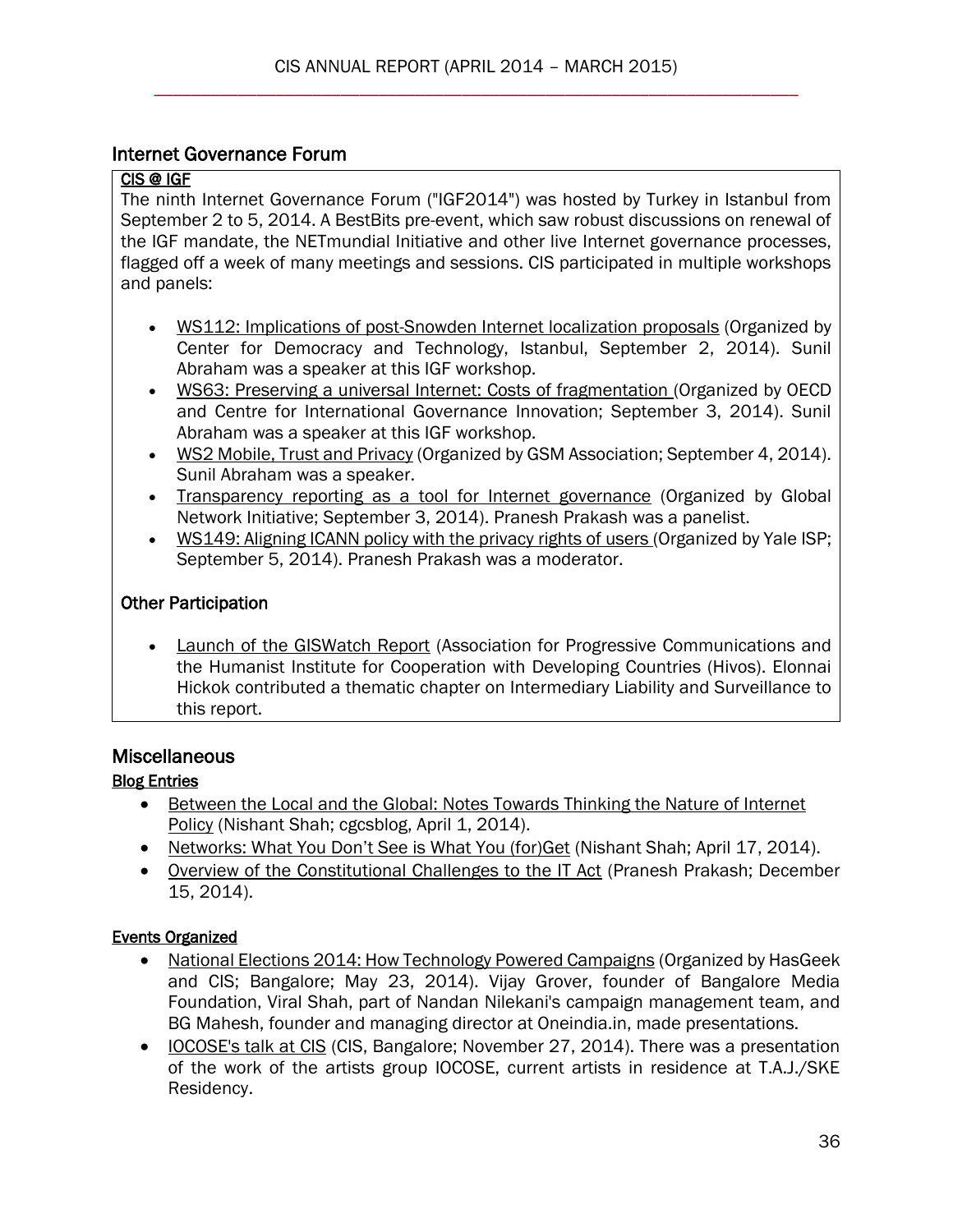## Participation in Events

- [Re-Wiring Women's Rights Debates in the Digital Age \(](http://cis-india.org/internet-governance/news/re-wiring-women-rights-debates-in-digital-age)Organized by IT for Change in partnership with Kutch Mahila Vikas Sangathan and ANANDI; September 13 - 14, 2014). Rohini Lakshane was a speaker.
- [Workshop on Enabling Information Systems for Local Governance \(](http://cis-india.org/internet-governance/news/workshop-on-enabling-information-systems-for-local-governance)Organized by Jamia Milla Islamia, Tagore Hall; New Delhi; September 18, 2014). Sunil Abraham was a participant.
- [National Consultation on Media Law](http://cis-india.org/internet-governance/news/national-consultation-on-media-law) (Organized by Law Commission of India and the National University, Delhi; India Habitat Centre, New Delhi; September 27 - 28, 2014). Nehaa Chaudhari, Jyoti Panday and Anubha Sinha participated in the event.

# News and Media Coverage

- [Two Indians in Global Commission on Web Governance](http://cis-india.org/news/outlook-april-1-2014-two-indians-in-global-commission-on-web-governance) (April 1, 2014): Sunil Abraham was named as one of the experts. This was published in **Outlook**, **Economic Times**, and in [Matters India.](http://mattersindia.com/two-indians-among-25-selected-for-internet-governance-network/)
- [The Take Down of Free Speech Online](http://cis-india.org/news/newslaundry-april-1-2014-somi-das-the-take-down-of-free-speech-online) (Newslaundry, April 1, 2014): CIS research on Intermediary Liabilities is quoted.
- [The politics of Facebook](http://cis-india.org/news/livemint-april-1-2014-shweta-taneja-the-politics-of-facebook) (by Shweta Tiwari, April 1, 2014).
- [New privacy Bill more refined & has wider ambit, say experts](http://cis-india.org/news/business-standard-april-3-2014-surabhi-agarwal-new-privacy-bill-more-refined-has-wider-ambit-say-experts) (by Surabhi Agarwal, Business Standard, April 2, 2014).
- [Should Nandan Nilekani's Aadhaar project, for identity proof and welfare delivery, exist](http://cis-india.org/news/economic-times-april-3-2014-m-rajshekhar-should-nandan-nilekani-aadhar-project-for-identity-proof-and-welfare-delivery-exist)  [at all?](http://cis-india.org/news/economic-times-april-3-2014-m-rajshekhar-should-nandan-nilekani-aadhar-project-for-identity-proof-and-welfare-delivery-exist) (M. Rajshekhar; April 3, 2014).
- [Lok sabha polls: Social media companies launch special pages for polls](http://cis-india.org/news/economic-times-april-10-2014-varuni-khosla-lok-sabha-polls) (Varuni Khosla; Economic Times, April 10, 2014).
- [Parties give short shrift to privacy](http://cis-india.org/news/governance-now-april-12-2014-pratap-vikram-singh-parties-give-short-shrift-to-privacy) (Pratap Vikram Singh; GovernanceNow.com; April 12, 2014).
- [No party's got a clear stand, Aadhaar's fate hangs in balance](http://cis-india.org/news/governance-now-april-13-2014-pratap-vikram-singh-no-party-has-got-clear-stand-aadhaar-fate-hangs-in-balance) (by Pratap Vikram Singh, GovernanceNow.com, April 13, 2014).
- ['India wants core internet infrastructure'](http://cis-india.org/news/the-times-of-india-april-24-2014-india-wants-core-internet-infrastructure) (Indrani Bagchi; The Times of India; April 24, 2014).
- [India for inclusive internet governance](http://cis-india.org/news/the-times-of-india-april-25-indrani-bagchi-india-for-inclusive-internet-governance) (Indrani Bagchi; The Times of India; April 25, 2014).
- [Facebook launches FB Newswire for journalists; loses part of its immunity under IT Act](http://cis-india.org/news/dna-amrita-madhukalya-april-26-2014-facebook-launches-fb-newswire-for-journalists-loses-part-of-its-immunity-under-it-act-2000)  [2000](http://cis-india.org/news/dna-amrita-madhukalya-april-26-2014-facebook-launches-fb-newswire-for-journalists-loses-part-of-its-immunity-under-it-act-2000) (Amrita Madhukalya; DNA, April 26, 2014).
- [Civil Society Pushes for Privacy Panel](http://cis-india.org/news/the-times-of-india-may-6-2014-laxmi-ajai-prasanna-civil-society-pushes-for-privacy-panel) (Laxmi Ajai Prasanna; The Times of India; May 6, 2014).
- [Students lead the way with apps](http://cis-india.org/news/times-of-india-may-21-2014-sruthy-susan-ullas-students-lead-the-way-with-apps-for-ideas) for ideas (Sruthy Susan Ullas; The Times of India; May 21, 2014).
- [India needs better cyber police](http://cis-india.org/news/business-standard-may-23-2014-surabhi-agarwal-india-needs-better-cyber-police) (Surabhi Agarwal; Business Standard; May 23, 2014).
- [Digital death: Log off in peace](http://cis-india.org/news/the-times-of-india-may-25-2014-purnima-sharma-digital-death-log-off-in-peace) (Purnima Sharma; The Times of India; May 25, 2014).
- [Right to be forgotten poses a legal dilemma in India](http://cis-india.org/news/livemint-leslie-d-monte-june-5-2014-right-to-be-forgotten-poses-legal-dilemma-in-india) (Leslie D' Monte; Livemint; June 5, 2014).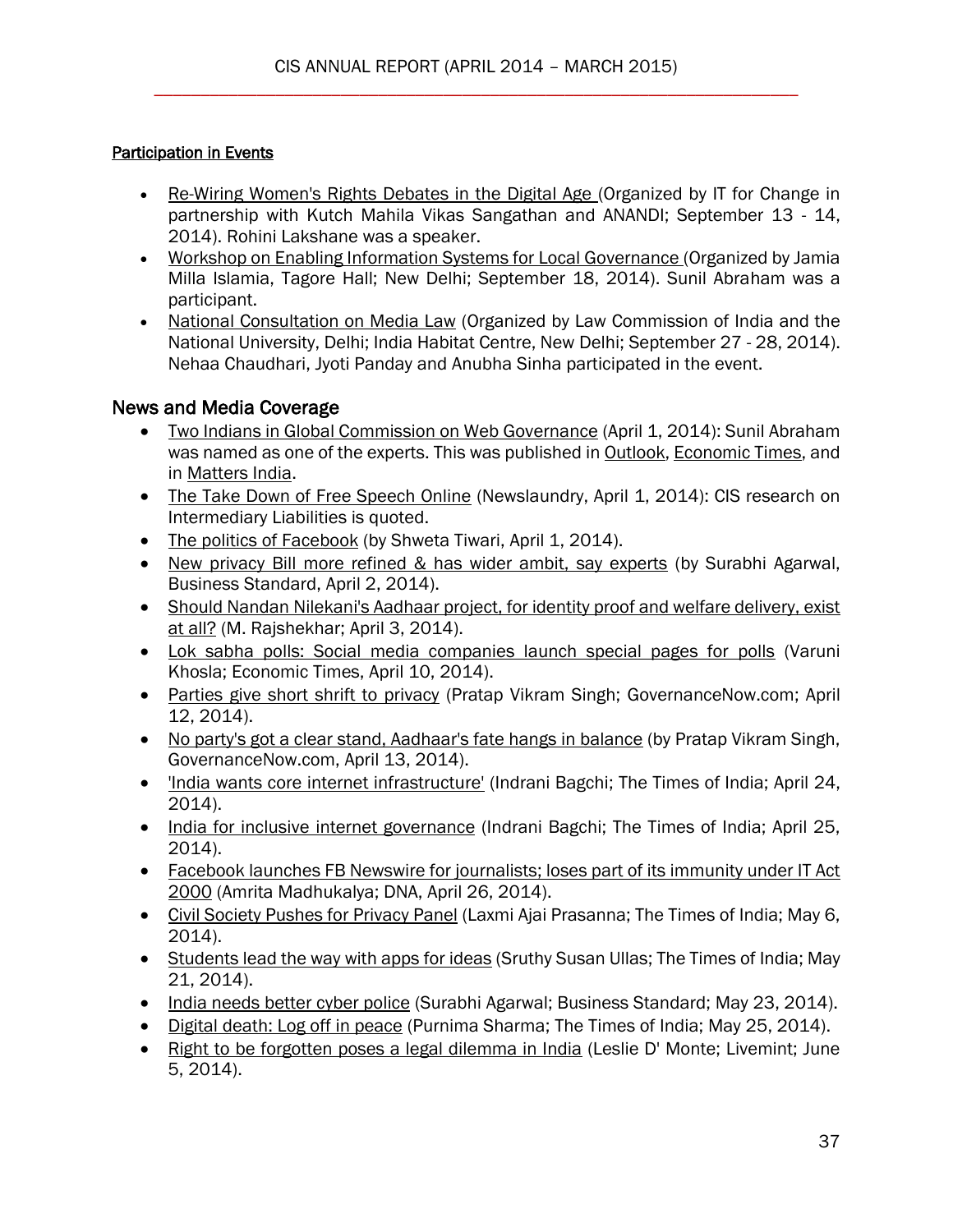- [Stay connected even when you go underground](http://cis-india.org/news/the-hindu-june-11-2014-sunita-sekhar-stay-connected-even-when-you-go-underground) (Sunita Sekhar; The Hindu; June 12, 2014).
- I'm going to ruin you, dear' (Prasun Chaudhuri with additional reporting by Varuna Verma in Bangalore; August 3, 2014).
- [We the goondas](http://cis-india.org/news/bangalore-mirror-shyam-prasad-august-4-2014-we-the-goondas) (Shyam Prasad; Bangalore Mirror; August 4, 2014).
- [Sunil Abraham | The online warrior](http://cis-india.org/news/livemint-august-9-2014-anirban-sen-sunil-abraham-the-online-warrior) (Anirban Sen; Livemint; August 9, 2014).
- [Dot Bharat domain to roll out on August 21 \(](http://cis-india.org/a2k/news/tech-first-post-dot-bharat-domain-to-roll-out-on-august-21)Originally published by IANS and mirrored in FirstPost; August 19, 2014).
- [The Uncertain Future of India's Plan to Biometrically Identify Everyone \(](http://cis-india.org/internet-governance/news/tech-president-jessica-mckenzie-august-28-2014-the-uncertain-future-of-indias-plan-to-biometrically-identify-everyone)Jessica Mckenzie, TechPresident; August 28, 2014).
- Will domain dot भारत [spur the growth of Indian languages on the internet? \(](http://cis-india.org/openness/news/scroll-in-rohan-venkataramakrishnan-will-domain-dot-bharat-spur-the-growth-of-Indian-languages-on-the-internet)Rohan Venkataramakrishnan; August 29, 2014).
- [SC seeks govt reply on PIL challenging powers of IT Act \(](http://cis-india.org/internet-governance/news/livemint-august-30-2014-shreeja-sen-sc-seeks-govt-reply-on-pil-challenging-powers-of-it-act)Shreeja Sen; Livemint; August 30, 2014).
- [Fighting battles online \(](http://cis-india.org/internet-governance/news/the-hindu-nikhil-varma-september-2-2014-fighting-battles-online)Nikhil Varma; The Hindu; September 2, 2014).
- [Colonial yoke or bureaucratic insouciance? \(](http://cis-india.org/internet-governance/news/vidya-venkat-the-hindu-september-7-2014-colonial-yoke-or-bureaucratic-insouciance)Vidya Venkat with additional reporting by K.T. Sangameswaran in Chennai; The Hindu; September 7, 2014).
- [Social Media Aids Rescue Efforts in Flood-Hit Kashmir \(](http://cis-india.org/internet-governance/news/voice-of-america-september-10-2014-anjana-pasricha-kashmir-flood-social-media-aids-rescue)Anjana Pasricha, September 10, 2014).
- [Google aims to win 40% of India with Android One \(](http://cis-india.org/internet-governance/news/the-economic-times-varun-aggarwal-september-11-2014-google-aims-to-win-india-with-android-one)Varun Aggarwal; Economic Times; September 11, 2014).
- [Is India the next frontier for Facebook? \(](http://cis-india.org/internet-governance/news/washington-post-october-9-2014-rama-lakshmi-is-india-the-next-frontier-for-facebook)Rama Lakshmi; Washington Post; October 9, 2014).
- [If MNCs make early inroads, they will keep market share: Sunil Abraham, CIS \(](http://cis-india.org/internet-governance/news/financial-express-october-23-2014-j-anand-if-mncs-make-early-inroads-they-will-keep-market-share)J.Anand; Financial Express; October 23, 2014).
- [Twitter users find several accounts suspended for unknown reasons \(](http://cis-india.org/internet-governance/news/the-economic-times-vasudha-venugopal-november-2-2014-twitter-users-find-several-accounts-suspended-for-unknown-reasons)Vasudha Venugopal; Economic Times; November 2, 2014).
- [Several Indian Twitter users' accounts suspended due to tech glitch \(](http://cis-india.org/internet-governance/news/digit-november-3-2014-silky-malhotra-several-indian-twitter-users-accounts-suspended-due-to-tech-glitch)Silky Malhotra; digit; November 3, 2014).
- [Game release cancelled over gay character](http://cis-india.org/internet-governance/news/mumbai-mirror-november-19-2014-jaison-lewis-game-release-cancelled-over-gay-character) (Jaison Lewis; Mumbai Mirror; November 19, 2014).
- [Leave the Net Alone](http://cis-india.org/internet-governance/news/businessworld-november-25-2014-leave-the-net-alone) (Businessworld; November 25, 2014).
- [India sees biggest improvement in Internet freedom, says report](http://editors.cis-india.org/internet-governance/news/livemint-december-5-2014-moulishree-srivastava-india-sees-biggest-improvement-in-internet-freedom) (Moulishree Srivastava; Livemint; December 5, 2014).
- [Are Cab Apps safe?](http://editors.cis-india.org/internet-governance/news/ibn-live-december-8-2014-are-cab-apps-safe) (IBN Live; December 8, 2014).
- [FrndiNeed; an app for passengers' safety](http://editors.cis-india.org/internet-governance/news/economic-times-december-10-2014-athira-a-nair-frndineed-an-app-for-passenger-safety) (Athira A. Nair; Economic Times; December 10, 2014).
- [Thank You To Our 2014 Sponsors](http://editors.cis-india.org/internet-governance/news/medianama-december-22-2014-thank-you-to-our-2014-sponsors) (Medianama; December 22, 2014).
- [Why did India fail to discover the ISIS Twitter handle?](http://editors.cis-india.org/internet-governance/news/business-standard-december-26-2014-anita-babu-why-india-failed-to-discover-the-isis-twitter-handle) (Anita Babu; Business Standard; December 26, 2014).
- [Targeting surveillance](http://editors.cis-india.org/internet-governance/news/the-hindu-december-28-2014-ajai-sreevatsan-targeting-surveillance) (Ajai Sreevatsan; The Hindu; December 28, 2014).
- [Centre blocks 32 websites for security](http://editors.cis-india.org/internet-governance/news/the-hindu-businessline-december-31-2015-s-ronendra-singh-) reasons, restores some later (S. Ronendra Singh; Hindu Businessline; December 31, 2014).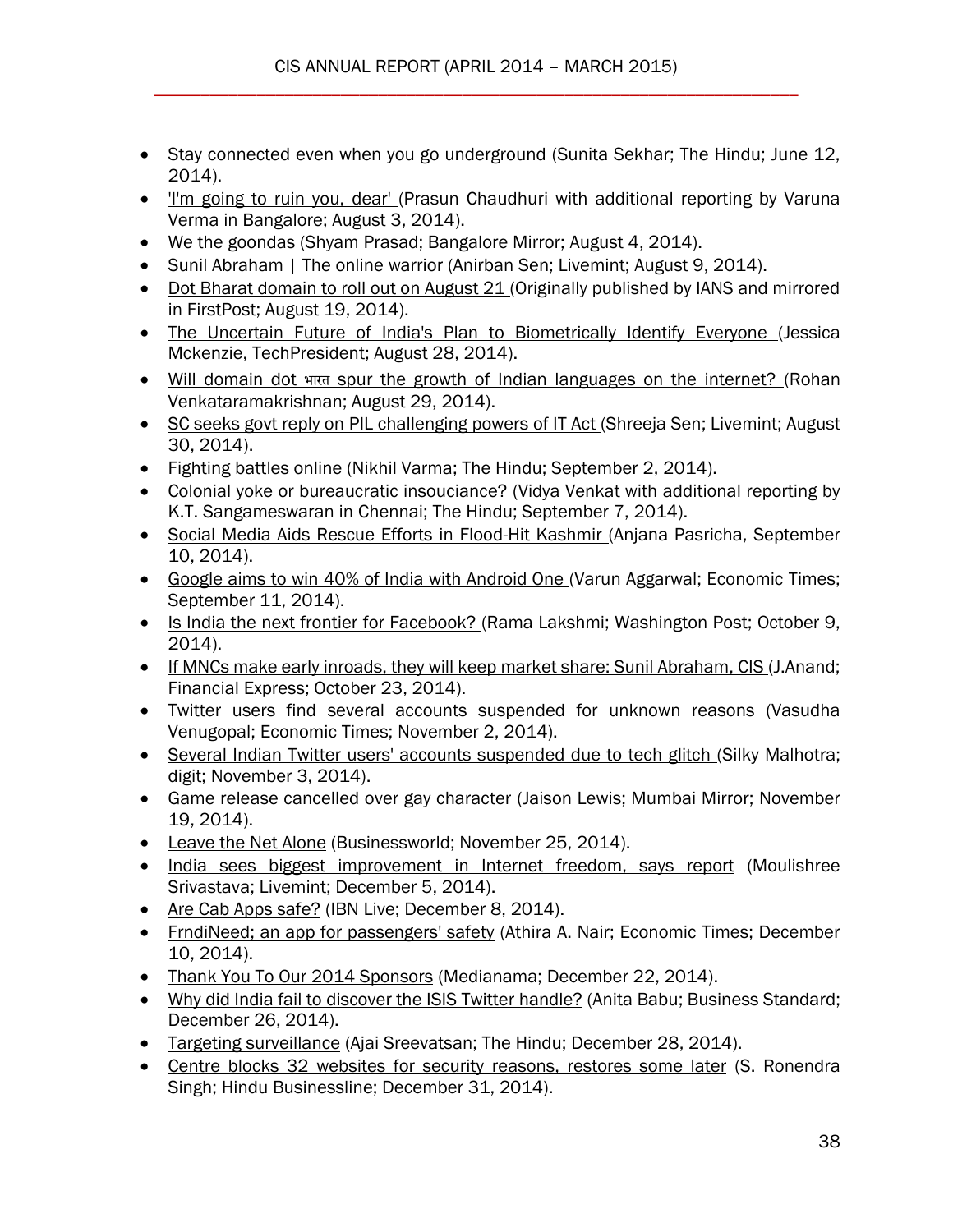- [DoT Reportedly Orders Blocking of 32 Websites Including GitHub, Archive.org,](http://editors.cis-india.org/internet-governance/news/ndtv-december-31-2014-dot-reportedly-orders-blocking-of-32-websites-including-github-archiveorg-sourceforge)  [SourceForge](http://editors.cis-india.org/internet-governance/news/ndtv-december-31-2014-dot-reportedly-orders-blocking-of-32-websites-including-github-archiveorg-sourceforge) (NDTV; December 31, 2014).
- [Govt blocks 32 websites, including Vimeo and Github](http://editors.cis-india.org/internet-governance/news/livemint-december-31-2014-moulishree-srivastava-govt-blocks-32-websites) (Moulishree Srivastava; Livemint; December 31, 2014).
- Vimeo. DailyMotion, Pastebin Among Sites Blocked In India For 'Anti-India' Content [From ISIS](http://editors.cis-india.org/internet-governance/news/ib-times-jeff-stone-december-31-2014-sites-blocked-in-india-for-anti-india-content-from-isis) (Jeff Stone; IB Times; December 31, 2014).
- [Pastebin, Dailymotion, Github blocked after DoT order: Report](http://editors.cis-india.org/internet-governance/news/times-of-india-anupam-saxena-december-31-2014-pastein-dailymotion-github-blocked-after-dot-order) (Anupam Saxena; The Times of India; December 31, 2014).
- [Government blocks 32 websites to check ISIS propaganda \(](http://cis-india.org/internet-governance/news/the-times-of-india-jan-1-2015-kim-arora-government-blocks-32-websites-to-check-isis-propaganda)Kim Arora; The Times of India; January 1, 2015).
- [Internet users fume as govt blocks 32 sites \(](http://cis-india.org/internet-governance/news/mumbai-mirror-jaison-lewis-jan-1-2015-internet-users-fume-as-govt-blocks-32-sites)Jaison Lewis; Mumbai Mirror; January 1, 2015).
- [India 'jihadi' web blocking causes anger \(](http://cis-india.org/internet-governance/news/bbc-january-2-2015-india-jihadi-web-blocking-causes-anger)BBC; January 2, 2015). This was also mirrored in [Puffington Post.](http://thepuffington.com/anger-at-india-website-blocking/)
- [Govt cracks down on cyber jehad network, blocks access to 32 websites \(](http://cis-india.org/internet-governance/news/india-today-january-1-2015-govt-cracks-down-on-cyber-jehad-network-blocks-access-to-32-websites)India Today, January 1, 2015).
- [Indian Government still blocks 20+ websites -](http://cis-india.org/internet-governance/news/times-of-assam-january-2-2015-indian-govt-still-blocks-websites-india-censorship-on-internet) Indian Censorship on Internet (Times of Assam; January 2, 2015).
- [350% surge in Cyber crimes in last 3 years \(](http://cis-india.org/internet-governance/news/hindustan-times-january-20-2015-devanik-saha-indiaspend-350-per-cent-surge-in-cyber-crimes-in-last-3-years)Devanik Saha & Indiaspend.org; Hindustan Times; January 20, 2015).
- [TOI literary festival kicks off today \(](http://cis-india.org/internet-governance/news/times-of-india-january-31-2015-toi-literary-kicks-off-today)The Times of India; January 31, 2015).
- [Uploaded and blocked, a daylong battle rages on the web over BBC documentary \(](http://cis-india.org/internet-governance/news/times-of-india-march-6-2015-uploaded-and-blocked-a-daylong-battle-rages-on-web-over-bbc-documentary)Kim Arora; The Times of India; March 6, 2015).
- [India tops list of content restrictions requests, says Facebook \(](http://cis-india.org/internet-governance/news/economic-times-march-17-2015-neha-alawadhi-india-tops-list-of-content-restrictions-requests-says-facebook)Neha Alawadhi; Economic Times; March 17, 2015).
- [If you thought India is a country where freedom of speech](http://cis-india.org/internet-governance/news/business-insider-march-17-2015-if-you-thought-india-is-a-country-where-freedom-of-speech-and-expression-are-fundamental-rights-think-twice) and expression are [fundamental rights, think twice! \(](http://cis-india.org/internet-governance/news/business-insider-march-17-2015-if-you-thought-india-is-a-country-where-freedom-of-speech-and-expression-are-fundamental-rights-think-twice)Business Insider; March 17, 2015).
- [Delhi Govt Sets Up WiFi Task Force \(](http://cis-india.org/internet-governance/news/tele-analysis-gyana-ranjan-swain-delhi-govt-sets-up-wifi-task-force)Originally published by Press Trust of India; TeleAnalysis; March 18, 2015).
- India's plan to offer citizens digital lockers poses a privacy threat, say experts (Scroll.in; March 19, 2015).
- [Internet becomes vernacular with relaunch of e-bhasha \(](http://cis-india.org/internet-governance/news/governance-now-march-23-2015-ankita-lahiri-internet-becomes-vernacular-with-relaunch-of-e-bhasha)Ankita Lahiri; Governance Now; March 23, 2015).
- [Indian Supreme Court Overturns Law Barring 'Offensive Messages' Online \(](http://cis-india.org/internet-governance/news/wall-street-journal-niharika-mandhana-march-24-2015-indian-supreme-court-overturns-law-barring-hate-speech-online)Niharika Mandhana; Wall Street Journal; March 24, 2015).
- [Supreme Court Strikes Down Section 66A Of IT Act \(](http://cis-india.org/internet-governance/news/huffington-post-indrani-basu-betwa-sharma-march-24-2015-supreme-court-strikes-down-section-66a-of-it-act)Indrani Basu and Betwa Sharma; Huffington Post; March 24, 2015).
- [India's section 66A scrapped: Win for free speech \(](http://cis-india.org/internet-governance/news/bbc-march-24-2015-indias-section-66-a-scrapped)Prasanto K. Roy; BBC; March 24, 2015).
- [India's Online Freedom Advocates Hail Court Ruling on Free Speech \(](http://cis-india.org/internet-governance/news/voice-of-america-march-24-2015-anjana-pascricha-indias-online-freedom-advocates-hail-court-ruling-on-free-speech)Anjana Pasricha; Voice of America; March 24, 2015).
- [Live Chat: Win for Free Speech](http://cis-india.org/internet-governance/news/the-hindu-march-24-2015-live-chat-win-for-free-speech) (Hindu; March 24, 2015). Geetha Hariharan participated in the live chat.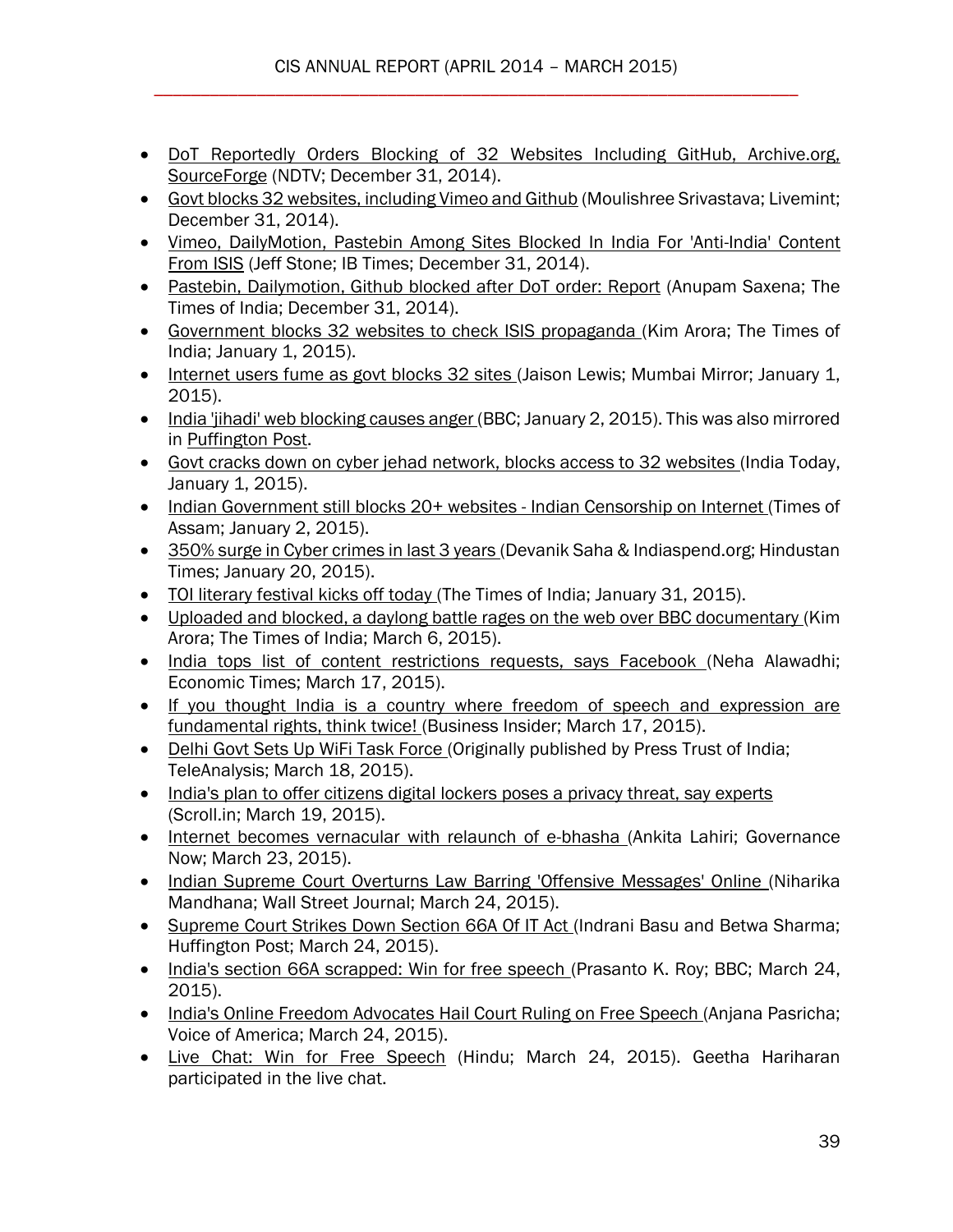- [India's Supreme Court strikes down law that led to Facebook arrests \(](http://cis-india.org/internet-governance/news/washington-post-annie-gowen-march-24-2015-indias-sc-strikes-down-law-that-led-to-fb-arrests)Annie Gowen; Washington Post; March 24, 2015).
- [Netizens Rejoice Over SC Ruling to Keep the Net Free \(](http://cis-india.org/internet-governance/news/new-indian-express-march-25-2015-parina-dhilla-netizens-rejoice-over-sc-ruling-to-keep-the-net-free)Parina Dhilla; New Indian Express; March 25, 2015).
- ['A safe Internet and a free Internet can co-exist' \(](http://cis-india.org/internet-governance/news/the-hindu-march-25-2015-a-safe-internet-and-a-free-internet-can-co-exist)Hindu; March 25, 2015).
- India High Court: No Takedown Requests On Social Sites Without Court, Gov't Order (Madhur Singh; Bloomberg BNA; March 25, 2015).
- [India's Supreme Court strikes down law that led to arrests over Facebook posts \(](http://cis-india.org/internet-governance/news/the-star-march-25-2015-annie-gowen-indias-supreme-court-strikes-down-law-that-led-to-arrests-over-facebook-posts)Annie Gowen; Star.com; March 25, 2015).
- [What the experts said on live chat \(](http://cis-india.org/internet-governance/news/the-hindu-march-25-2015-what-the-experts-said-on-live-chat)Hindu; March 25, 2015). Geetha Hariharan was one of the panelists.
- [Indian Court Strikes Down Section of Law Punishing Offensive Posts \(](http://cis-india.org/internet-governance/news/ndtv-nida-najar-and-suhasini-raj-march-25-2015-indian-court-strikes-down-section-of-law-punishing-offensive-posts)Nida Najar and Suhasini Raj; NDTV; March 25, 2015).
- [IT Leaders, Lawyers Welcome SC Ruling on 66A of the IT Act \(](http://cis-india.org/internet-governance/news/cio-in-march-25-2015-it-leaders%2C-lawyers-welcome-sc-ruling-on-66a-of-the-it-act)Cio.in; March 25, 2015).
- [I dare you, I double dare you: Social media celebrates Sec 66A verdict \(](http://cis-india.org/internet-governance/news/hindustan-times-march-25-2015-vishakha-saxena-i-dare-you-i-double-dare-you)Vishakha Saxena; Hindustan Times; March 25, 2015).
- [Ruling in India shields Web posts \(](http://cis-india.org/internet-governance/news/boston-globe-march-25-2015-annie-gowen-ruling-in-india-shields-web-posts)Originally published by Washington Post and mirrored in Boston Globe; March 25, 2015).
- [The noose tightens on freedom of speech on the Internet \(](http://cis-india.org/internet-governance/news/digital-news-asia-gabey-goh-march-26-2015-noose-tightens-on-freedom-of-speech-on-internet)Gabey Goh; Digital New Asia; March 26, 2015). This was also mirrored in Malaymail Online.
- [SECTION 66A: DELETE](http://cis-india.org/internet-governance/news/open-magazine-march-27-2015-kumar-anshuman-section-66a-delete) (Kumar Anshuman; Open Magazine; March 27, 2015).
- SC has [set a high threshold for tolerance: Lawrence Liang \(](http://cis-india.org/internet-governance/news/livemint-dhamini-ratnam-march-28-2015-sc-has-set-a-high-threshold-for-tolerance)Dhamini Ratnam; Livemint; March 28, 2015).
- [66A DEAD. LONG LIVE 66A!](http://cis-india.org/internet-governance/news/the-week-march-28-2015-soni-mishra-66a-dead-long-live-66a) (Soni Mishra; The Week; March 28, 2015).
- [India's landmark online speech ruling is step toward greater press freedom \(](http://cis-india.org/internet-governance/news/cpj-march-28-2015-sumit-galhotra-indias-landmark-online-speech-ruling-is-step-toward-greater-press-freedom)Sumit Galhotra; CPJ; March 28, 2015).
- [You can still get into trouble for online posts: Digital law experts \(](http://cis-india.org/internet-governance/news/times-of-india-march-30-2015-kim-arora-you-can-still-get-into-trouble-for-online-posts)Kim Arora; The Times of India; March 30, 2015).
- ['Smack' the Trolls!](http://cis-india.org/internet-governance/news/the-citizen-march-31-2015-marianne-de-nazareth-smack-the-trolls) (Marianne De Nazareth; Citizen; March 31, 2015).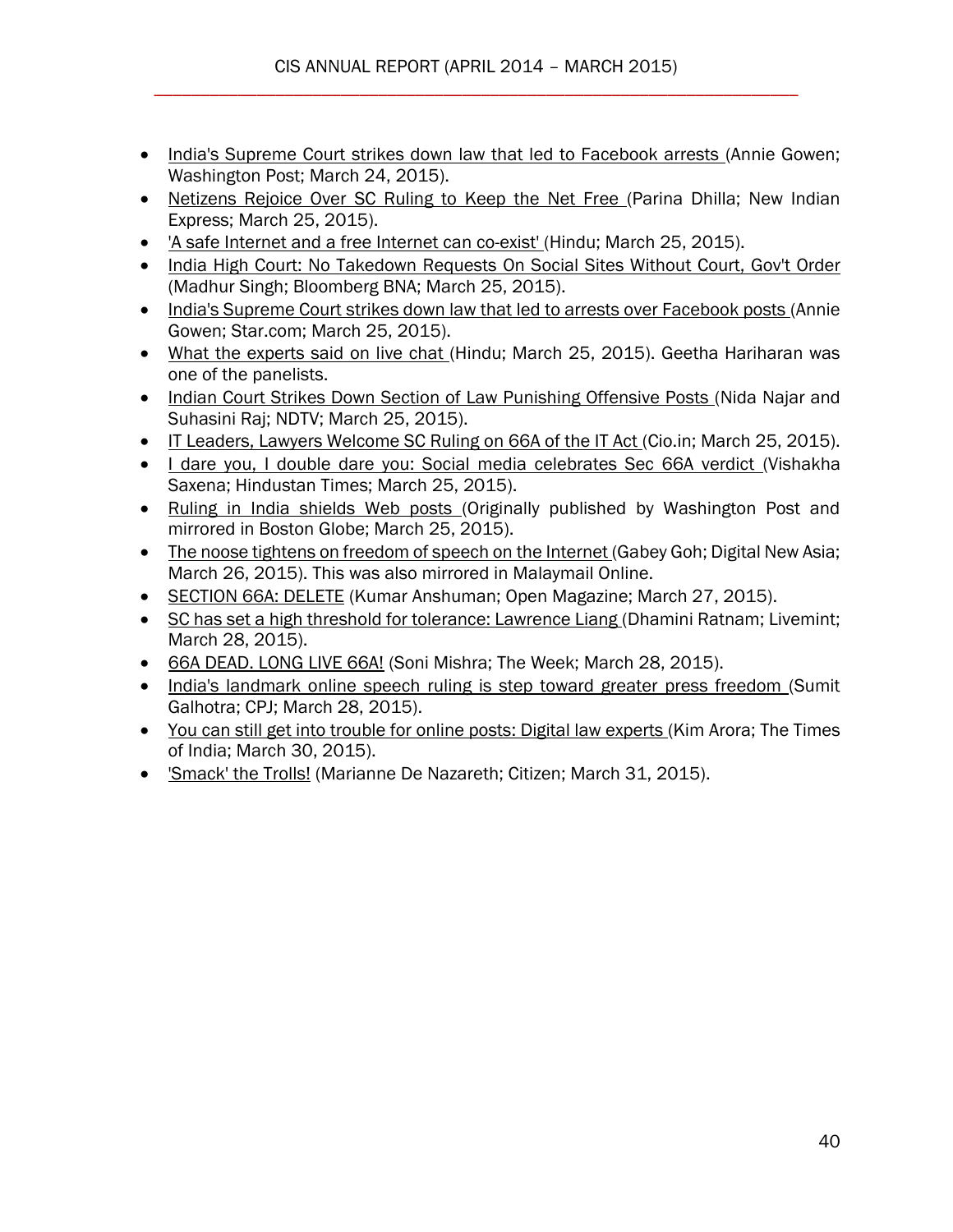# Cyber Stewards Project



A screen shot of the video interview with Saumil Shah. This work was carried out as part of the Cyber Stewards Network with aid of a grant from the International Development Research Centre, Ottawa, Canada.

As part of its project on mapping cyber security actors in South Asia and South East Asia with the Citizen Lab, Munk School of Global Affairs, University of Toronto and the International Development Research Centre, Canada, CIS conducted video interviews with these individuals: [Lobsang Gyatso Sither](http://cis-india.org/internet-governance/blog/cis-cybersecurity-series-part-18-2013-lobsang-gyatso-sither) (July 31, 2014), [Lobsang Sangay](http://cis-india.org/internet-governance/blog/cis-cybersecurity-series-part-19-2013-lobsang-sangay) (July 31, 2014), Saumil [Shah](http://cis-india.org/internet-governance/blog/cis-cybersecurity-series-part-20-saumil-shah) (August 30, 2014) and [Gyanak Tsering](http://cis-india.org/internet-governance/blog/cis-cybersecurity-series-part-21-gyanak-tsering) (August 31, 2014).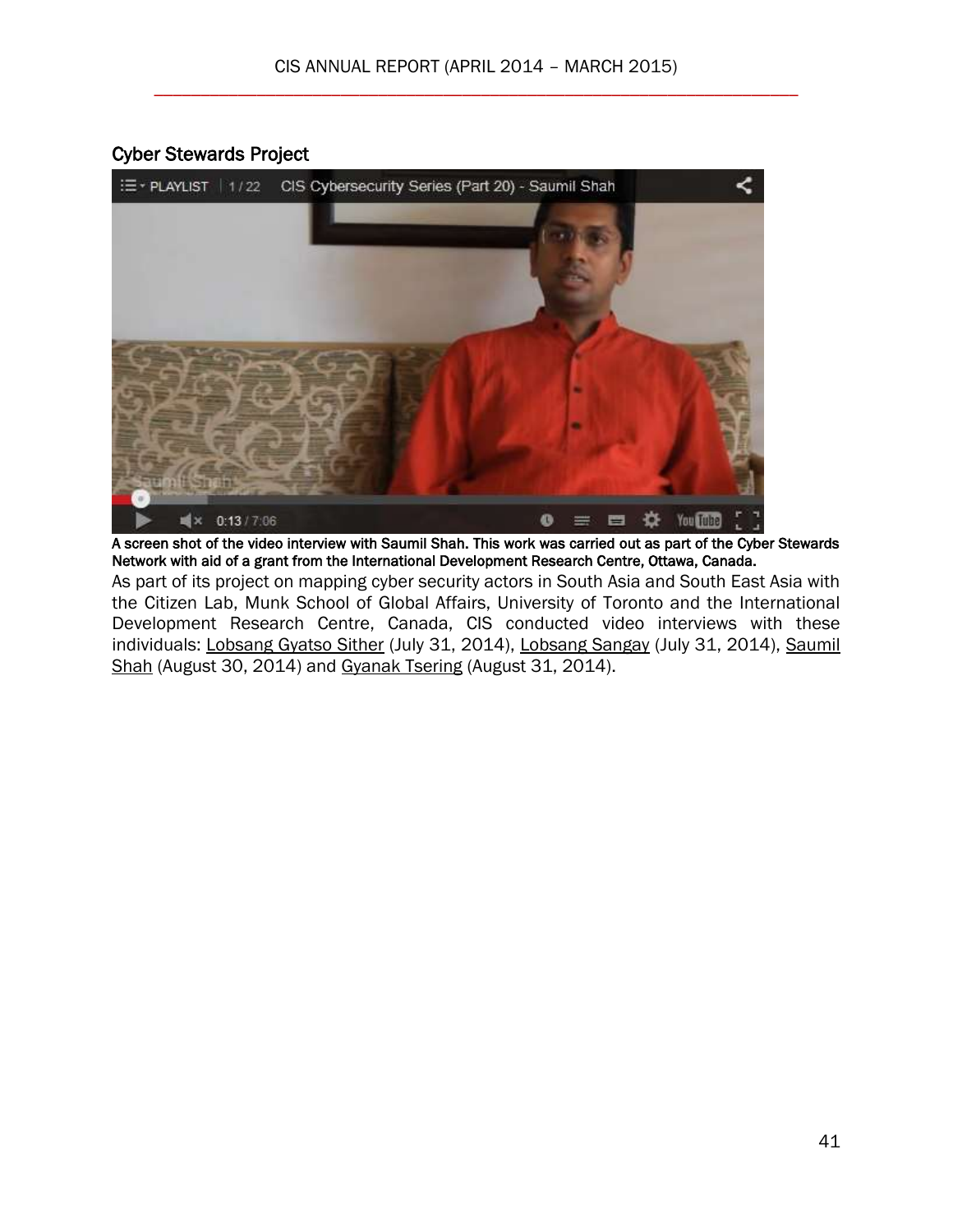# <span id="page-41-0"></span>**TELECOM**

CIS is involved in promoting access and accessibility to telecommunications services and resources and has provided inputs to ongoing policy discussions and consultation papers published by TRAI. It has prepared reports on unlicensed spectrum and accessibility of mobile phones for persons with disabilities and also works with the USOF to include funding projects for persons with disabilities in its mandate:

# Event Organized

 [Tech Talk: Landscape of Wireless Communications & Electromagnetic Spectrum](http://cis-india.org/events/tech-talk-landscape-of-wireless-communications-and-electromagnetic-spectrum) (CIS, Bangalore, April 28, 2014). A. Radha Krishna gave a talk on wireless communication technologies.

# Newspaper Columns

- [An Infrastructure Road Map](http://cis-india.org/telecom/blog/organizing-india-blogspot-shyam-ponappa-may-1-2014-an-infrastructure-road-map) (Shyam Ponappa; Business Standard; April 30, 2014 and Organizing India Blogspot; May 1, 2014).
- [A Great Start \(for the Modi government\)](http://cis-india.org/telecom/blog/organizing-india-blogspot-shyam-ponappa-june-5-2014-a-great-start-for-modi-government) (Shyam Ponappa; Business Standard and Organizing India Blogspot; June 5, 2014).
- [Transformation, or Drift? \(](http://cis-india.org/telecom/blog/organizing-india-blogspot-shyam-ponappa-august-7-2014-transformation-or-drift)Shyam Ponappa; Business Standard; August 6, 2014 and Organizing India Blogspot, August 7, 2014).
- [A Road Map for Digital India](http://editors.cis-india.org/telecom/blog/organizing-india-blogspot-shyam-ponappa-december-4-2014-a-roadmap-for-digital-india) (Shyam Ponappa; Business Standard; December 3, 2014 and Organizing India Blogspot; December 4, 2014).
- [Railway Takeaways for Digital India \(](http://cis-india.org/telecom/blog/business-standard-opinion-article-shyam-ponappa-march-4-2015-railway-takeaways-for-digital-india)Shyam Ponappa; Business Standard and Organizing India Blogspot; March 4, 2015).

## **Blog Entries**

- ["OTTs Eating Into Our Revenue": Telcos in India](http://cis-india.org/telecom/blog/otts-eating-into-our-revenue-telcos-in-india) (Geetha Hariharan, August 7, 2014).
- [TRAI-ing Times: The Story So Far](http://cis-india.org/telecom/blog/trai-ing-times-the-story-so-far) (Tarun Krishnakumar; March 19, 2015).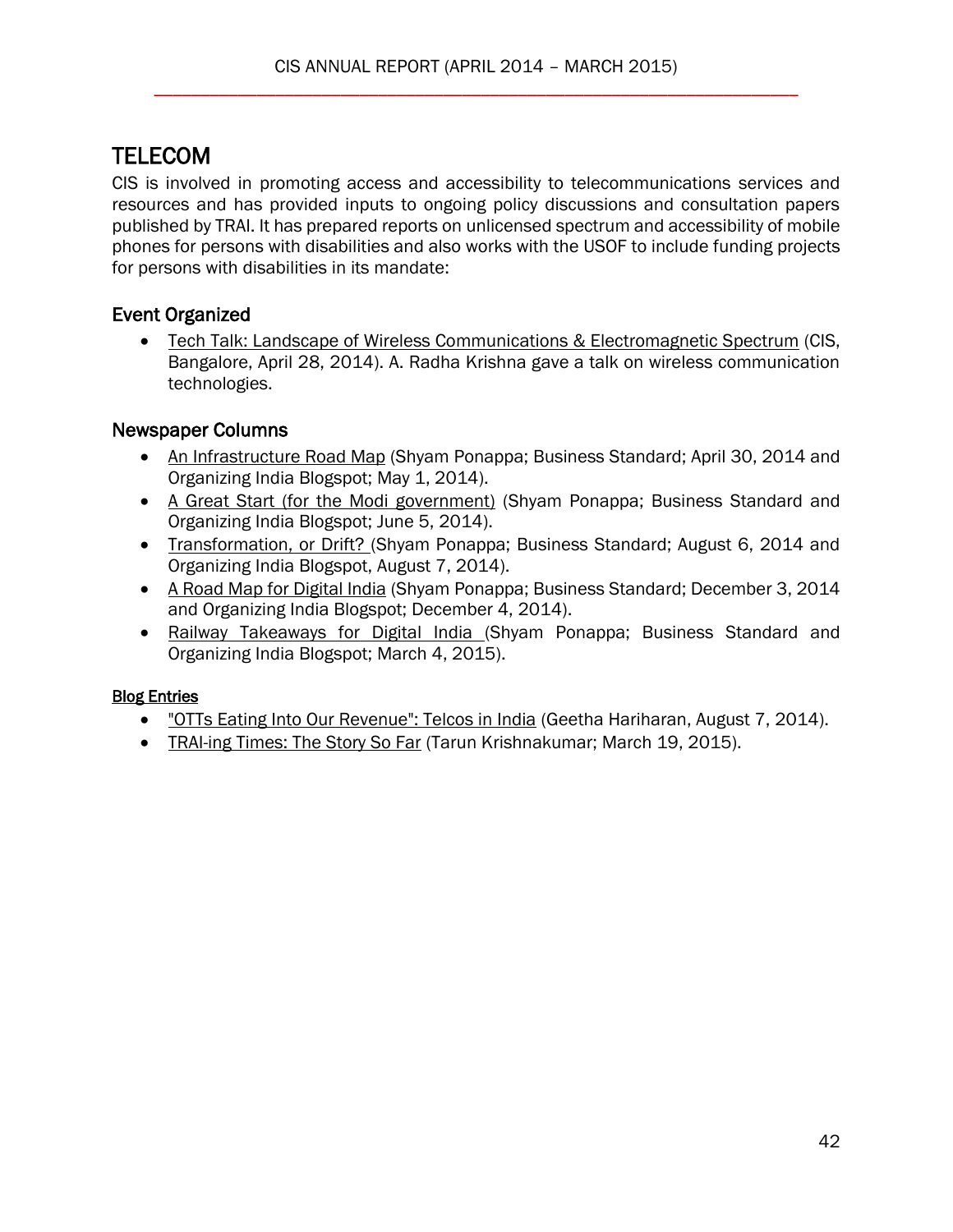# <span id="page-42-0"></span>DIGITAL NATIVES

Digital Natives with a Cause? examines the changing landscape of social change and political participation in light of the role that young people play through digital and Internet technologies, in emerging information societies. Consolidating knowledge from Asia, Africa and Latin America, it builds a global network of knowledge partners who critically engage with discourse on youth, technology and social change, and look at alternative practices and ideas in the Global South.

## Making Change

CIS did a research project titled "Making Change". The project will explore new ways of defining, locating, and understanding change in network societies. Having the thought piece 'Whose Change is it Anyway' as an entry point for discussion and reflection, the project featured profiles, interviews and responses of change-makers to questions around current mechanisms and practices of change in South Asia and South East Asia.:

#### Blog Entries

- [Multimedia Storytellers: Panel Discussion](http://cis-india.org/digital-natives/making-change/multimedia-storytellers) (by Denisse Albornoz, April 16, 2014).
- [From Taboo to Beautiful](http://cis-india.org/digital-natives/making-change/menstrupedia-taboo-beautiful)  Menstrupedia (by Denisse Albornoz, April 30, 2014).



A screen shot of a video giving readers the facts of mensturpedia. Video courtesy of [Menstrupedia](https://www.youtube.com/user/menstrupedia) YouTube channel.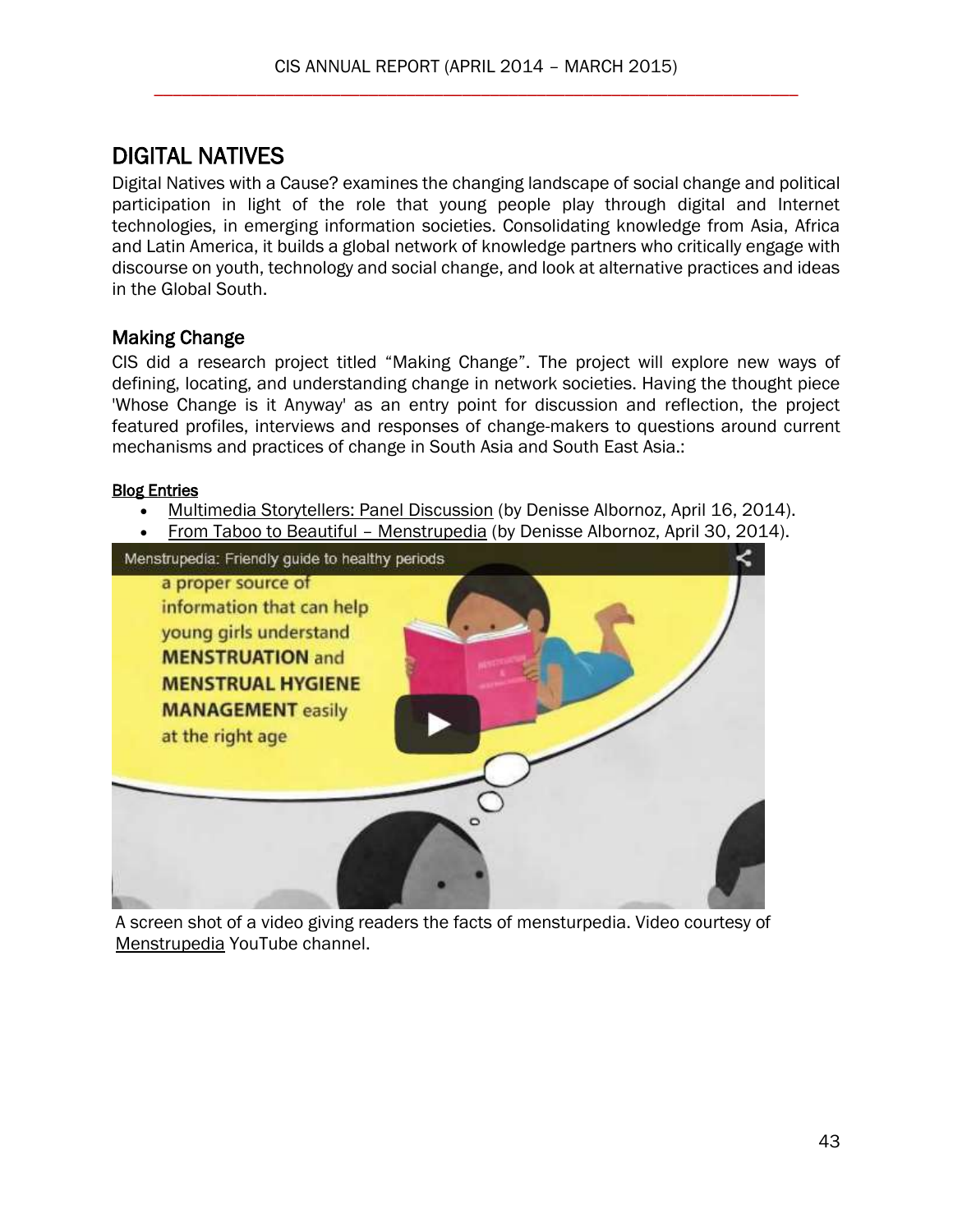# <span id="page-43-0"></span>RESEARCHERS AT WORK

We are building research clusters in the field of Digital Humanities. The Digital will be used as a way of unpacking the debates in humanities and social sciences and look at the new frameworks, concepts and ideas that emerge in our engagement with the digital. The clusters aim to produce and document new conversations and debates that shape the contours of Digital Humanities in Asia. A collaborative exercise on Mapping Digital Humanities in India was undertaken with CSCS, Bangalore. As part of this project we produced two blog posts and conducted one workshop.

## Blog Entries

- [Confession in the Digital Age](http://cis-india.org/raw/digital-humanities/confession-in-digital-age) (Rimi Nandy; April 14, 2014).
- Animating the Archive A Survey of Printed Digitized Materials in Bengali and their Use [in Higher Education](http://cis-india.org/raw/digital-humanities/animating-the-archive) (Saidul Haque; April 14, 2014).
- ['Doing' Digital Humanities: Reflections on a project on Onli](http://cis-india.org/raw/digital-humanities/doing-digital-humanities)ne Feminism in India (Sujatha Subramanian; April 14, 2014).
- [The Machinistic Paradigm Collapse](http://cis-india.org/raw/digital-humanities/the-machinistic-paradigm-collapse) (Anirudh Sridhar; April 14, 2014).
- **[Exploring the Digital Landscape: An Overview](http://cis-india.org/raw/digital-humanities/exploring-the-digital-landscape) (P.P.Sneha; April 14, 2014).**
- Digital Humanities and [the Problem of Definition](http://cis-india.org/raw/digital-humanities/digital-humanities-problem-of-definition) (P.P.Sneha; April 25, 2014).
- **[Binary Code Invades the Universal Problematic](http://cis-india.org/raw/digital-humanities/binary-code-invades-the-universal-problematic) (Anirudh Sridhar; May 26, 2014).**
- [Not a Goodbye; More a 'Come Again': Thoughts on being Research Director at a](http://cis-india.org/raw/not-a-goodbye-more-a-come-again)  [moment of transition](http://cis-india.org/raw/not-a-goodbye-more-a-come-again) (Nishant Shah; June 15, 2014).
- [Living in the Archival Moment](http://cis-india.org/raw/digital-humanities/living-in-the-archival-moment) (P.P. Sneha; June 19, 2014).
- [Reading from a Distance](http://cis-india.org/raw/digital-humanities/reading-from-a-distance)  Data as Text (P.P. Sneha; July 23, 2014).
- [Digital Humanities and the Alt-Academy](http://cis-india.org/raw/digital-humanities/digital-humanities-and-alt-academy) (P.P. Sneha; August 19, 2014).
- [Rethinking Conditions of Access](http://cis-india.org/raw/lila-inter-actions-october-14-2014-rethinking-conditions-of-access) (P.P.Sneha, Lilainteractions; October 15, 2014).
- [Mapping Digital Humanities in India -](http://cis-india.org/raw/mapping-digital-humanities-in-india-concluding-thoughts) Concluding Thoughts (P.P.Sneha; November 30, 2014).
- [The Spaces of Digital](http://editors.cis-india.org/raw/the-spaces-of-digital) (P.P.Sneha; December 30, 2014).
- [Figures of Learning: The Visual Designer](http://cis-india.org/raw/figures-of-learning-the-visual-designer2) (Tejas Pande; January 30, 2015).
- [Figures of Learning: The Pornographer](http://editors.cis-india.org/raw/figures-of-learning-the-pornographer) (Namita A. Malhotra; February 28, 2015).

# Events Organized

- [Consultation on New Figures of Learning in the Digital Context \(](http://cis-india.org/raw/events/consultation-on-new-figures-of-learning-in-digital-context)CIS, Bangalore, September 22, 2014). P.P. Sneha [wrote a report](http://cis-india.org/raw/digital-humanities/consultation-new-figures-of-learning-in-digital-context) on the event.
- [Digital Activism in Asia Reader](http://cis-india.org/raw/digital-activism-in-asia-reader-announcement) (Organized by CIS; Bangalore; March 6-7, 2015). The project is a collaborative effort of CIS and the Centre for Digital Cultures, Leuphana University, Germany, which aims to bring together local knowledge, debates and conversations around Digital Activism in Asia. The Digital Activism in Asia Reader is expected to be published by the [Hybrid Publishing Lab](http://cdc.leuphana.com/structure/hybrid-publishing-lab/) in mid-2015.

## New Initiatives

• [Call for Essays: Studying Internet in India](http://cis-india.org/raw/call-for-essays-studying-internet-in-india) : CIS is inviting abstracts for essays that explore what it means to study Internet(s) in India today, the many experiences of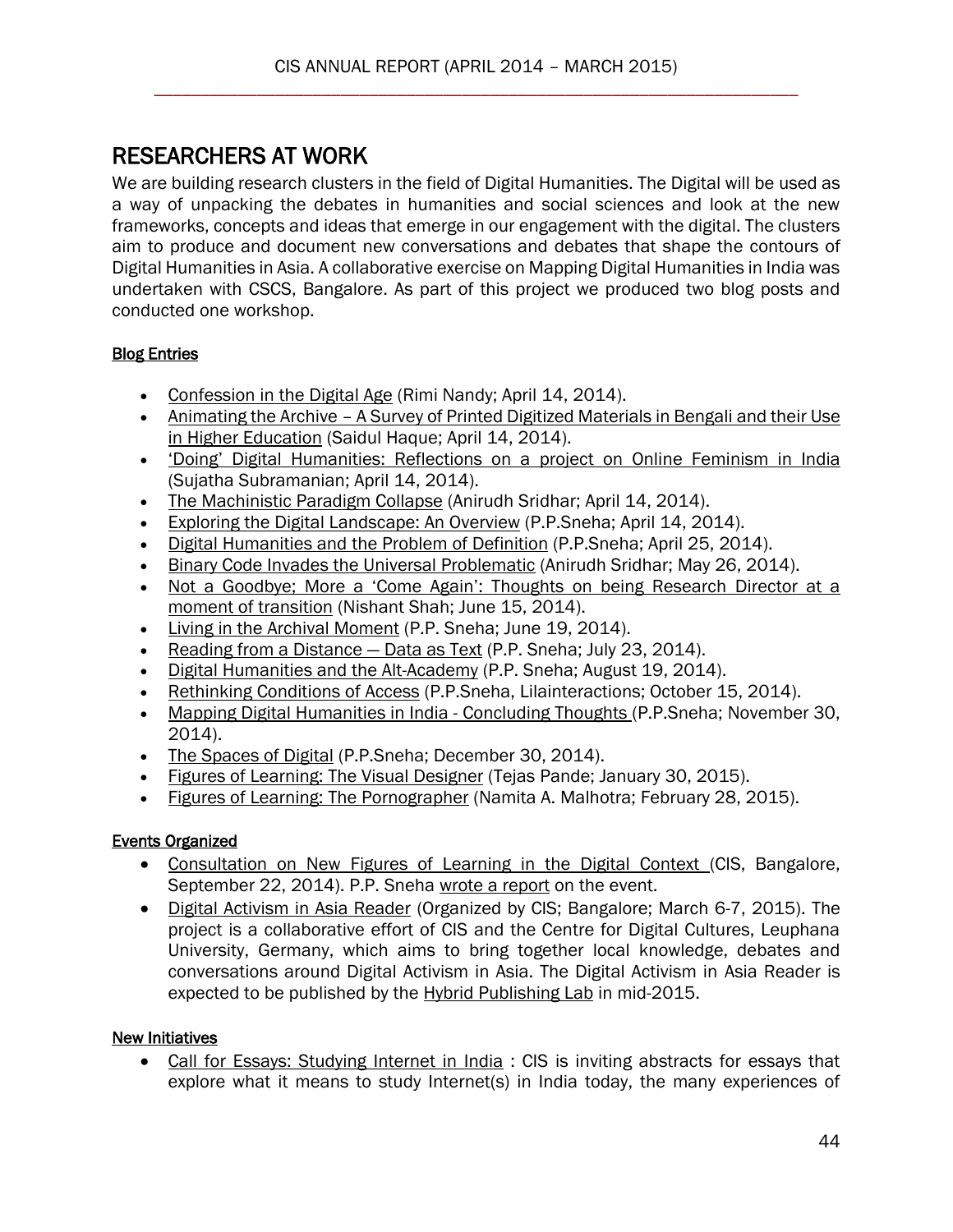Internet(s) in India; its histories and archaeologies; how we use it to read, write, create, relate, learn, and share. Please send abstracts (200 words) to [raw@cis-india.org.](mailto:raw@cis-india.org)

- [Announcing Silicon Plateau #01](http://cis-india.org/raw/announcing-silicon-plateau-01) : The RAW programme is supporting a new collaborative publishing project led by T.A.J. Residency / SKE Projects and or-bits.com. The first volume of the series titled 'Silicon Plateau' will feature contributions by a group of artists, researchers, and writers, including IOCOSE, Tara Kelton, Anil Menon, Sunita Prasad, Achal Prabhala and Sreshta Rit Premnath, along with contextual writing and documentation material. Here is an excerpt from the editorial note written by Marialaura Ghidini, the co-editor of the volume.
- [Whose Open Data Community is it? -](http://cis-india.org/raw/whose-open-data-community-is-it-abstract) Accepted Abstract (Sumandro Chattapadhyay; March 31, 2015). The paper 'Whose Open Data Community is it? Reflections on the Open Data Ecosystem in India' was accepted for presentation at the Open Data Research Symposium to be held during the [3rd International Open Data Conference i](http://www.opengovpartnership.org/blog/erik-waddell/2015/02/02/3rd-international-open-data-conference-iodc)n Ottawa, Canada, on May 28-29 2015.

#### Government Committees

CIS has served on the following government committees. Most of the following it still continues to serve:

- Committee for National Policy on Universal Electronic Accessibility, Department of Electronics and Information Technology (August 2009 to 2011).
- High Level Advisory Committee on National Policy on Universal Electronic Accessibility, Department of Electronics and Information Technology (October 2013 onwards).
- Committee to Review the Guidelines for Indian Government Websites, DARPG (August 2012 onwards).
- Multistakeholder Advisory Group for India-Internet Governance Forum, Department of Electronics and Information Technology (July 2013 onwards).
- Group of Experts on Privacy (Justice A.P. Shah Committee), Planning Commission (January 2012 onwards).
- Expert Committee of the DNA Profiling Bill, Department of Biotechnology (April 2013 onwards).
- Expert Committee on Public Libraries, Karnataka Jnana Aayoga (Karnataka Knowledge Commission (March 2011 to January 2013).
- Project Review and Steering Group, Department of Electronics and Information Technology (October 2011 onwards).
- Kannada Software Committee, Government of Karnataka (October 2008 onwards).
- Open Access Expert Committee, DBT/DST, Ministry of Science and Technology (August 2014 onwards).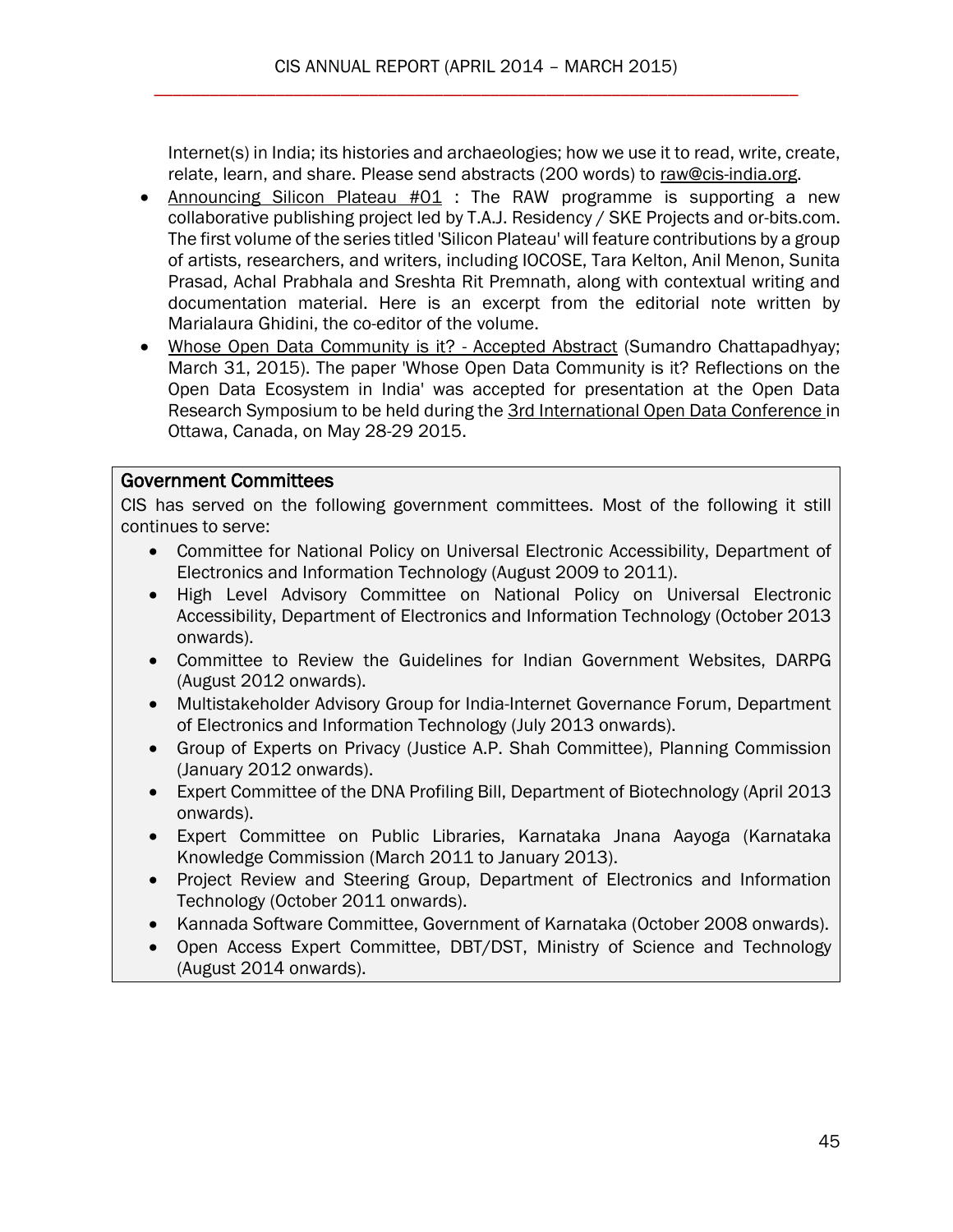# Count of Blog Entries, Events and Media Coverage

|                                    |                         | $2014 - 15$     |
|------------------------------------|-------------------------|-----------------|
| <b>Accessibility</b>               | <b>Blog Entries</b>     | 35              |
|                                    | News & Media            | 6               |
|                                    | Events Organised        | 11              |
| Access to Knowledge (Copyright and | <b>Blog Entries</b>     | 113             |
| Patent, Openness and Wikipedia)    | News & Media            | $\overline{76}$ |
|                                    | <b>Events Organised</b> | 21              |
| <b>Internet Governance</b>         | <b>Blog Entries</b>     | 130             |
|                                    | News & Media            | 80              |
|                                    | <b>Events Organised</b> |                 |
| <b>Telecom</b>                     | <b>Blog Entries</b>     |                 |
|                                    | News & Media            | 0               |
|                                    | <b>Events Organised</b> | 1               |
| <b>Digital Natives</b>             | <b>Blog Entries</b>     | $\overline{2}$  |
|                                    | News & Media            | 0               |
|                                    | <b>Events Organised</b> | ი               |
| <b>Researchers at Work</b>         | <b>Blog Entries</b>     | 16              |
|                                    | News & Media            | 0               |
|                                    | <b>Events Organised</b> | $\overline{2}$  |
| <b>Total</b>                       | <b>Blog Entries</b>     | 303             |
|                                    | News & Media            | 162             |
|                                    | <b>Events Organised</b> | 42              |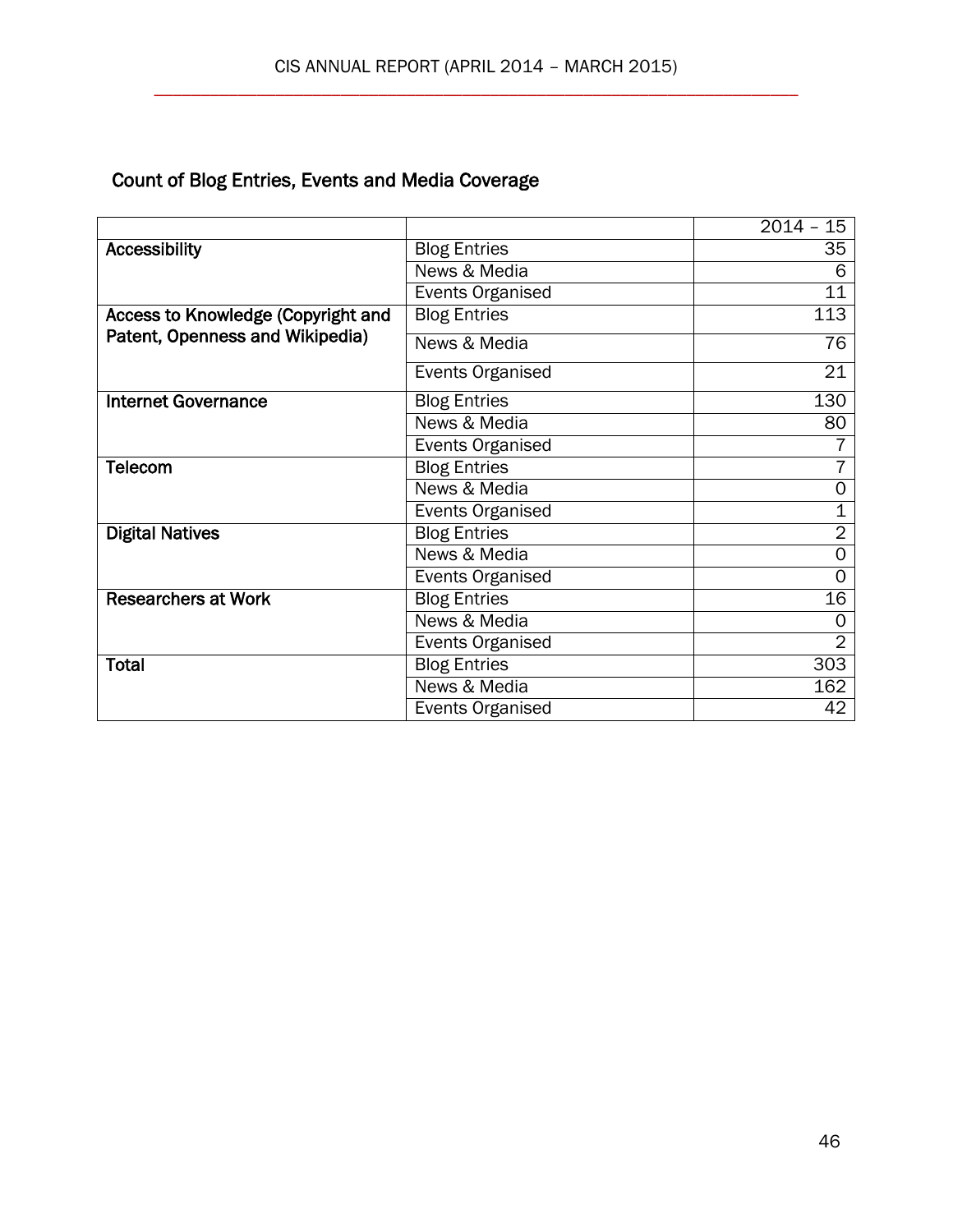# <span id="page-46-0"></span>CREDIBILITY ALLIANCE NORMS COMPLIANCE

[The Centre for Internet & Society](http://cis-india.org/) is a non-profit research organization that works on policy issues relating to freedom of expression, privacy, accessibility for persons with disabilities, access to knowledge and IPR reform, and openness (including open government, FOSS, open standards, etc.), and engages in academic research on digital natives and digital humanities. Registration No.: SOR/BLU/DR/57/08-09 dated 04-07-09

Registered Office: Centre for Internet and Society, #106, Vineyard Jasmine Apartments, Bank Avenue, 1st Main Road, Babusapalya, Banaswadi, Bangalore – 560043

Bankers: State Bank of India, Race Course Road Branch, 29/4, Race Course Road, Trade Centre, Bangalore – 560001

Auditors: Nath Associates

## **Governance**

#### Details of Board and Staff Members as on March 31, 2015

| <b>Name</b>             | <b>Position</b>  | Occupation /<br><b>Designation</b>                          | Area of<br>Competency       | <b>Charges</b><br>(per month in<br>$\mathbf{Rs}$ |
|-------------------------|------------------|-------------------------------------------------------------|-----------------------------|--------------------------------------------------|
|                         |                  | <b>Board Members</b>                                        |                             |                                                  |
| Sunil Abraham           | President        | Executive<br>Director                                       | <b>IPR Reform</b>           | 1,88,000                                         |
| T.Vishnu<br>Vardhan     | Member           | Programme<br>Director, Access<br>to Knowledge               | Wikipedia                   | 1,88,000                                         |
| Nirmita<br>Narasimhan   | <b>Treasurer</b> | <b>Policy Director</b>                                      | Accessibility               | 77,000                                           |
| Shyam Ponappa           | Member           | Telecom<br>Distinguished<br>Fellow                          |                             | 40,000                                           |
| Kavita Philip           | Member           | Associate<br>Digital<br>Professor<br><b>Humanities</b>      |                             | Nil                                              |
| <b>Nishant Shah</b>     | Member           | Research<br>Digital<br><b>Humanities</b><br><b>Director</b> |                             | 1,16,685                                         |
| Vibodh<br>Parthasarathi | Member           | Associate<br>Media<br>Professor                             |                             | Nil                                              |
|                         |                  | <b>Other Members of the Society</b>                         |                             |                                                  |
| Lawrence Liang          | Member           | Lawyer                                                      | <b>IPR Reform</b>           | 48,400                                           |
| Subbiah<br>Arunachalam  | Member           | <b>Scientist</b><br>(retired)                               | Open<br>Access<br>and ICT4D | 48,400                                           |
| Jayna Kothari           | Member           | Advocate                                                    | <b>NVDA</b>                 | Nil                                              |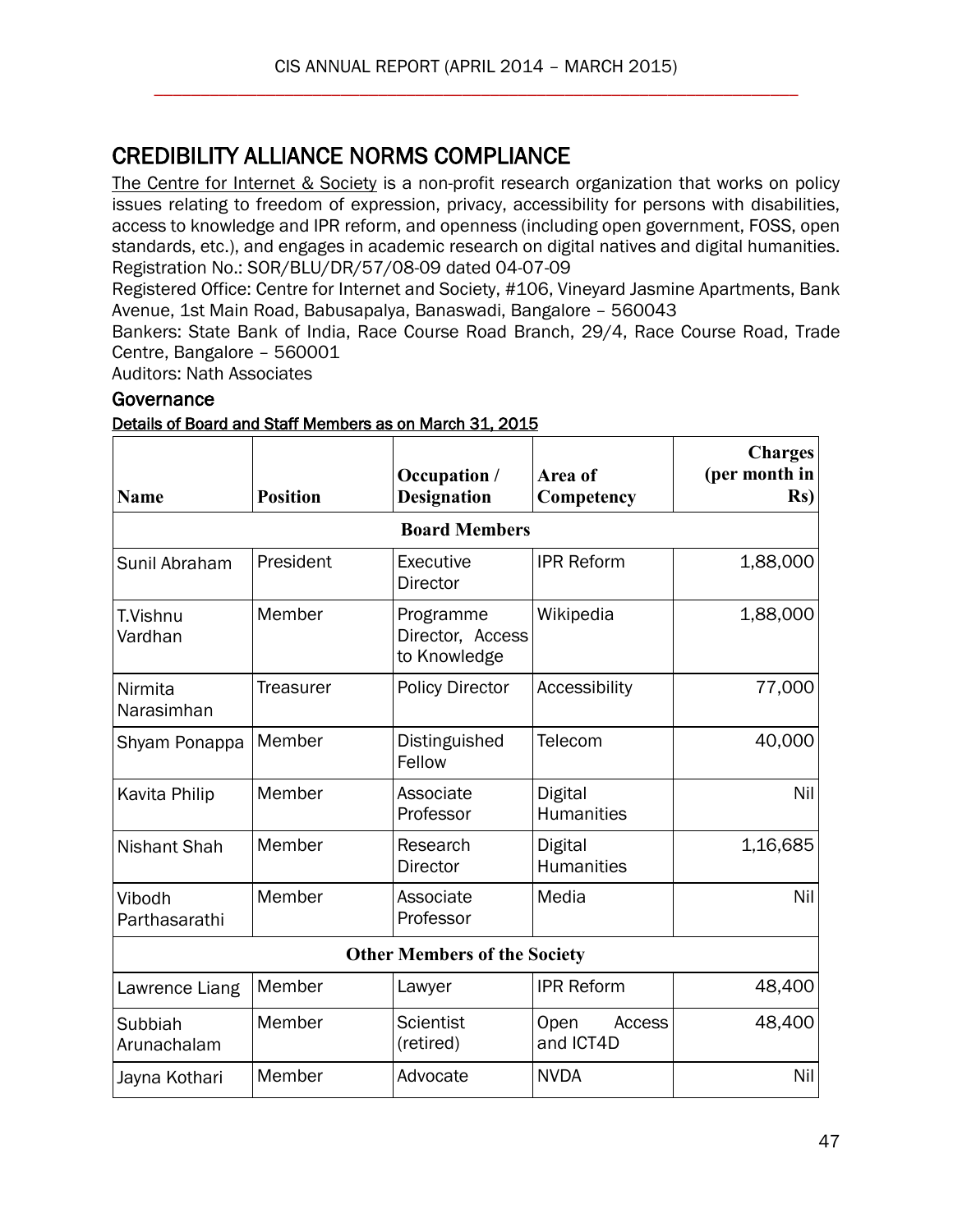| Pranesh<br>Prakash                                      | Member | <b>Policy Director</b>            |                         | <b>IPR Reform</b>         | 1,45,000                                                                          |
|---------------------------------------------------------|--------|-----------------------------------|-------------------------|---------------------------|-----------------------------------------------------------------------------------|
| Hans Varghese<br><b>Mathews</b>                         | Member | Distinguished<br>Fellow           |                         | Internet<br>Governance    | Nil                                                                               |
| <b>Staff Members and Salaries</b>                       |        |                                   |                         |                           |                                                                                   |
| <b>Name</b>                                             |        |                                   | Designation             |                           | Salaries (in Rupees)                                                              |
| Sunil Abraham                                           |        |                                   |                         | <b>Executive Director</b> | 1,88,000                                                                          |
| <b>Nishant Shah</b>                                     |        |                                   |                         | Director-Research         | 1,16,685                                                                          |
| Nirmita Narasimhan                                      |        |                                   |                         | <b>Policy Director</b>    | 77,000                                                                            |
| <b>Pranesh Prakash</b>                                  |        |                                   |                         | <b>Policy Director</b>    | 1,45,000                                                                          |
| T. Vishnu Vardhan                                       |        |                                   | Programme               | Director, A2K             | 1,88,000                                                                          |
| Nitika Tandon                                           |        |                                   | Programme<br>Manager    |                           | 1,17,000                                                                          |
| U.B. Pavanaja                                           |        |                                   |                         | Programme Officer         | 1,44,000                                                                          |
| Rahmanuddin Shaik                                       |        |                                   |                         | Programme Officer         | 58,800                                                                            |
| Subhashish Panigrahi                                    |        |                                   | Programme Officer       |                           | 68,800                                                                            |
| Nehaa Chaudhari                                         |        | Programme Officer                 |                         | 54,000                    |                                                                                   |
| Elonnai Hickok                                          |        | Programme<br>Manager              |                         | 63,250                    |                                                                                   |
| P.P. Sneha                                              |        |                                   |                         | Programme Officer         | 44,000                                                                            |
| Prasad Krishna                                          |        |                                   | Publications<br>Manager |                           | 44,000                                                                            |
| Jyoti Panday                                            |        |                                   |                         | Programme Officer         | 55,000                                                                            |
| Rohini Lakshane                                         |        |                                   | Programme Officer       | 50,000                    |                                                                                   |
| K.N. Medini                                             |        | <b>Senior Accounts</b><br>Officer |                         | 45,000                    |                                                                                   |
| Anubha Sinha                                            |        |                                   |                         | Programme Officer         | 45,000                                                                            |
| Geeta Hariharan                                         |        |                                   | Programme Officer       |                           | 50,000                                                                            |
| Ajoy Kumar C.                                           |        |                                   | Administrator           |                           | 34,000                                                                            |
| Usha Nandini                                            |        |                                   | <b>Accounts Officer</b> |                           | 35,000                                                                            |
| Velankanni Royson                                       |        | <b>Office Assistant</b>           |                         | 20,000                    |                                                                                   |
| <b>Mithilesh</b>                                        |        | <b>Office Assistant</b>           |                         | 10,000                    |                                                                                   |
| Sikandar                                                |        | <b>Office Assistant</b>           |                         | 10,000                    |                                                                                   |
| Chandhussain                                            |        |                                   |                         | Housekeeper               | 7,700                                                                             |
| Hussain                                                 |        |                                   |                         | Housekeeper               | 5,000                                                                             |
| Nitika Tandon<br>$\mathbf{1}$ .<br>Prasad Krishna<br>2. |        |                                   |                         |                           | Note: The following team members resigned and left the organisation in 2014 - 15: |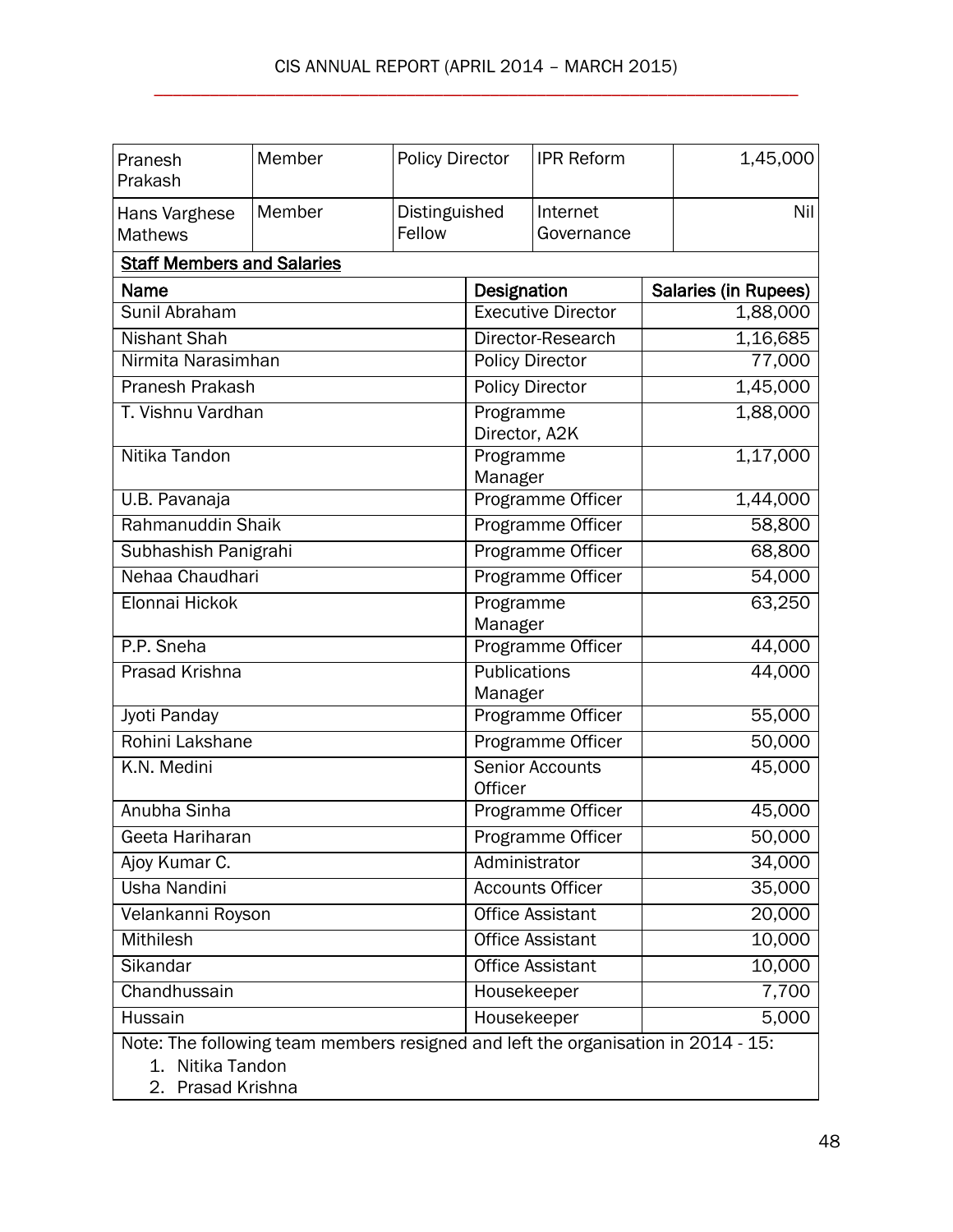| 3. Usha Nandini                           |                              |                                    |  |
|-------------------------------------------|------------------------------|------------------------------------|--|
| <b>Consultants</b>                        |                              |                                    |  |
| Manish Aggarwal                           |                              | Nisha Thompson                     |  |
| IIT, Delhi                                |                              | <b>Tara Kelton</b>                 |  |
| Aaron Joseph                              |                              | <b>Vipul Kharbanda</b>             |  |
| Vardhan Verma                             |                              | <b>Abhishek Hazra</b>              |  |
| Maheshinder Singh Khosla                  |                              | Ravi Kiran Annaswamy               |  |
| Andhjan Kalyan Trust (Praful Vyas)        |                              | Namita A. Malhotra                 |  |
| <b>Amarjit Singh</b>                      |                              | Purba Sarkar                       |  |
| Srividya Vaidyanathan                     |                              | Anandhi Viswanathan                |  |
| <b>Abul Hasim</b>                         |                              | Kiran Subbaiah                     |  |
| M.K.Narasimha Rao                         |                              | Vikram Crishna                     |  |
| <b>Bhairav Acharya</b>                    |                              | Ayesha Rana                        |  |
| Sajjad Anwar                              |                              | M.P. Nagaraj                       |  |
| Fantomos Design                           |                              | <b>Video Volunteers</b>            |  |
| Saksham Delhi                             |                              | <b>Inigo Tech</b>                  |  |
| Mahiti Infotech Limited                   |                              | Centre for Law and Policy Research |  |
| Anirudh Sridhar                           |                              | Aditya Dipankar                    |  |
| <b>Tejas Pande</b>                        |                              | Amba Salelkar                      |  |
| Sumandro Chattapadhyay                    |                              | <b>Herbert Paul</b>                |  |
| National Association for the Blind        |                              | Suman Dogra                        |  |
|                                           |                              |                                    |  |
| <b>Distinguished Fellows</b>              |                              |                                    |  |
| Prof. Subbiah Arunachalam                 |                              |                                    |  |
| Lawrence Liang                            |                              |                                    |  |
| Shyam Ponappa                             |                              |                                    |  |
| Tejaswini Niranjana                       |                              |                                    |  |
| <b>Fellows</b>                            |                              |                                    |  |
| Chinmayi Arun                             |                              |                                    |  |
|                                           | Chanuka Wattegama            |                                    |  |
| <b>Interns</b>                            |                              |                                    |  |
| Maria Xynou<br>University College, London |                              |                                    |  |
| Denisse Albornoz                          | <b>University of Toronto</b> |                                    |  |
| Samantha Cassar                           | <b>University of Toronto</b> |                                    |  |
| <b>Kovey Coles</b>                        | <b>Princeton University</b>  |                                    |  |
| <b>Sameer Boray</b>                       | NALSAR, Hyderabad            |                                    |  |
| Puneeth Nagaraj                           | NALSAR, Hyderabad            |                                    |  |
| Divij Joshi                               | Srinivas Atreya              |                                    |  |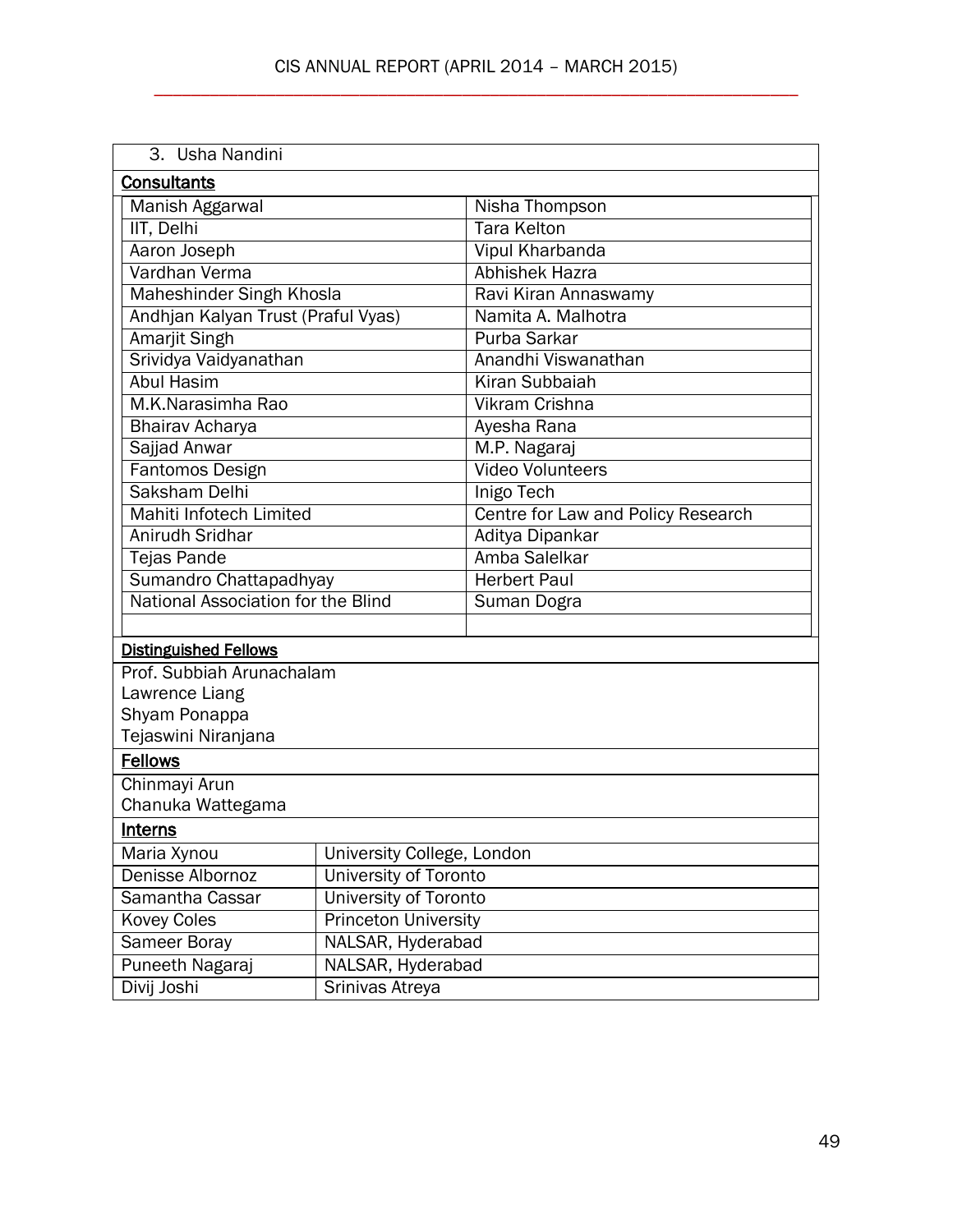|  | Distribution of Staff according to salary as on March 31, 2015 |  |  |
|--|----------------------------------------------------------------|--|--|
|  |                                                                |  |  |

| Salary plus benefits paid to staff<br>in Rupees | Male | Female | Total |
|-------------------------------------------------|------|--------|-------|
| < 5,000                                         | 0    |        |       |
| 5,000 to 10,000                                 | ⌒    |        |       |
| 10,000 to 25,000                                | ◢    |        |       |
| 25,000 to 50,000                                | 3    |        |       |
| 50,000 to 1,00,000                              | 2    |        | 8     |
| 1,00,000 to 2,00,000                            | 5    |        | 6     |
| Total                                           | 14   | 9      | 23    |

Monthly remuneration of three highest paid employees and lowest paid employee in Rupees 2,00,000 1,88,000 1,16,685 7,500

#### Staff Gender Distribution as on March 31, 2014

| Male         | emale | エヘキヘー<br>ιυιαι |
|--------------|-------|----------------|
| $\sim$<br>∸∸ |       | ∼∸             |

#### Appeal

Please help us defend consumer/citizen rights on the Internet!

- Write a cheque in favour of 'The Centre for Internet and Society' and mail it to us at No. 194, 2nd 'C' Cross, Domlur, 2nd Stage, Bangalore – 560071
- Volunteer with us; get in touch by writing to Sunil Abraham at [sunil@cis-india.org](mailto:sunil@cis-india.org)

#### Request for Collaboration

CIS invites researchers, practitioners, and theoreticians, both organisationally and as individuals, to collaboratively engage with Internet and society and improve our understanding of this new field. To discuss research collaborations, visit [http://cis](http://cis-india.org/)[india.org](http://cis-india.org/) and write to Nishant Shah, Director – Research, at [nishant@cis-india.org.](mailto:nishant@cis-india.org) To discuss advocacy-related collaborations, write to Sunil Abraham, Executive Director, at [sunil@cis-india.org.](mailto:sunil@cis-india.org)

## Event Organisers, Sponsors and Partners

- Acharya Narendra Dev College
- Asian College of Journalism, Taramani, Chennai
- Cellular Operators Association of India,
- Centre for Study of Developing Societies
- Chaitanya Bharathi Institute of Technology (CBIT), Hyderabad
- **Christ University**
- CMAI Association of India Communication and Infrastructure
- Dalgado Konknni Akademi
- **Department of Computer Science, JNTUACEP, Andhra Pradesh**
- DSCI
- **English and Foreign Languages University, Hyderabad**
- **Federal Trade Commission**